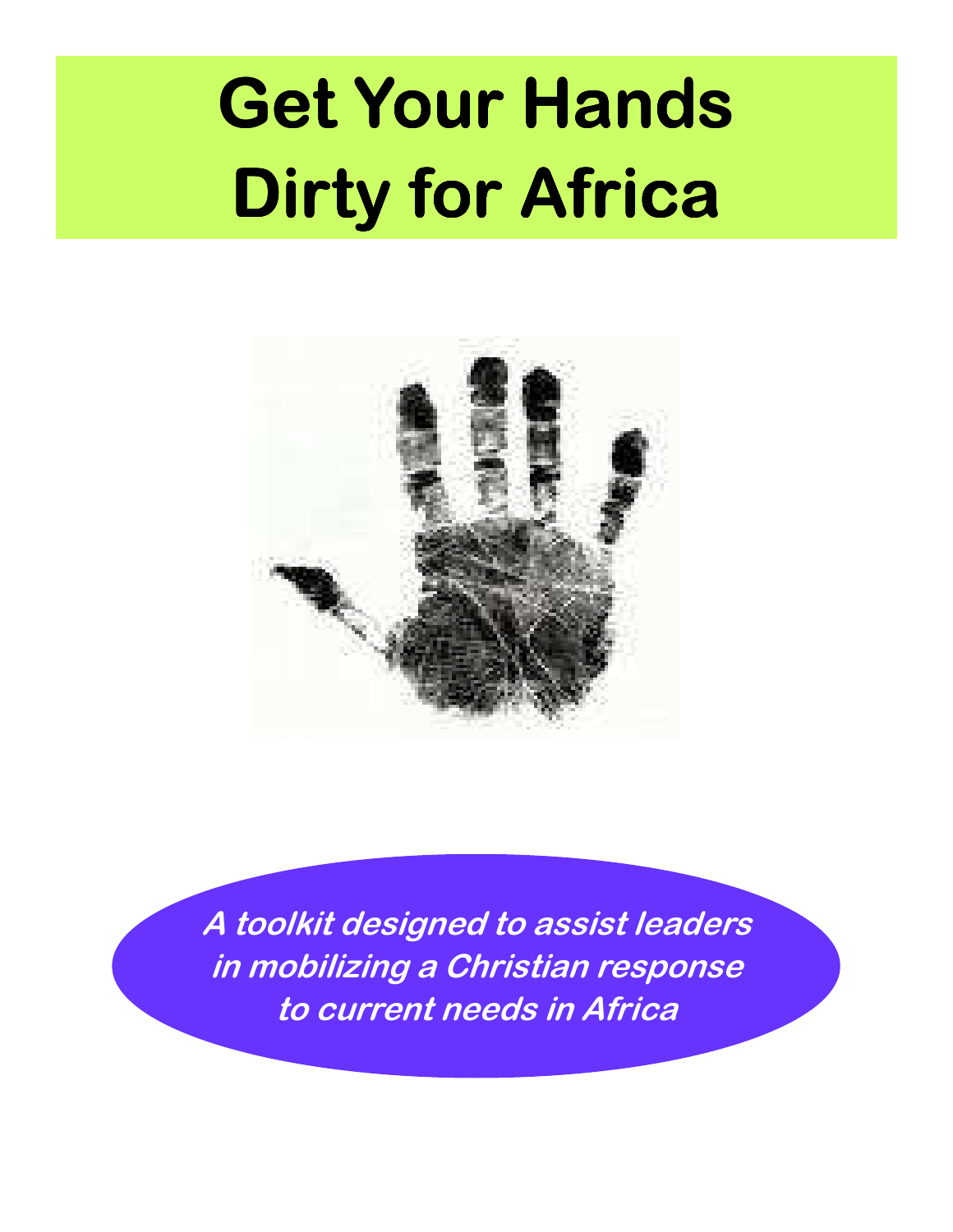

# Africa **Faith &** Justice Network

Published by the Africa Faith and Justice Network

© 2007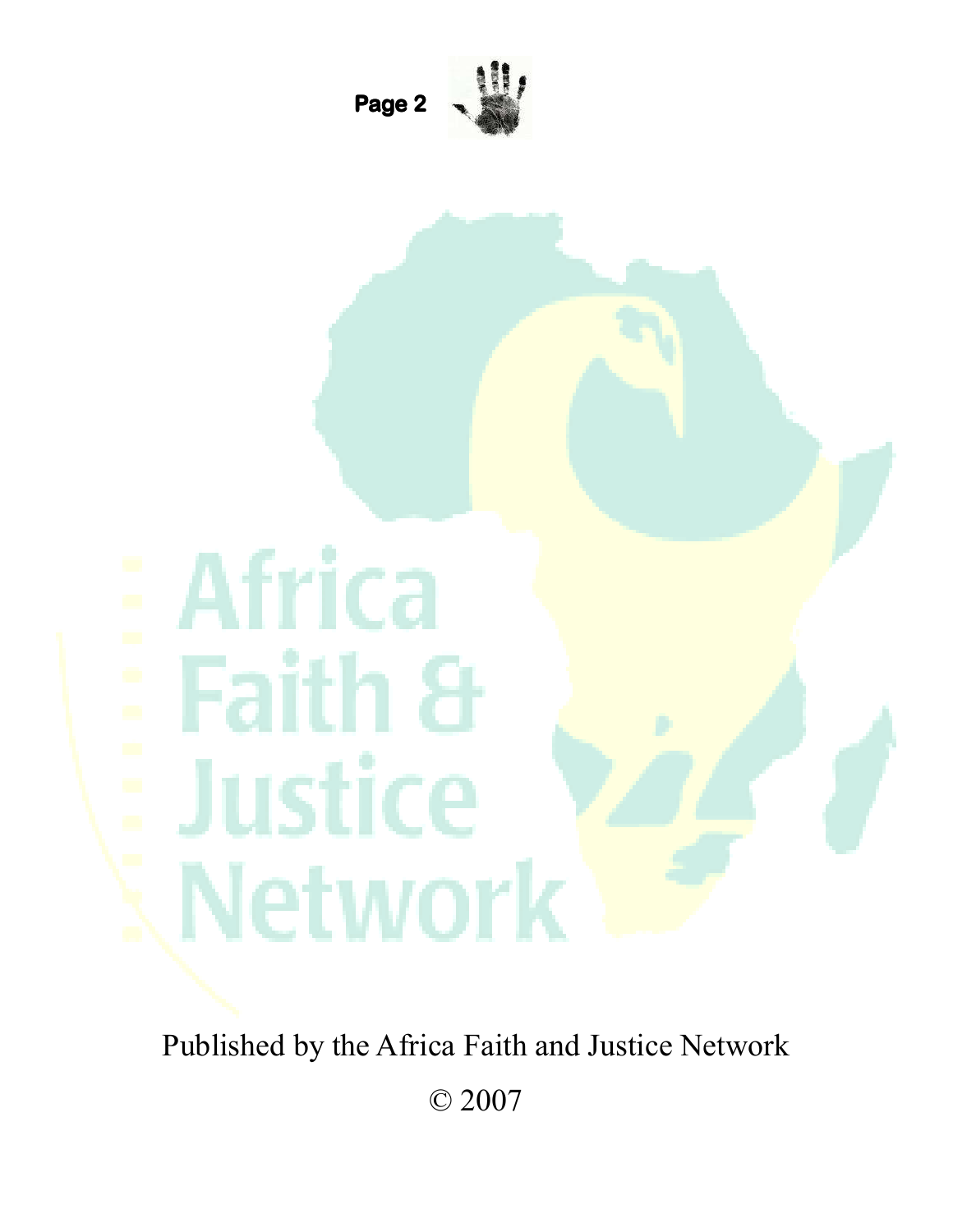

### Table of Contents

| <b>Child Soldiers and Conflict:</b> |
|-------------------------------------|
|                                     |
|                                     |
|                                     |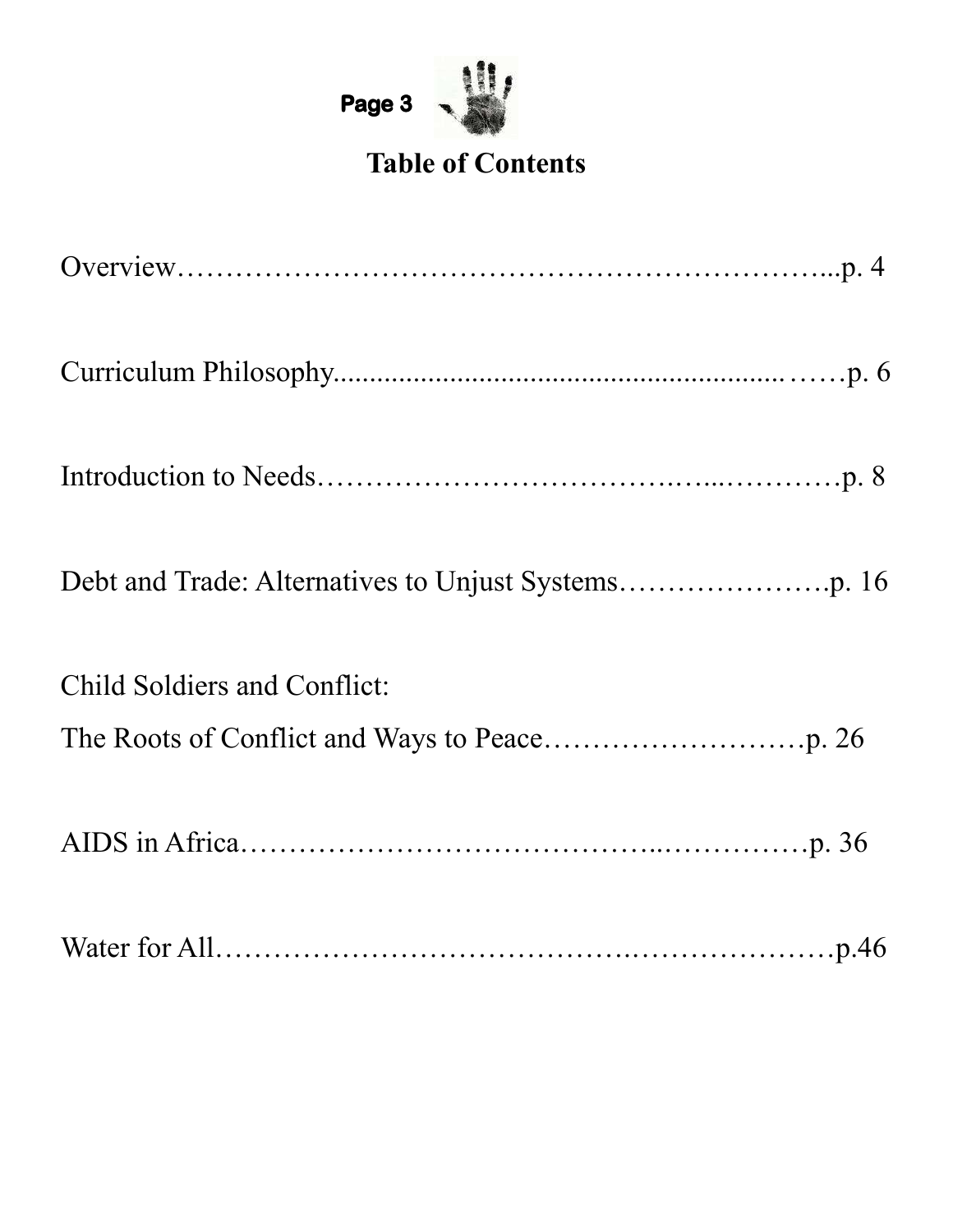

### **Overview**



### Debt and Trade:

### Alternatives to Unjust Systems

Photo compliments of Matthew Bradley

http://www.flickr.com/photos/mjb/9520739/



## Child Soldiers and Conflict:

### The Roots of Conflict and Ways to Peace

Photo compliments of East Africa

http://www.flickr.com/photos/josephmichaelphotography/379990827/in/set-72157594552064706/



### HIV/AIDS in Africa

Photo compliments of PGASP

http://www.flickr.com/photos/jonathanpalmer/492954066/ #comment72157600204299010



### Water for All

Photo compliments of insiderflash.publish

http://www.flickr.com/photos/56774671@N00/316275660/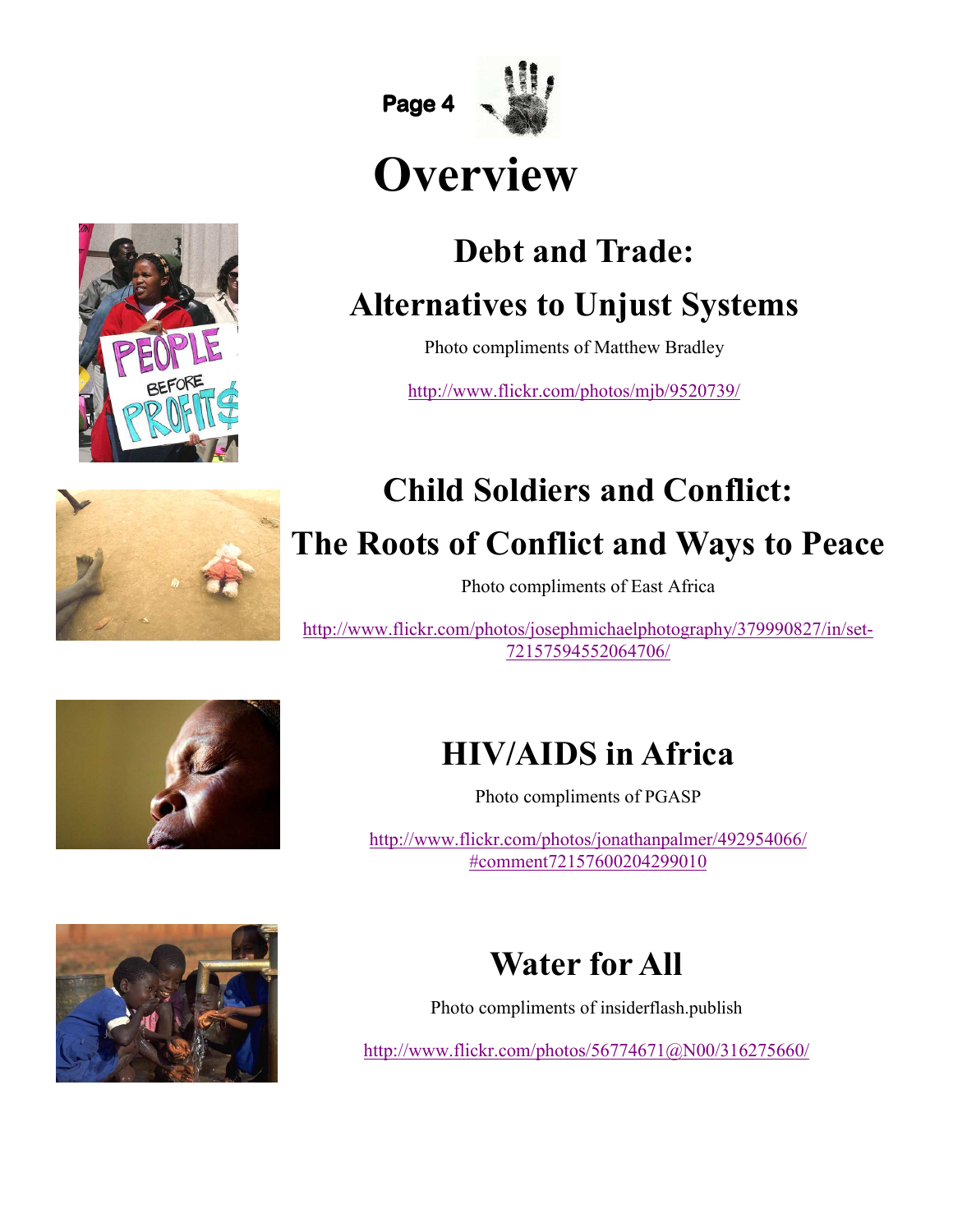**Page 5** 



## Curriculum Philosophy

Get Your Hands Dirty for Africa, is a toolkit developed with the intention of providing leaders with a myriad of possible avenues for educating and mobilizing the Christian community to respond to current needs in Africa. With this purpose in mind, you are invited to take liberty with the suggestions provided in the following pages: tweak ideas, follow leads, use these thoughts as a brainstorming tool...essentially, do whatever you need to do to effectively connect your group with needs in Africa. Contributors to this project ask only that you properly cite your sources.

Each topic in this toolkit is designed to function as a self-contained lesson or as part of the integrated whole. The leader should feel free to "cut and paste" components as s/he sees fit. Components of each topic include:

- 1) Words to Live By A scripture and/or quote to contemplate as a means of introducing the corresponding issue
- 2) Issue Brief A comprehensive look at the selected topic
- 3) Audio/Visual Suggestions Possible A/V components to incorporate into discussion/presentation
- 4) Food For Thought Discussion questions for group to consider
- 5) So What?

An exploration of how we, as Christians, can use the "much" we have been given to bring hope, peace, justice and change to Africa in Jesus' name.

- 6) Prayer Prayer and prayer guide pertaining to the issue
- 7) Resource Guide A list of resources pertaining to the issue
- 8) Political Action Information on how to lobby and advocate on a political level

Thanks for helping bridge the gap between head knowledge and action for Africa! Please feel free to contact any of the organizations associated with this project for more information.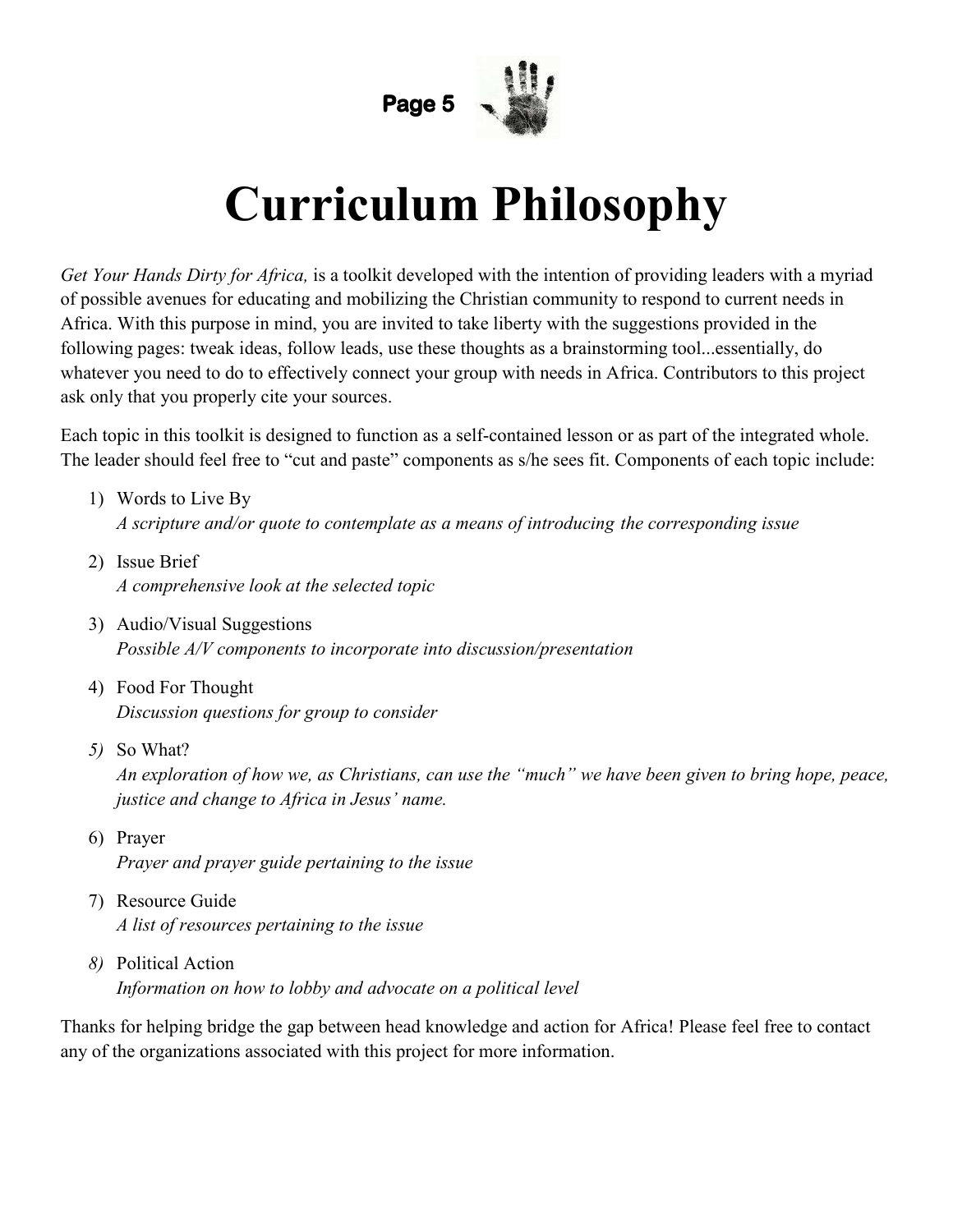

## Words to Live By

"Africa makes a fool of our idea of justice; it makes a farce of our idea of equality. It mocks our pieties; it doubts our concern, and it questions our commitment. Six and a half thousand Africans are still dying every day of preventable, treatable disease, for lack of drugs we can buy at any drug store. This is not about charity: This is about justice and equality. Because there's no way we can look at what's happening in Africa and, if we're honest, conclude that deep down, we would let it happen anywhere else - if we really accepted that Africans are equal to us."

### Bono, Lead singer of U2

Keynote Address at the 54th National Prayer Breakfast, Washington DC

For everyone to whom much is given, from him much will be required; and to whom much has been committed, of him they will ask the more.

> *Jesus* Luke 12:48b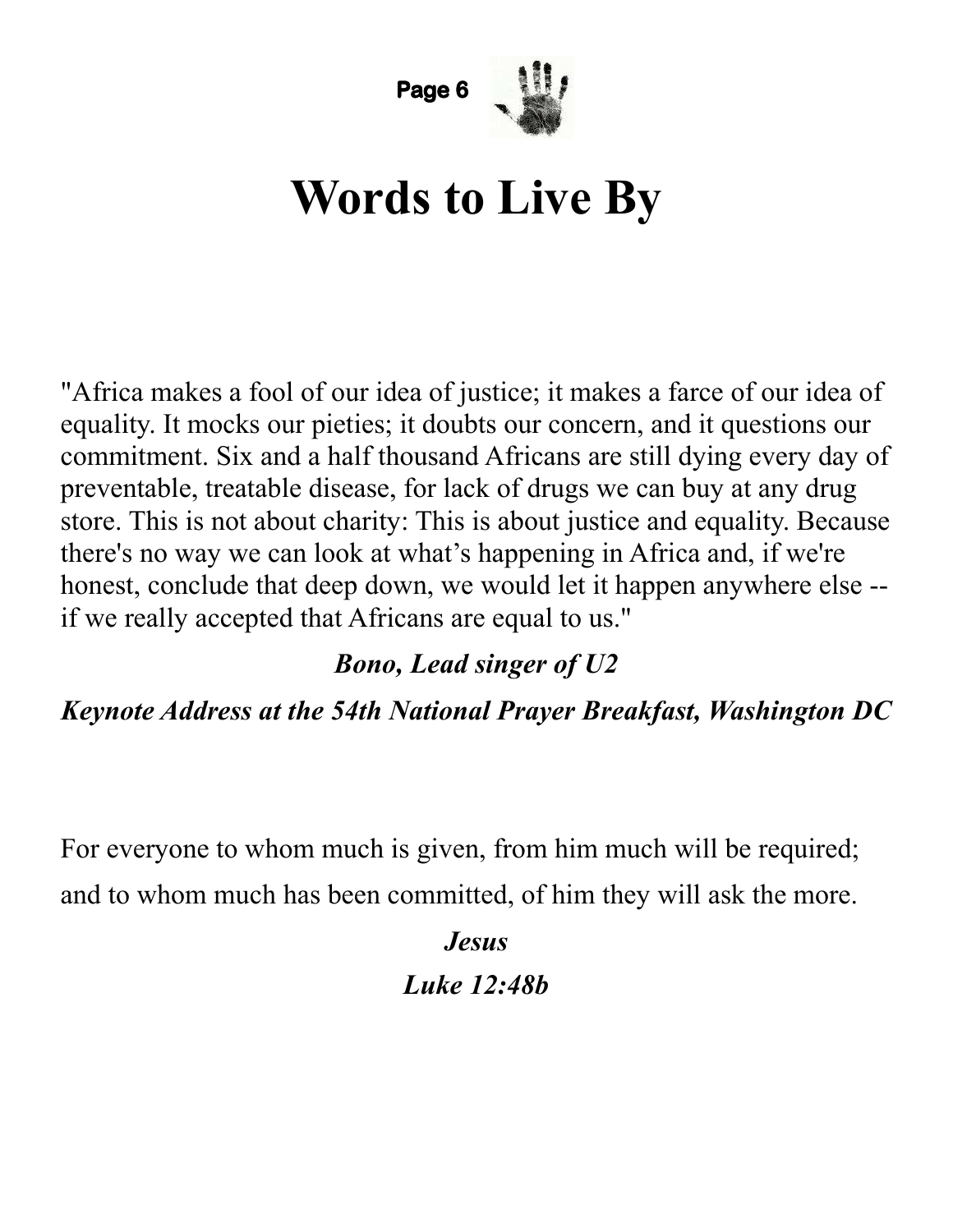

### Introduction

Leader: Take a moment to read the quote from Bono on the previous page. Let it sink in.

Feel free to read the following word-for-word, or paraphrase.

Ask your group: What words/concepts stick out in your mind? With what do you agree or disagree?

Don't be afraid of silence here. Give your group time to think and respond or not respond.

We've come together to explore how we [as individuals, as a church, as a small group, as students etc.] can "get our hands dirty for Africa". We're going to commit the next couple of [weeks, months, hours, days etc.] to gaining a greater understanding of some of the most pressing needs in Africa; we are also going to explore God's perspective on some of these issues. But we're not going to stop there. A cerebral understanding of needs and our responsibility to respond is not enough. Knowledge must lead to action; faith, too, must translate into action for, as James declares, "...faith by itself, if it is not accompanied by action, is dead." (James 2:17)

You are invited to meet Africa and her people:

Get to know Africa.

Ask questions.

Listen.

Engage.

Interact.

Respond.

World Vision founder, Bob Pierce, is known for this simple, yet powerful prayer: "Let my heart be broken with the things that break the heart of God." Consider praying a similar prayer as we delve into issues affecting the great continent of Africa over the next couple of [weeks, months, hours, days etc.]. Open yourself up to whatever God may want to do in your heart and life and however he may call you to respond. But don't expect to only encounter a bleak picture of pain and despair. Expect to see God at work, bringing redemption, restoration and hope to places of devastation, sorrow, despair. Expect to see the resilience of the African people. Expect to understand your own weakness and poverty of spirit in greater depth than ever before. This is the great mystery of the gospel: it is when we are weak that we are strong. Let us walk in solidarity with the people of Africa, for we're not as far apart as it may seem.

Leader: Consider incorporating an A/V piece here (suggestions on next page).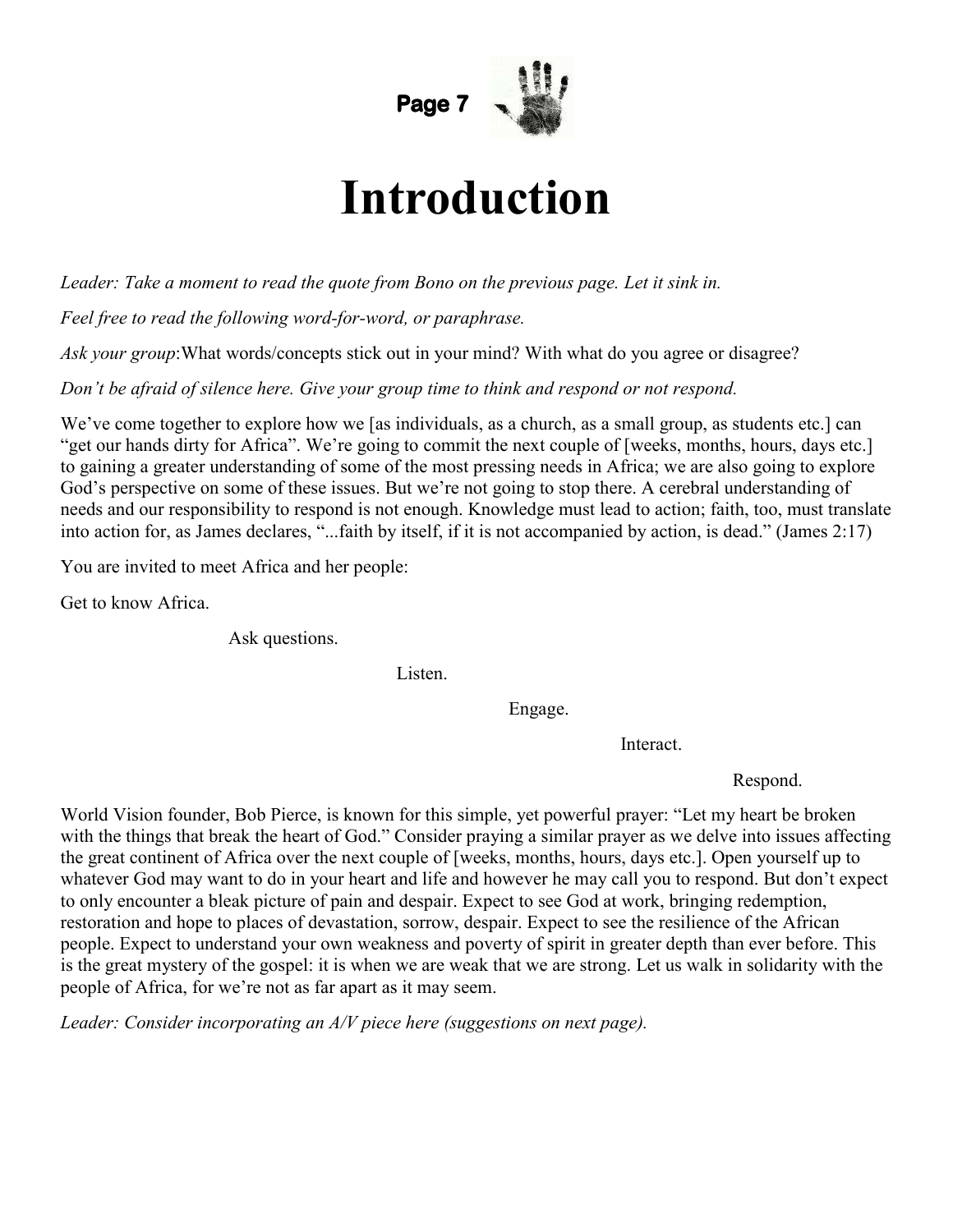

## A/V Suggestions

Consider incorporating one or more of the following elements as a springboard for discussion and/or a means of introducing your group to Get Your Hands Dirty for Africa.

Film: Journey of Hope

Journey of Hope highlights the lives and work of three Africans—an aid worker from Ghana, a counselor in Uganda and a village leader in The Gambia—all of whom have dedicated their lives to improving their communities, their countries and the African continent.

Supported by Catholic Relief Services and led by these three outstanding workers, you will visit three very different communities coping with the common challenges faced as a result of HIV/AIDS, poverty and the lack of education.

Film: Africa Rising: Hope and Healing

Catholic Relief Services (CRS) has been working in Africa for more than 50 years. The Africa campaign, Africa Rising, Hope and Healing, is a CRS initiative to provide an opportunity for the U.S. Catholic community to learn more about Africa and to put their faith into action, working in solidarity with the people of Africa.

Focusing on the global health risks of HIV/AIDS, malaria and tuberculosis, increased aid to sub-Saharan Africa and efforts for building a more peaceful society, the Africa campaign invites you to join in the effort to advocate for these issues through your local community. Use this video as a resource to provide your group with a better understanding of what the Africa campaign is and how they can become involved.

### For more information on both films, contact:

Catholic Relief Services

209 West Fayette Street - Baltimore, MD 21201-3443

Phone: 1-800-724-2530 Web: www.catholicrelief.org

Song: Paradise, Phil Collins

From the album: ...But Seriously

Song/Music Video: World on Fire, Sarah Mclachlan

From the album: Afterglow Live

Watch music video at: http://www.youtube.com/watch?v=hzoNInZ2ClQ

Computer/Internet activity: Global Rich List

Every year we gaze enviously at the lists of the richest people in the world, wondering what it would be like to have that sort of cash. But where would you sit on one of those lists? Here's your chance to find out.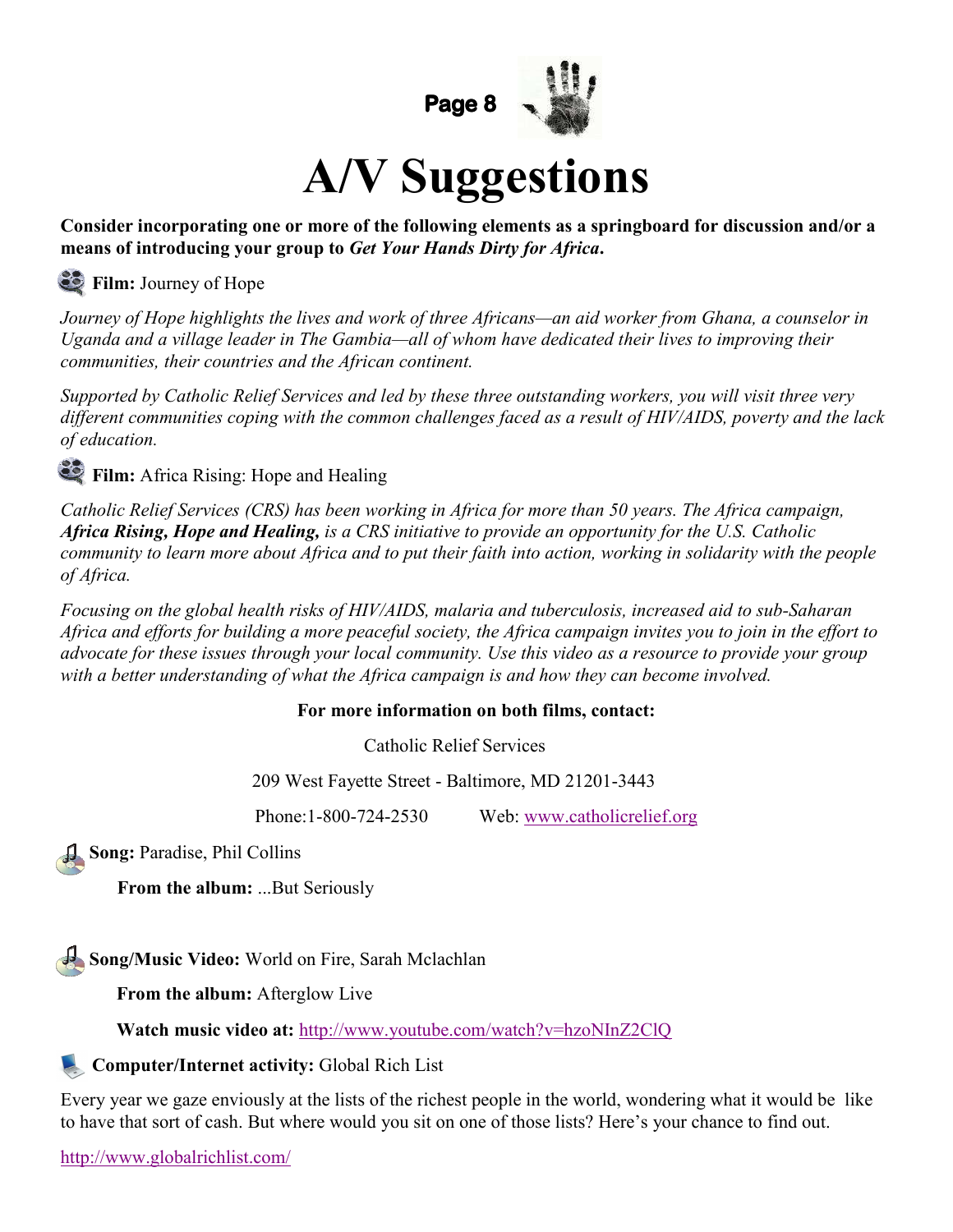

## Food for Thought

• Bono asserts, "This is about justice and equality. Because there's no way we can look at what's happening in Africa and, if we're honest, conclude that deep down, we would let it happen anywhere else -- if we really accepted that Africans are equal to us." Do you agree? Why or why not?



Song: Paradise, Phil Collins

- Who is "she" in this song? Who might this woman represent?
- What do you think of the line, "Oh Lord, is there nothing more anybody can do? Oh Lord, there must be something you can say…"? Is there "nothing more anybody can do"? What do you think the Lord has said/is saying?

Song/Music Video: World on Fire, Sarah Mclachlan

- What strikes you about this song/music video?
- What do you think of the line, "The more we take, the less we become, The fortune of one that means less for some..."?

### Global Rich List

- Were you surprised at where you fell on the Global Rich List scale?
- What do you think it would take to redistribute wealth?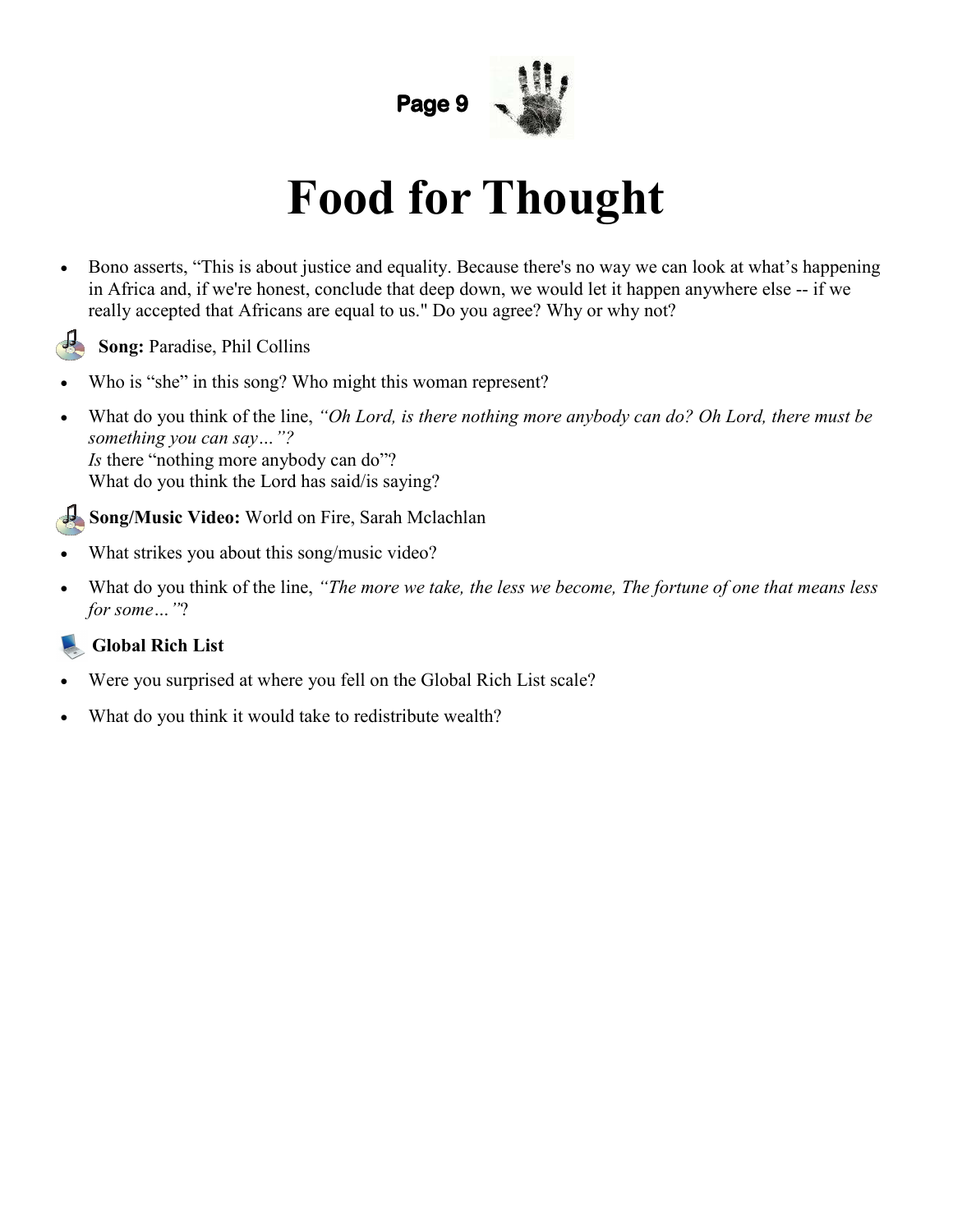

### So What?

Leader: Feel free to read the following word-for-word, or paraphrase. Consider providing each person in your group with pen/paper and encouraging them to write a response - a prayer, a thought, a reflection, a poem…anything that speaks to what you have considered tonight.

In the gospel of Luke, Jesus proclaims, "For everyone to whom much is given, from him much will be required; and to whom much has been committed, of him they will ask the more." (Luke 12:48b) How do you define the "much" you have been given? Think about these components:

- Food, Shelter, Clothing, access to healthcare etc.
- Relationships (Friends, family, teachers, counselors etc.)
- Experiences (Opportunities to travel, exposure to new ideas, leadership development etc.)
- **Education**
- **Status**
- Access to resources
- Support (physical, emotional, spiritual etc.)
- Finances (If you haven't already, take a few moments to visit www.globalrichlist.com)
- Your voice (ability to vote, freedom of speech, life in a democracy etc.)
- Freedom
- Talents/gifts

If you had to measure the "much" you have been given compared to [your knowledge of] the rest of the world, where do you think you might fall?

We serve a God who desires to work through His people to accomplish His purposes on the earth. Think about the much you have been given. Ask God how He might desire to use YOU to bring love and hope to places in Africa.

Jennifer Way

Africa Faith and Justice Network, 2007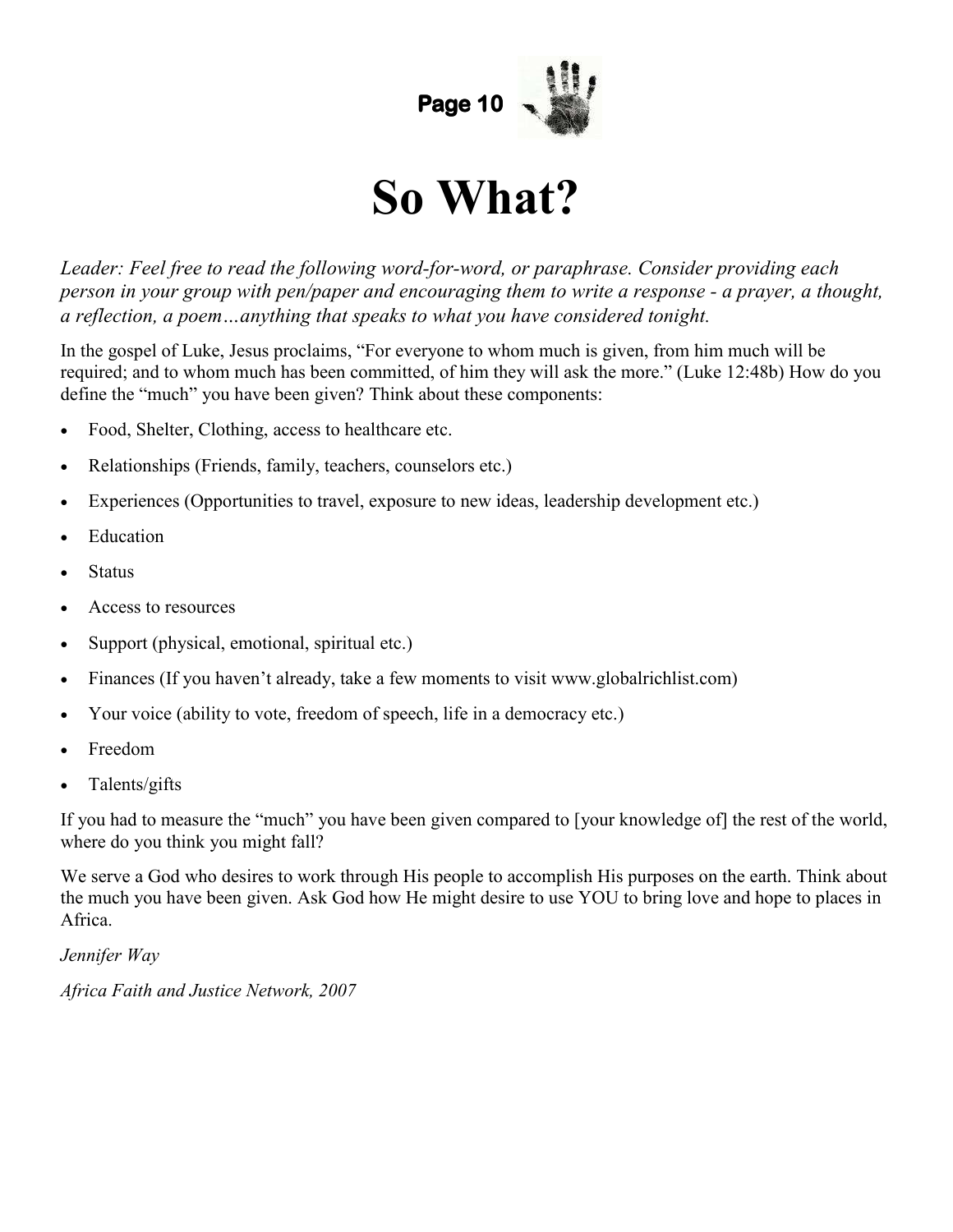

## Praying for Africa

Leader: Consider printing and creatively posting photographs displaying different needs in Africa (a good place to start might be with the photographs used in this publication). Invite your group to find an image that draws them and pray for whatever it brings to mind.

Several prayers you may want to consider incorporating:

### Unison Prayer

### Noelle Damico

God of Truth, show us how our destinies are literally bound up together as rich and poor, sick and healthy, Americans and peoples of other nations. Too often we don't feel as if our lives are intertwined. Help us identify those systems and powers that prevent us from seeing our lives as inextricable from the lives of others. Help us to build relationships that defy all that would deny, demean, dehumanize, and destroy your people and your creation. Help us share this vision of your world, whole and well, with our elected officials and our neighbors, that the public policy our nation adopts reflects a true assessment of the rights and needs of our one human family. We pray this in the name of the one who intertwined your divine life with ours, even Jesus Christ Amen.

### Prayer of Confession

### Noelle Damico

God of Moses and the prophets, God of Jesus and the Church, as we pause to account for who we are and how we live, we find that we are lacking. We confess that we have resisted your demand for justice and domesticated your call to discipleship. We have ignored your persistent cry in the voices of our neighbors. We have refused the mantle of prophecy vaguely hoping that someone else would dare proclaim your shalom. Time and again we've helped to build structures that contain and constrain your transforming power and so trivialize the church's witness in a broken world. Forgive us God. We want to change, God; to start fresh; to be transformed. Grant us vision and voice when we stand stupefied in the face of injustice. Let us taste the vigor and resilience of your Spirit when our spirits are exhausted and cynical. And nourish in us a trust in you that perseveres, until your realm becomes a reality in our midst. We pray trusting in the name of Jesus Christ, Amen.

### Unison Prayer

### Alan Paton, author

O Lord, open my eyes that I may see the needs of others; open my ears that I may hear their cries; open my heart so that they need not be without succor; let me not be afraid to defend the weak because of the anger of the strong, nor afraid to defend the poor because of the anger of the rich. Show me where love and hope and faith are needed, and use me to bring them to those places. And so open my eyes and my ears that I may this coming day be able to do some work of peace for thee. Amen.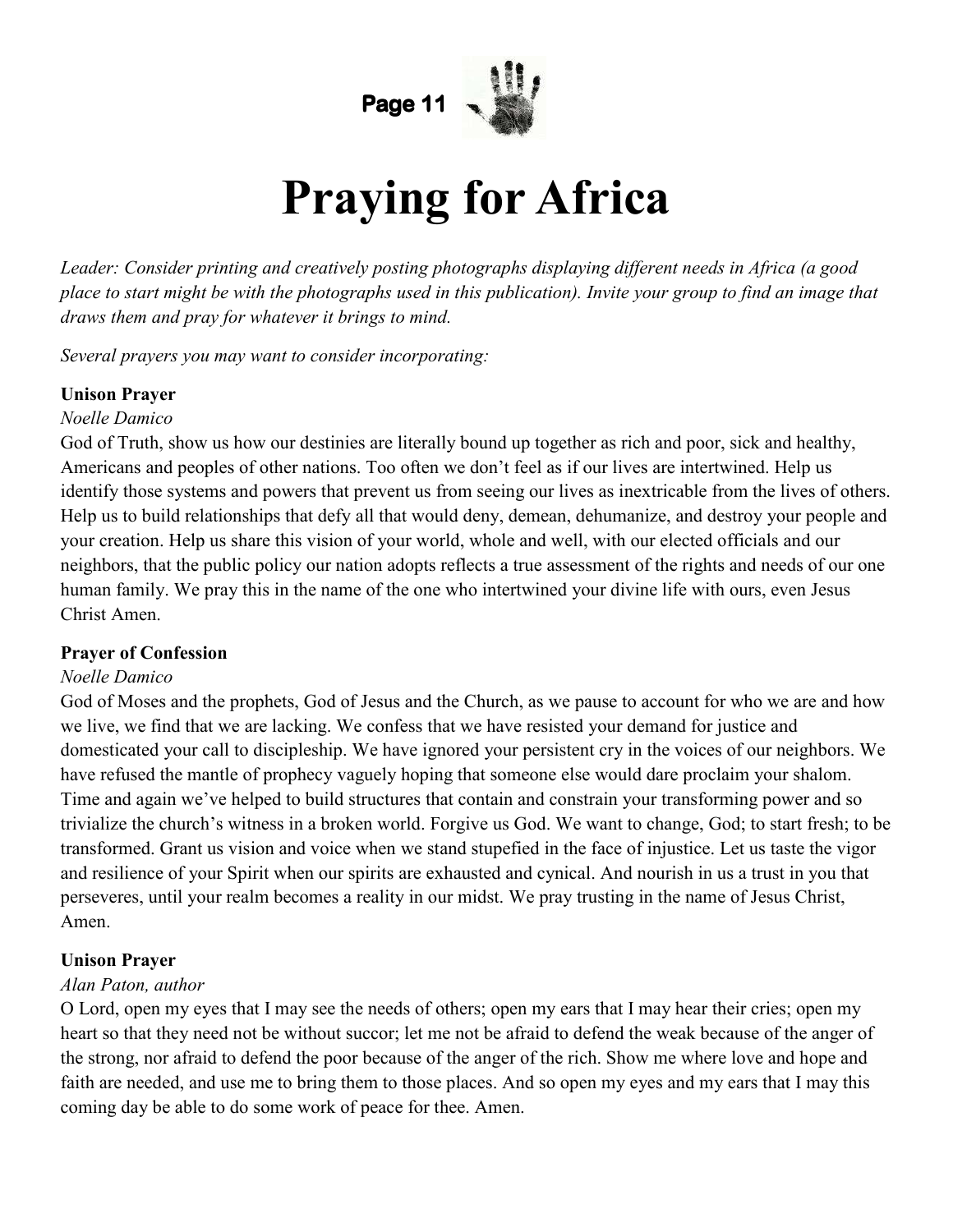

## Political Action

### • How to Schedule A Meeting With Your Member of Congress

Michael Edwards and Lindsay Shulman star in this entertaining and informative short film on how to schedule a meeting with your member of Congress.

http://www.youtube.com/watch?v=daOAeB-zIIA

#### Write an article or letter for a newspaper or magazine

#### EPIC: A Format for Powerful Writing Jubilee USA Network, 2007)

Use EPIC to organize your ideas and clarify your message. This format makes opinion writing much easier and less time-consuming. Instead of spending a lot of time trying to figure out where to begin, use the EPIC outline and your letter to the editor will almost write itself!

Engage: Engage the reader with a startling fact, a visceral image or a strong statement of a serious problem.

Propose: Make a specific proposal regarding the Offering of Letters or a piece of legislation.

Illustrate: Illustrate how the proposal would work and why it's important. Give a few details or examples to make it concrete.

Call to action or Commitment: Call on your legislators to take a specific action or express your commitment to alleviating hunger.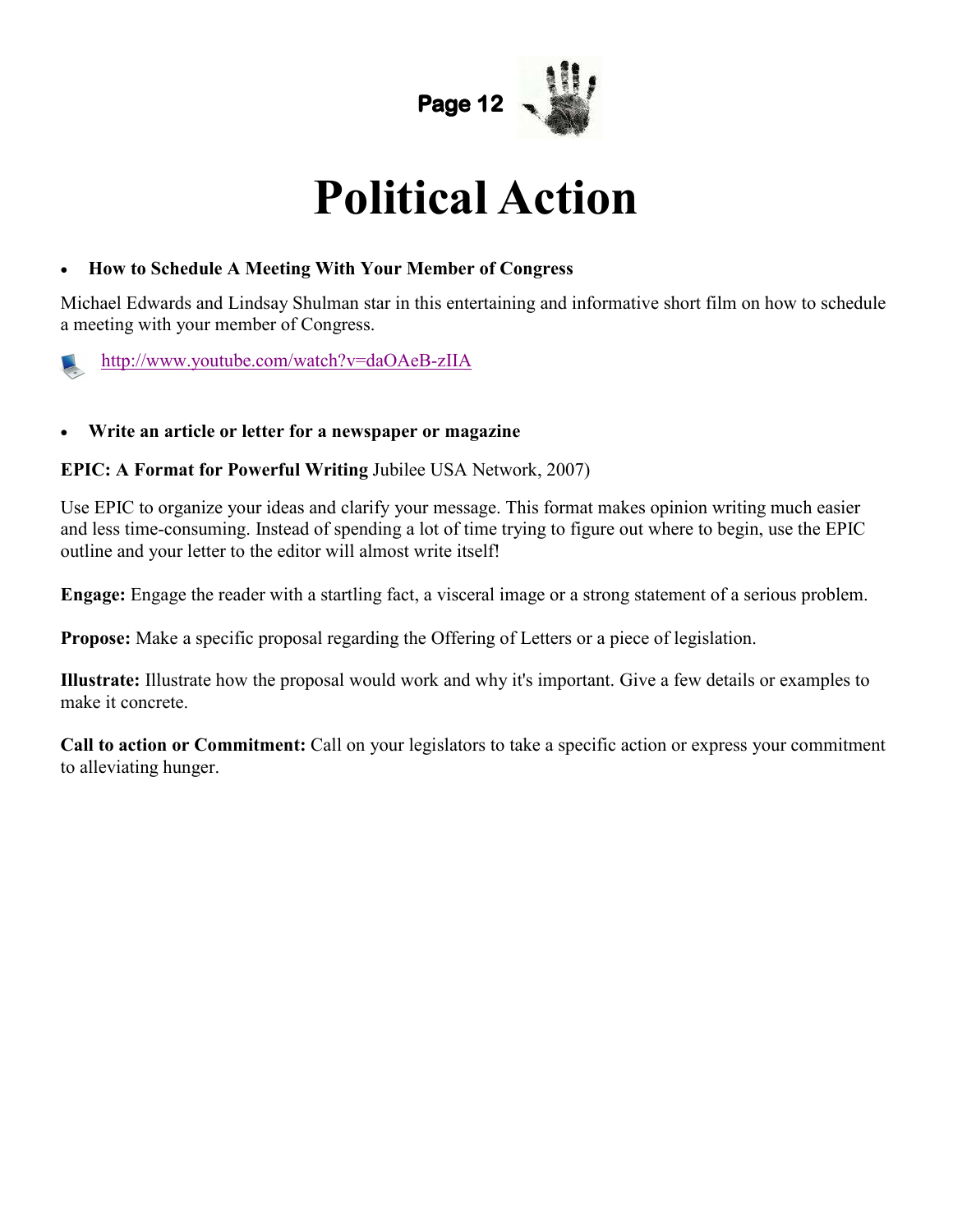

## Organization Resource Guide

### Africa Action

Contact: Salih Booker, Executive Director 1634 Eye St. NW Suite 810 Washington, DC 20006 Phone: 202-546-7961 • Fax: 202-546-1545 • E-mail: sbooker@africaaction.org Web: http://www.africaaction.org

### Catholic Relief Services

209 W. Fayette Street Baltimore, MD 21201 Phone: 410-625-2220 • Fax: 410-234-3178 • E-mail: igary@catholicrelief.org Web: http://www.catholicrelief.org

### Church World Service

Contact: Kathleen McNeely, 110 Maryland Ave., NE, #108 Washington, DC 20002-5694 Phone: 202-481-6942 • Fax: 202-546-6232 • E-mail: kmcneely@churchworldservice.org Web: http://www.churchworldservice.org/africainitiative/index.html

### DATA

Web: http://www.data.org/whyafrica/

### Washington Office on Africa

Contact: Mhizha Edmund Chifamba, Executive Director 212 East Capitol St. Washington, DC 20003 Phone: 202-547-7503 • Fax: 202-547-7505 • E-mail: woa@igc.org Web: http://www.woaafrica.org/

### World Vision Contact: Rory Anderson, Advocacy 220 I Street, NE, #270 Washington, DC 20002 Phone: 202-547-3743 • Fax: 202-547-4834 • E-mail: randers@worldvision.org Web: https://wvioaptus.wvi.org/Africa/africaweb.nsf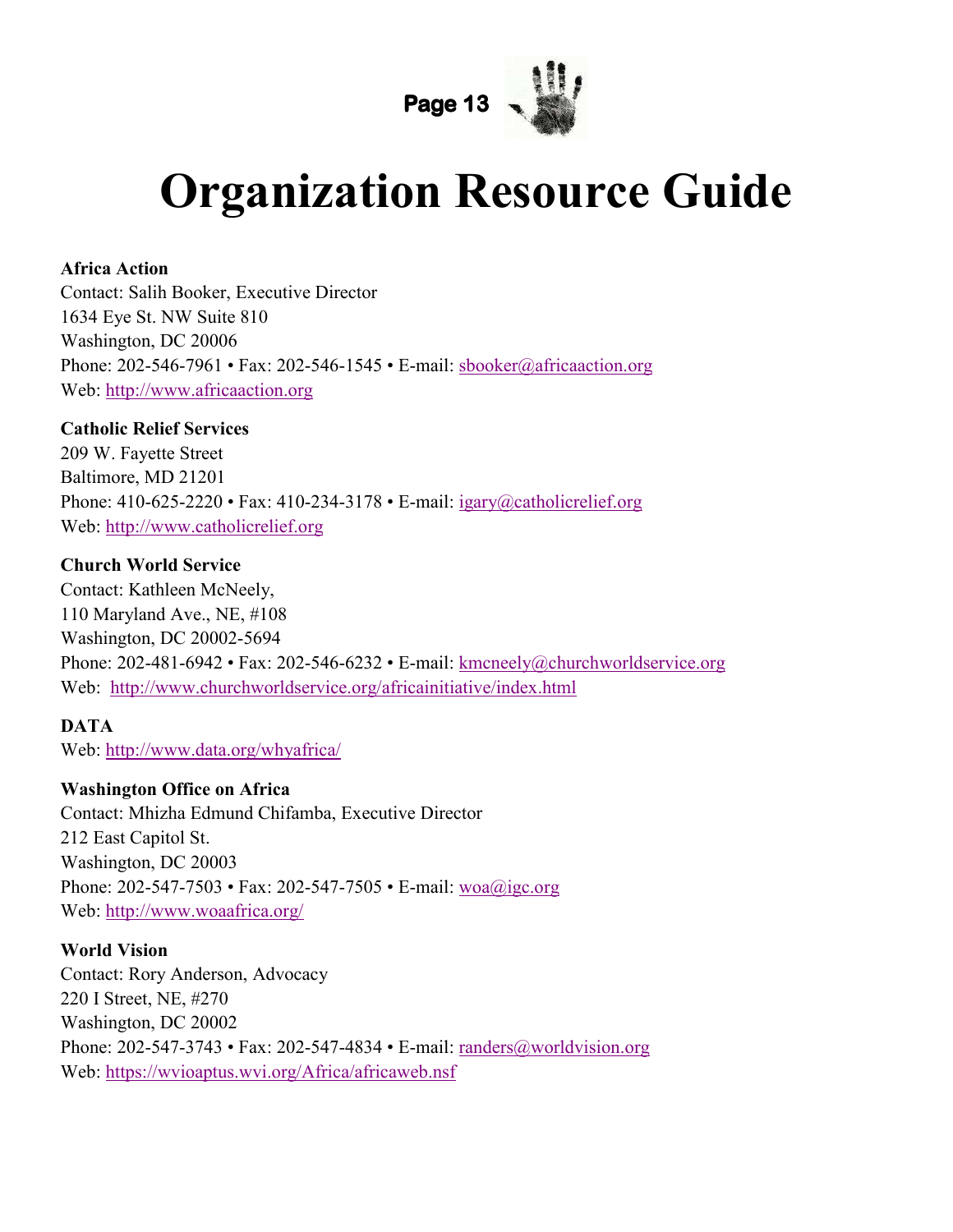

### References

- Bono, S. 2006. Keynote Address at the 54th National Prayer Breakfast. Retrieved April 17, 2007 from http://www.americanrhetoric.comspeeches/bononationalprayerbreakfast.htm
- Damico, N. "Praying with the Poor". Unison Prayer. Retrieved April 17, 2007 from http://www.universityofthepoor.org/schools/theology/prayers/booklet\_prayers.htm
- Damico, N. "Praying with the Poor". Prayer of Confession. Retrieved April 17, 2007 from

http://www.universityofthepoor.org/schools/theology/prayers/booklet\_prayers.htm

Jubilee USA Network. 2007. EPIC: A Format for Powerful Writing. Retrieved April 17, 2007 from

http://www.jubileeusa.org/get-active/grassroots-resources/media-and-advocacy-how-tos/epic.html

Paton, A. "Praying with the Poor". Unison Prayer. Retrieved April 17, 2007 from http://www.universityofthepoor.org/schools/theology/prayers/booklet\_prayers.htm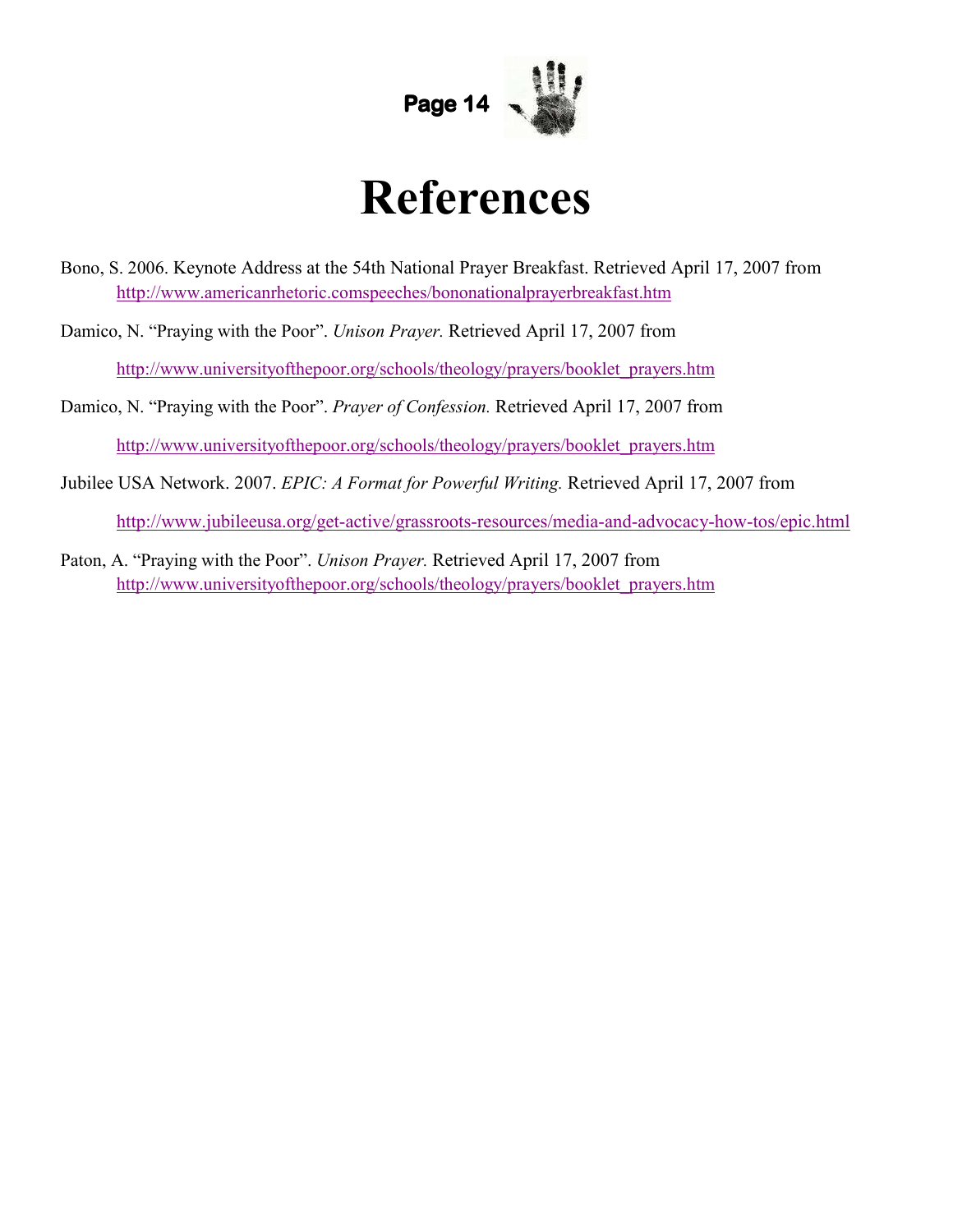

## Debt and Trade: Alternatives to Unjust Systems

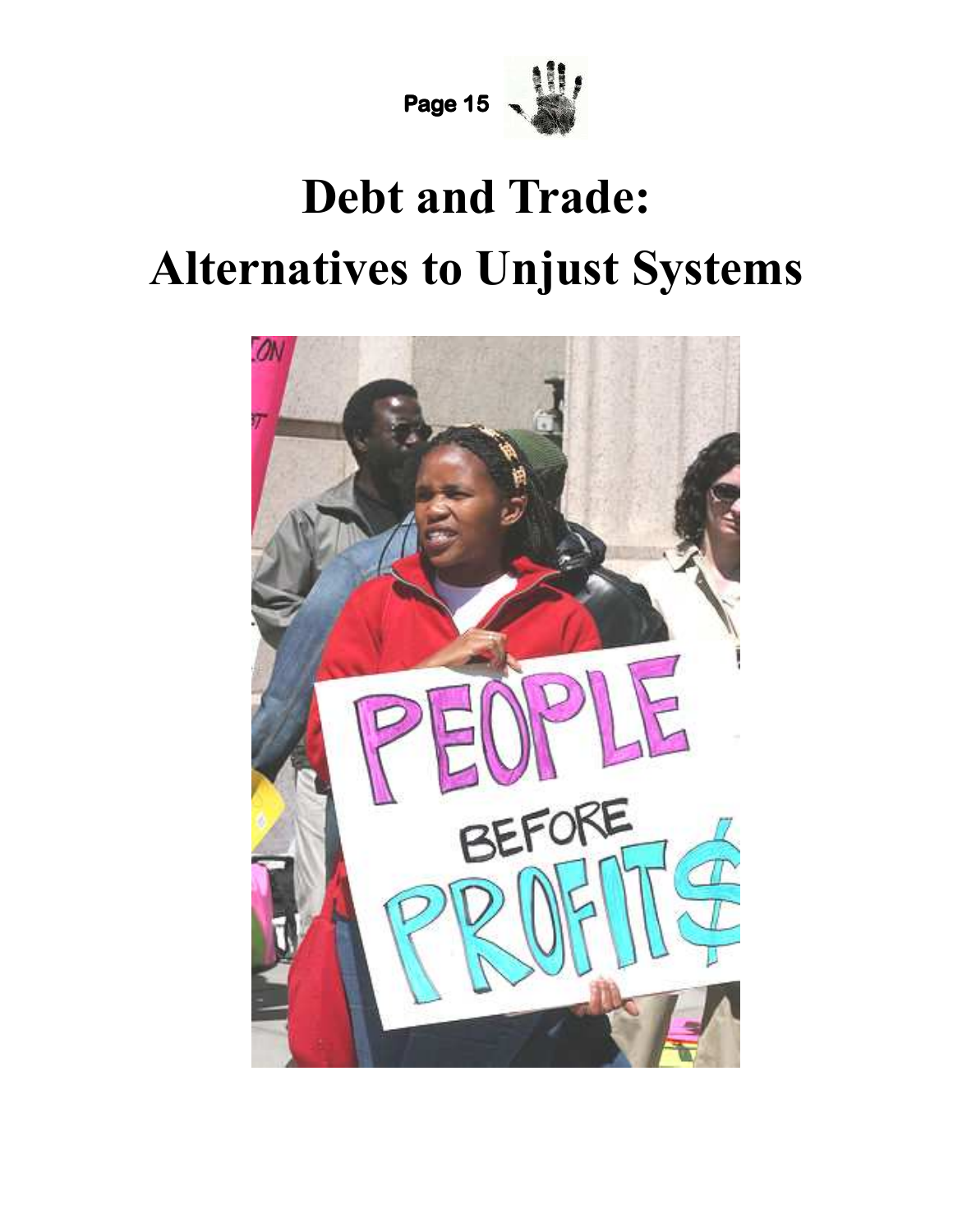

## Words to Live By

"If I were a parent in a poor, debt-riddled nation, cradling my dying child in my arms, my heart would be broken and I would cry out for a solution. My prayer is that the leaders of the world will heed these cries and will work together to solve this critical problem. As a follower of Jesus, however, I believe this is not just a political or economic issue, it's a moral and spiritual issue as well."

### -The Rev. Billy Graham

"Debt relief is urgent .... and a precondition for the poorest countries to make progress in their fight against poverty. This is something which is now widely recognized. We have to ask, however, why progress in resolving the debt problem is still so slow. Why so many hesitations?"

### -Pope John Paul II

"I've called for a long time for the cancellation of the crippling debt which we have had to bear for so long... this is the new moral crusade: to have the debt cancelled, following the Biblical principle of Jubilee. Basically this principle says that everything belongs to God; all debts must be cancelled … to give debtors a chance to make a new beginning."

### -Archbishop Desmond Tutu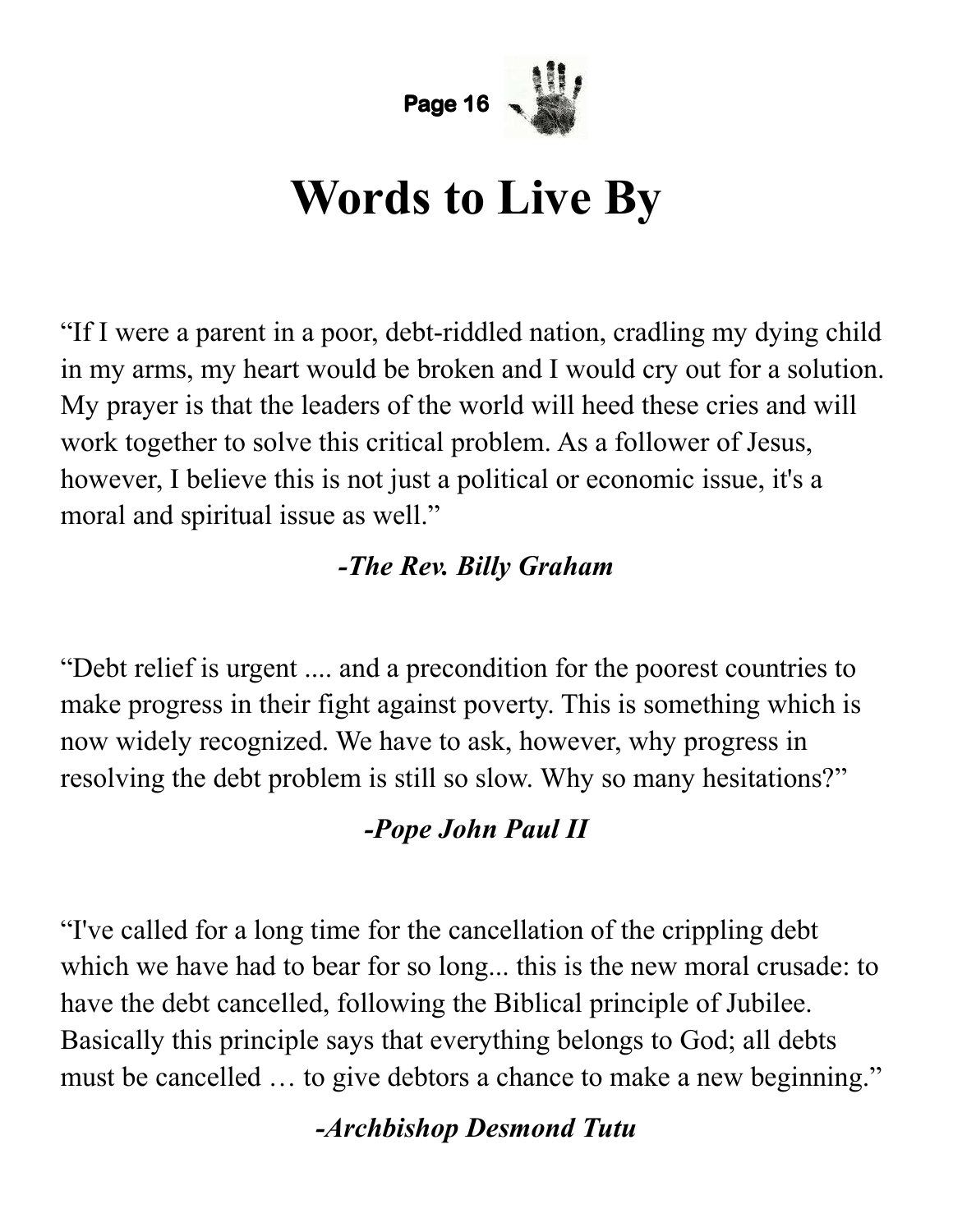

### Issue Brief

According to Africa Action (2007),

Africa's massive external debt burden is the single biggest obstacle to the continent's development and to the fight against HIV/AIDS. The over \$200 billion that African countries owe to foreign creditors represents a crippling load that undermines economic and social progress. The All-Africa Conference of Churches has called this debt "a new form of slavery, as vicious as the slave trade".

The albatross of illegitimate debt diverts money directly from spending on health care, education and other important needs. While most people in Africa live on less than \$2 per day, African countries are forced to spend almost \$14 billion each year servicing old, illegitimate debts to rich country governments and their institutions, the World Bank and the International Monetary Fund (IMF). Over the past two decades, African countries have paid out more in debt service to foreign creditors than they have received in development assistance or in new loans.

Much of Africa's foreign debt is illegitimate in nature, having been incurred by unrepresentative and despotic regimes, mainly during the era of Cold War patronage. Loans were made to corrupt leaders who used the money for their own personal gain, often with the full knowledge and support of lenders. These loans did not benefit Africa's people. More generally, many Africans question the notion of an African "debt" to the U.S. and European countries after centuries of exploitation. They ask, "Who really owes whom?"

...In July 2005, following years of civil society campaigns in Africa, the U.S. and elsewhere, the Group of Eight (G-8) rich countries announced a deal on debt cancellation for 18 impoverished countries, 14 of which are in Africa. The World Bank and IMF approved this debt package in September 2005…

While the G-8 deal marked a small victory, it still fell short of the promises of 100% debt cancellation made by G-8 officials in 2004, and it did not take full effect until July 2006. The deal still leaves the majority of African countries on "debt row," required to meet harmful economic conditions as a condition for future debt relief or cancellation.

The U.S. is the single largest shareholder in the World Bank and IMF, the institutions to which most of Africa's debts are owed. As such, it holds major influence over the international response to Africa's debt crisis. An independent audit of these two institutions has revealed that they can afford to write off Africa's debt completely. Recent IMF reports have also demonstrated how debt cancellation can be financed primarily through IMF gold and secondarily from World Bank reserves without harm to these institutions.

The U.S. should use its power to achieve the cancellation of all of Africa's debts. Just as the U.S. advocated for the cancellation of Iraq's odious debts, it should apply the same standard to the illegitimate and odious debts African countries still have to repay. Debt cancellation is essential to the continent's efforts to fight HIV/AIDS and poverty, and to regain its economic independence."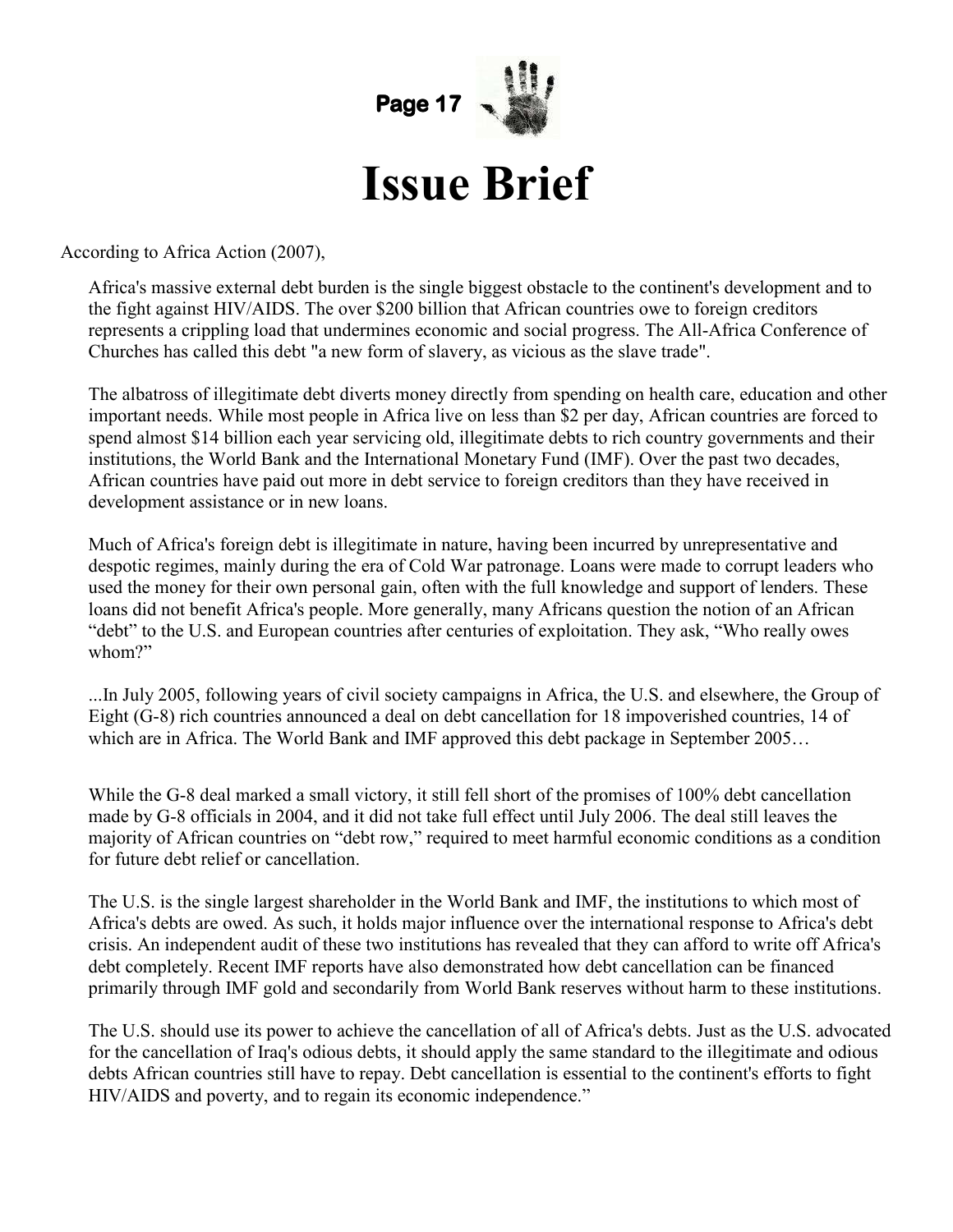

## A/V Suggestions

### You Tube film: Drop the Debt

The world's poorest countries give back more in debt repayments to the richest countries than they get in aid.

### To download: http://www.youtube.com/watch?v=daOAeB-zIIA

### Global Justice Film Project

Whether you're a seasoned organizer or new to activism, this resource kit is for use by everyone! Organize a screening in your community center, public library, synagogue, union hall, church, or living room. The Kit includes multiple resources to assist and facilitate discussion and dialogue. `

### The cost of the Organizing Kit is \$15 PER KIT in the US.

For more information visit: http://www.50years.org/gjfp/

### WebSight Simulation Games

Talking about global economic injustice can seem like "heady" stuff. It's hard to understand how the global economy works, and it's even harder to see how it all relates to us, personally. Simulation games help us both understand and make the connection. They provoke emotions that help us begin to see how we are part of the worldwide web of the global economy. These are games in which global realities are simulated on a small scale—realities such as the disparities of wealth between different countries and the causes and effects of some countries being financially indebted to others. By participating in simulation games, participants have an opportunity to experience some of the dynamics of the global economy. Some games make the connections to real world situation more evident than others; some include greater complexity than others.

To download, visit: http://www.united-church.ca/websight/games/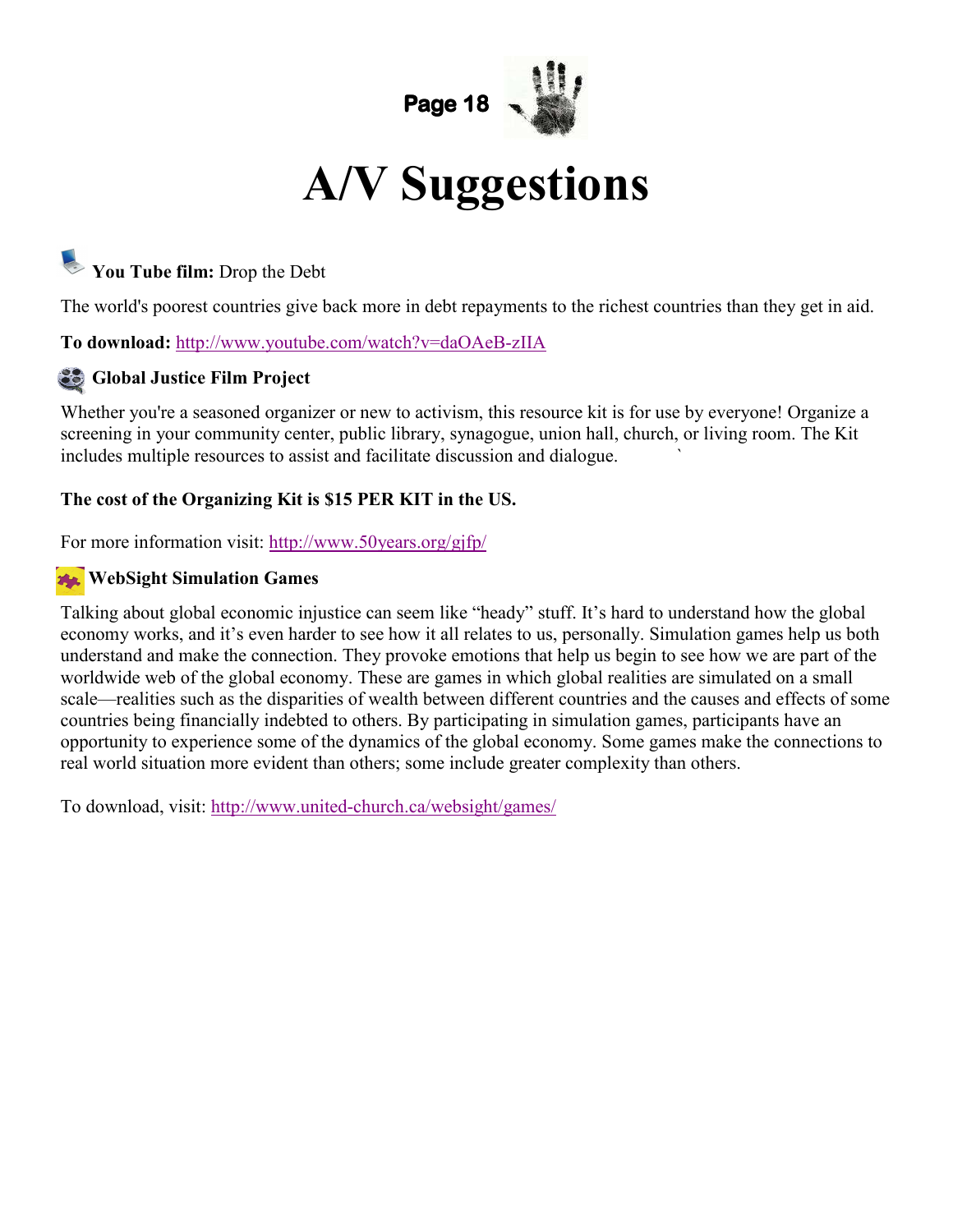

## Food for Thought

- Have you ever been (or are you currently) in debt? What are some of the feelings/emotions/realities that one encounters when in this position? Can you project this experience to an entire country? What might be the ramifications for an entire country living under the burden of debt?
- You Tube film: Drop the Debt
- What was your reaction to the second half of this film?
- Did you expect the scenes contrasting 1st world wealth with 3rd world poverty?
- Who did you identify with more 1st world or third?

Israel Kloss, 2007

Compassionate Action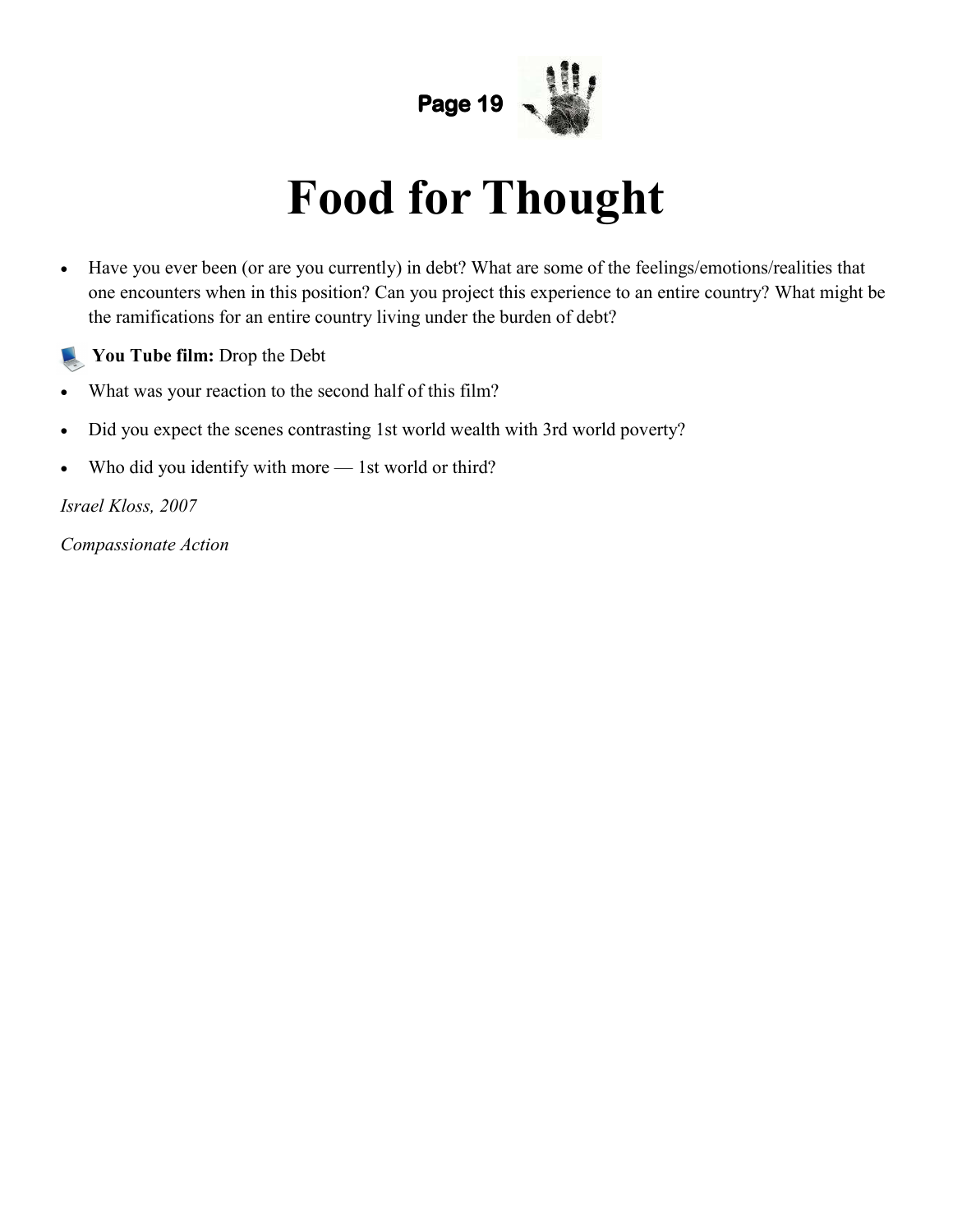

So What?

Read Matt. 18: 21-35

Leader: Depending on your group, you may want to consider using the following text from The Message -- a more contemporary translation.

At that point Peter got up the nerve to ask, "Master, how many times do I forgive a brother or sister who hurts me? Seven?"

Jesus replied, "Seven! Hardly. Try seventy times seven.

"The kingdom of God is like a king who decided to square accounts with his servants. As he got under way, one servant was brought before him who had run up a debt of a hundred thousand dollars. He couldn't pay up, so the king ordered the man, along with his wife, children, and goods, to be auctioned off at the slave market.

"The poor wretch threw himself at the king's feet and begged, 'Give me a chance and I'll pay it all back.' Touched by his plea, the king let him off, erasing the debt

"The servant was no sooner out of the room when he came upon one of his fellow servants who owed him ten dollars. He seized him by the throat and demanded, 'Pay up. Now!'

"The poor wretch threw himself down and begged, 'Give me a chance and I'll pay it all back.' But he wouldn't do it. He had him arrested and put in jail until the debt was paid. When the other servants saw this going on, they were outraged and brought a detailed report to the king. "The king summoned the man and said, 'You evil servant! I forgave your entire debt when you begged me for mercy. Shouldn't you be compelled to be merciful to your fellow servant who asked for mercy?' The king was furious and put the screws to the man until he paid back his entire debt. And that's exactly what my Father in heaven is going to do to each one of you who doesn't forgive unconditionally anyone who asks for mercy."

While this parable is framed in the context of a message on forgiveness, it is interesting to reflect on these words of Jesus as we consider the problem of odious debt in Africa. What characteristics of God do you find portrayed in this parable? Where or in whom do you see yourself in this parable?

As Christians, we believe that humanity is made in the image of God. Shane Claiborne (2006, p. 80) expresses a powerful experience with this concept during his time in India. He writes, "Over and over, the dying and the lepers would whisper the mystical word *namaste* in my ear. We really don't have a word like it in English (or even much of a Western conception of it). They explained to me that *namaste* means 'I honor the Holy One who lives in you.' I knew I could see God in their eyes."

What do you think it means to reflect the image of God in this broken world? How might that be expressed? Can you think of a time when you had an opportunity to "honor the Holy One" in another person? Who/what comes to mind when you consider examples of others you have observed living out this concept?

Jennifer Way

Africa Faith and Justice Network, 2007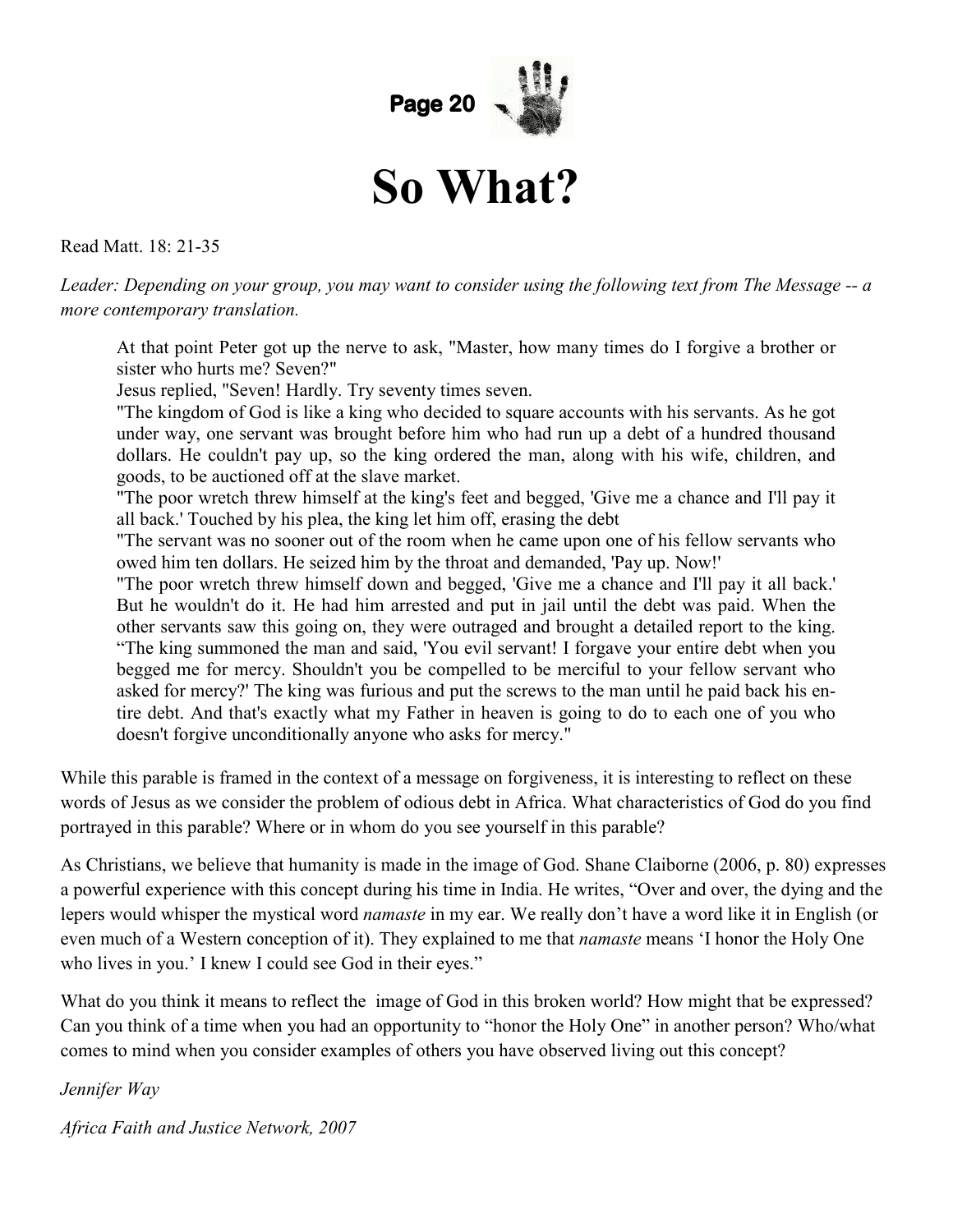

### Prayer

"O God, to whom we owe more than we can count, in our desire to control all that will come to be, we hold your children in the grip of debt which they cannot repay; and make them suffer now the poverty we dread. Do not hold us to our debts, but unchain us from our fear, that we may release others into an open future of unbounded hope."

### Janet Morley, Great Britain

The Lord's Prayer

 Our Father in heaven, Hallowed be Your name. Your kingdom come. Your will be done On earth as it is in heaven. Give us this day our daily bread. And forgive us our debts, As we forgive our debtors. And do not lead us into temptation, But deliver us from the evil one. For Yours is the kingdom and the power and the glory forever. Amen

From: Matt. 6:9-13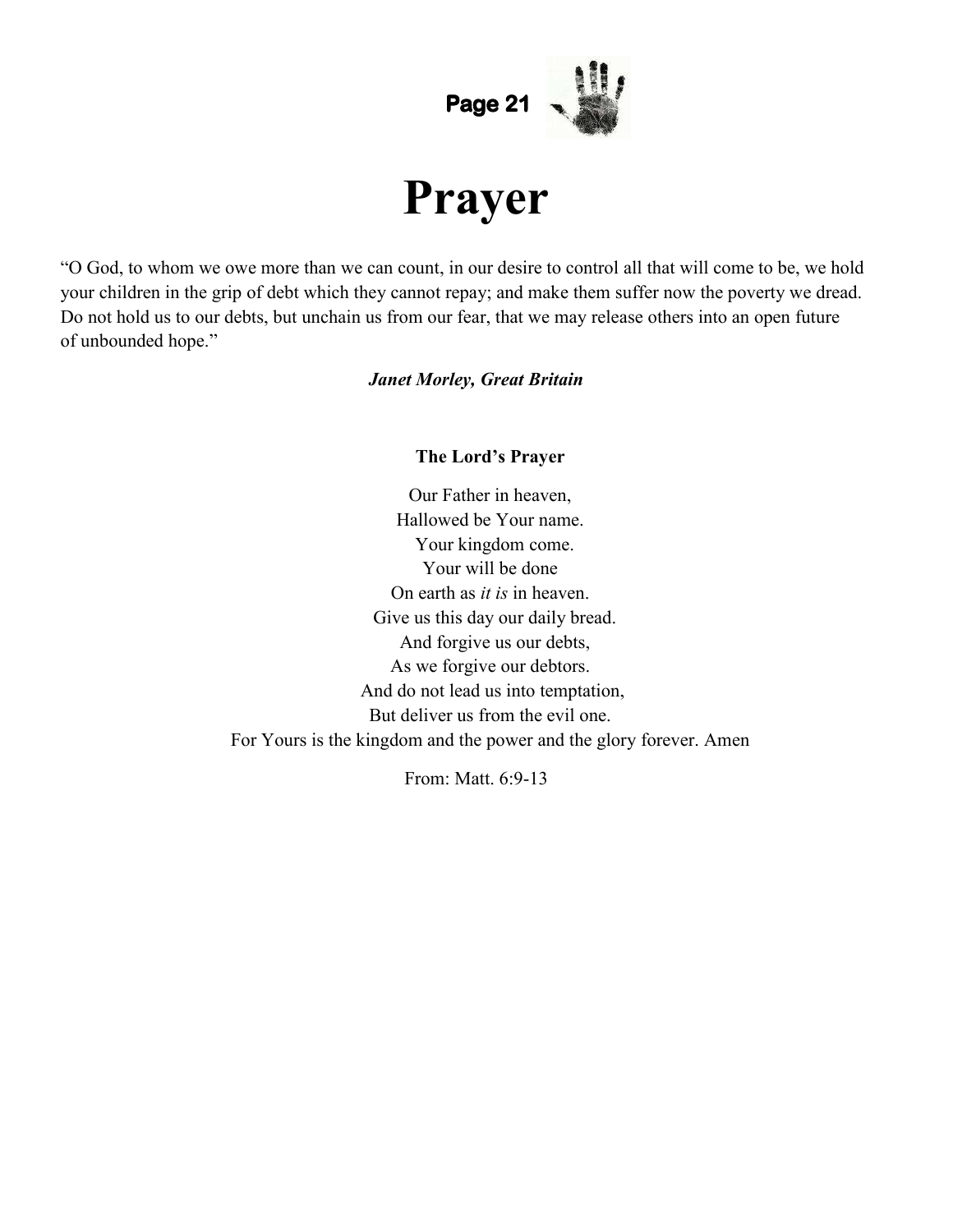

## Political Action

### • How To Contact Congress

http://www.jubileeusa.org/get-active/grassroots-resources/how-to-contact-congress.html

• Contact your member of Congress

http://www.democracyinaction.org/dia/organizationsORG/JubileeUSA/getLocal.jsp

• Jubilee Begins With Me

An excellent example of how an ordinary American citizen made an extraordinary difference in the movement for debt relief in Africa.

http://findarticles.com/p/articles/mi\_qa3849/is\_200007/ai\_n8909560

• Tell Your Leaders

DATA has set up a special toll-free number, so you can call your leaders in Washington and urge them to follow through on last year's progress in fighting AIDS and poverty in Africa. This call is toll free and you can choose to be directly connected to your Senators and Congressional Representatives in Washington, DC.

http://www.data.org/action/tellyourleaders/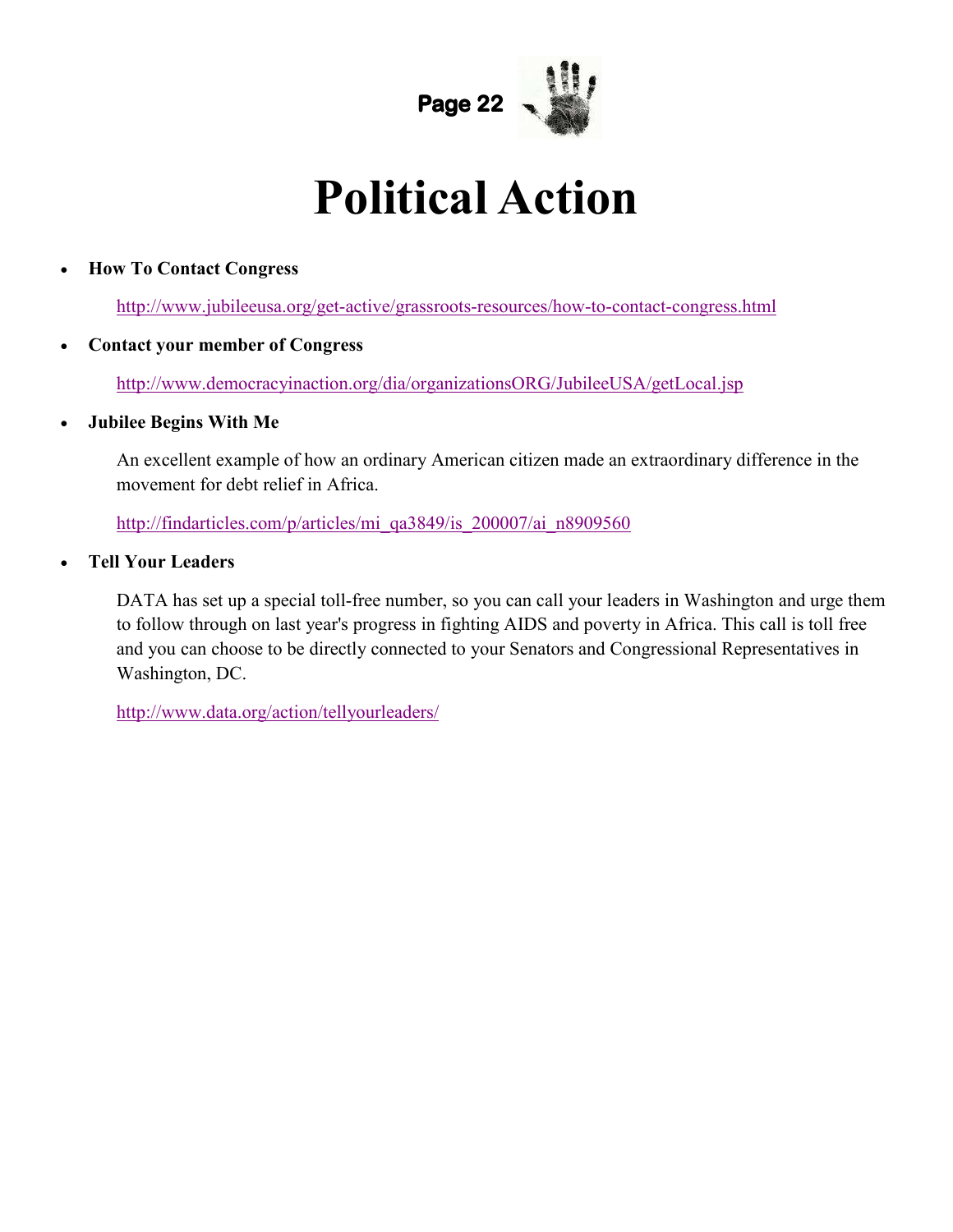

## Organization Resource Guide

#### Africa Action

Contact: Nii Akuetteh, Executive Director 1634 Eye St. NW Suite 810 Washington, DC 20006 Phone: 202-546-7961 • Fax: 202-546-1545 • E-mail: sbooker@africaaction.org Web: www.africaaction.org

#### Center for Economic Justice

733 15th St., NW Suite 928 Washington, DC 20005 Phone: 202-393-6665 • Fax: 202-393-1358 • E-mail: Web: www.econjustice.net

#### **DATA**

The Debt Crisis Web: www.data.org/whyafrica/issuedebt.php

#### Jubilee USA Network

222 E. Capitol St. NE Washington, DC 22003 Phone: 202-783-0215 • Fax: 202-546-4468 • E-mail: marie@jubileeusa.org Web: www.jubileeusa.org

### Beginner's Guide to Debt

www.jubileeusa.org/?id=109

### 50 Years is Enough Network

628 12th St. NE Washington, DC 20017 Phone: 202-IMF-BANK (202-463-2265) Email: info@50years.org Web: www.50years.org

### The Grassroots Guide to the IMF and the World Bank

www.50years.org/pubs/grassroots-guide/order.html

### World Bank Operations Evaluation Department

http://lnweb18.worldbank.org/oed/oeddoclib.nsf/24cc3bb1f94ae11c85256808006a0046/ b2e88ec35c7c686885256ce60076439c/\$FILE/HIPC\_precis.pdf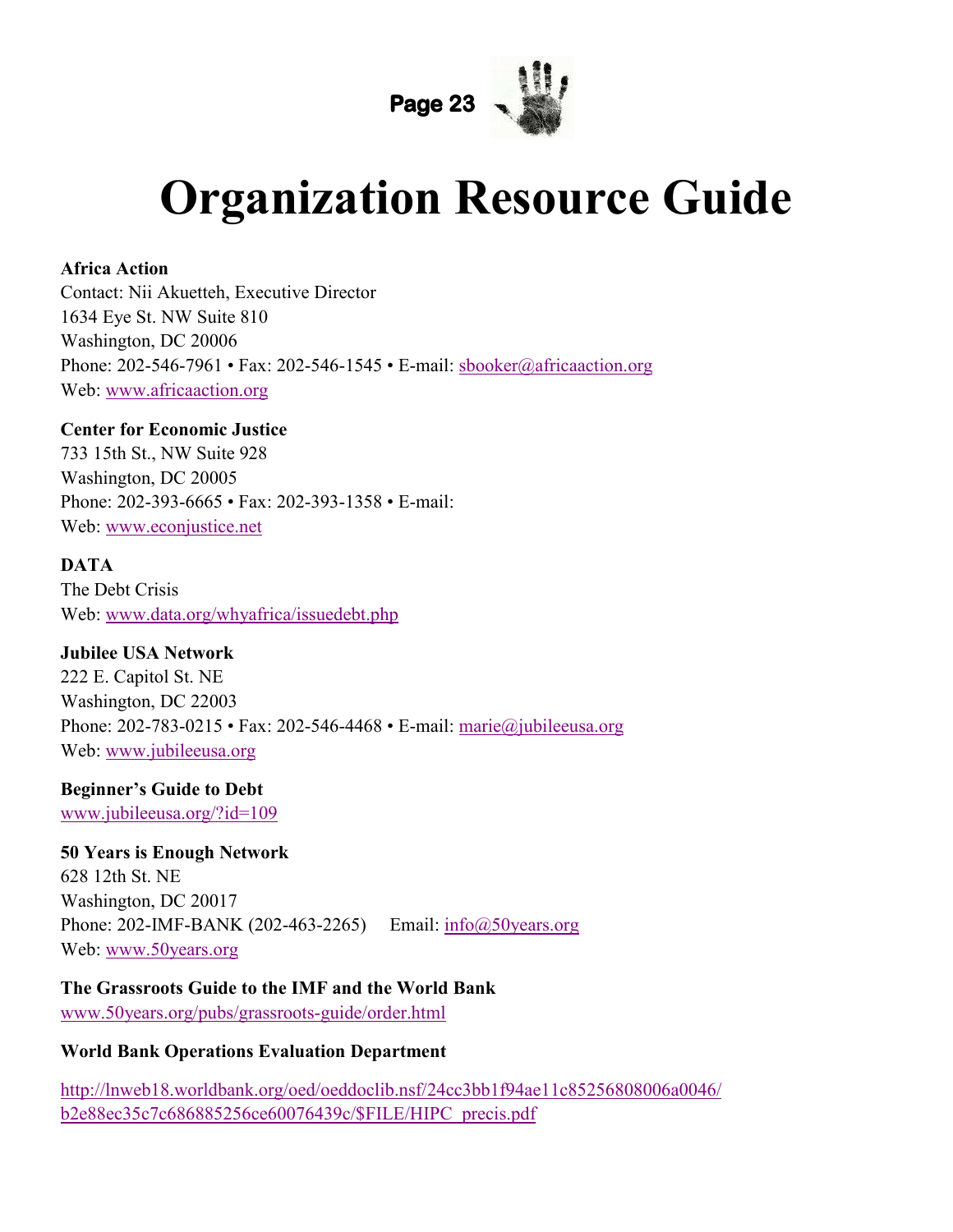

### References

- Africa Action. (2007). Campaign to cancel Africa's debt. Retrieved April 17, 2007, from http:// www.africaaction.org/campaign\_new/debt\_more.php
- Claiborne, S. (2006). The Irresistible Revolution. Grand Rapids, MI: Zondervan.
- Education for Justice. (2007). Retrieved May 7, 2007, from http://www.educationforjustice.org/bin/view.fpl/1404/article/3793.html
- Graham, B. (1999). Statement on the Jubilee 2000 campaign to cancel debt in the world's poorest countries. Retrieved May 7, 2007, from http://www.pbs.org/wgbh/rxforsurvival/series/matters/s1p8\_case.html (April 17, 2007).
- Morley, J. Quotable Quotes. Africa Action. Retrieved May 7, 2007, from

http://www.africaaction.org/campaign\_new/page.php?op=read&documentid=1135&type=37&campaigns=4

Pope John Paul II. (1999). Dunkeld News. Retrieved April 17, 2007, from http://www.dunkelddiocese.org.uk/dn-online/DN1199.pdf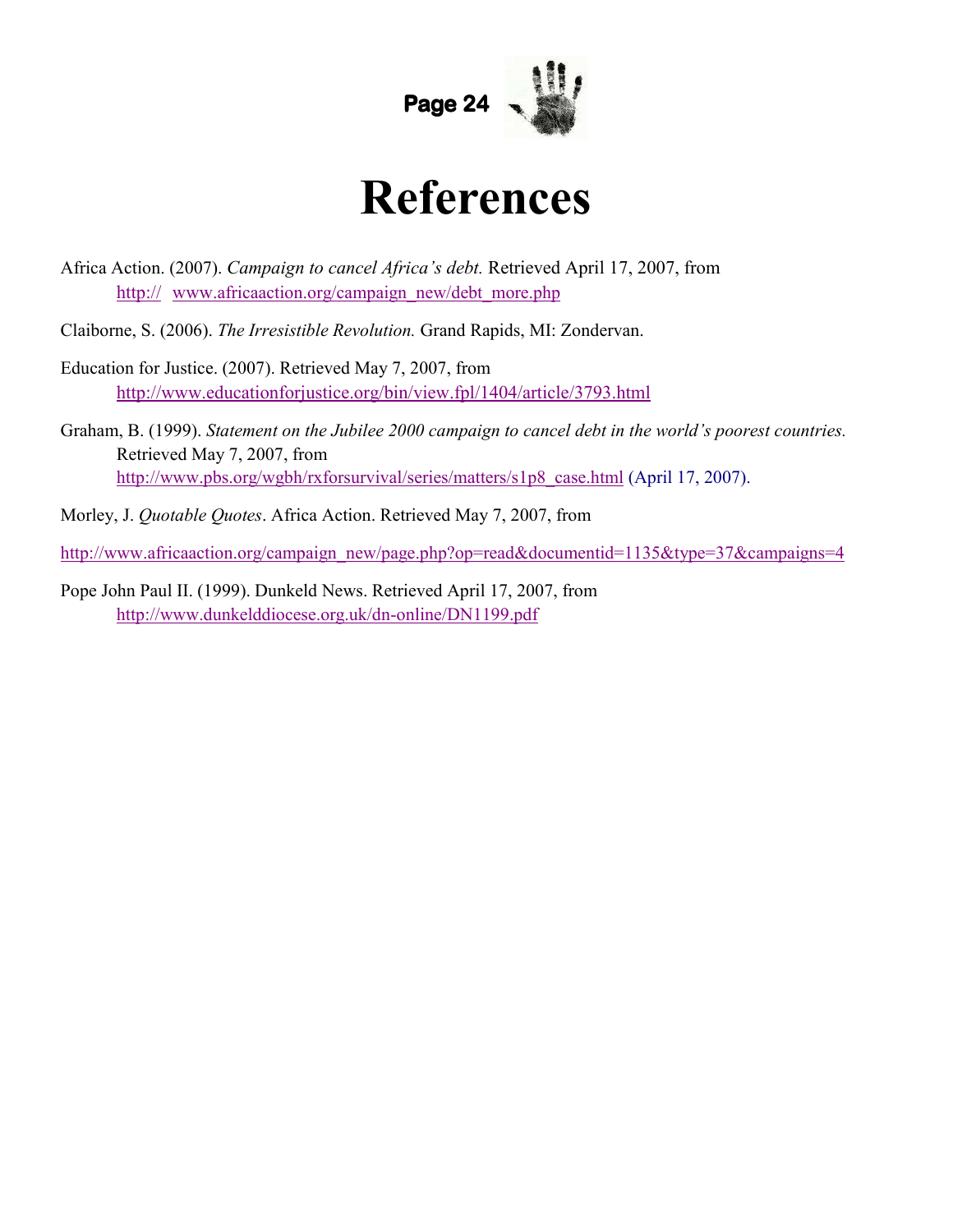

## Child Soldiers and Conflict: The Roots of Conflict and Ways to Peace

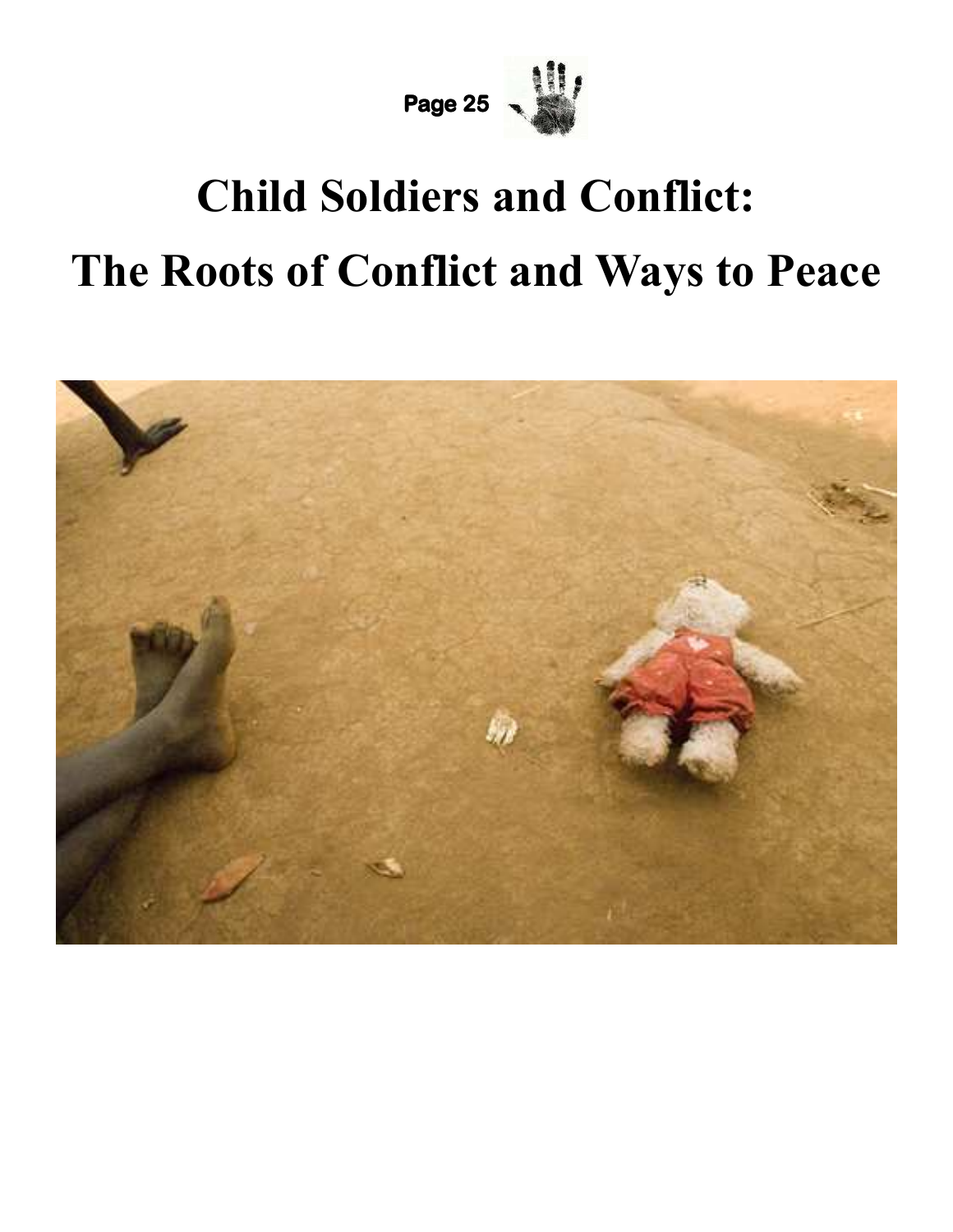

## Words to Live By

"Anyone can love peace, but Jesus doesn't say, 'Blessed are the peace lovers.' He says peace makers. He is referring to a life vocation, not a hobby on the sidelines of life."

### Jim Wallis

Peace is costly, but it is worth the expense.

African Proverb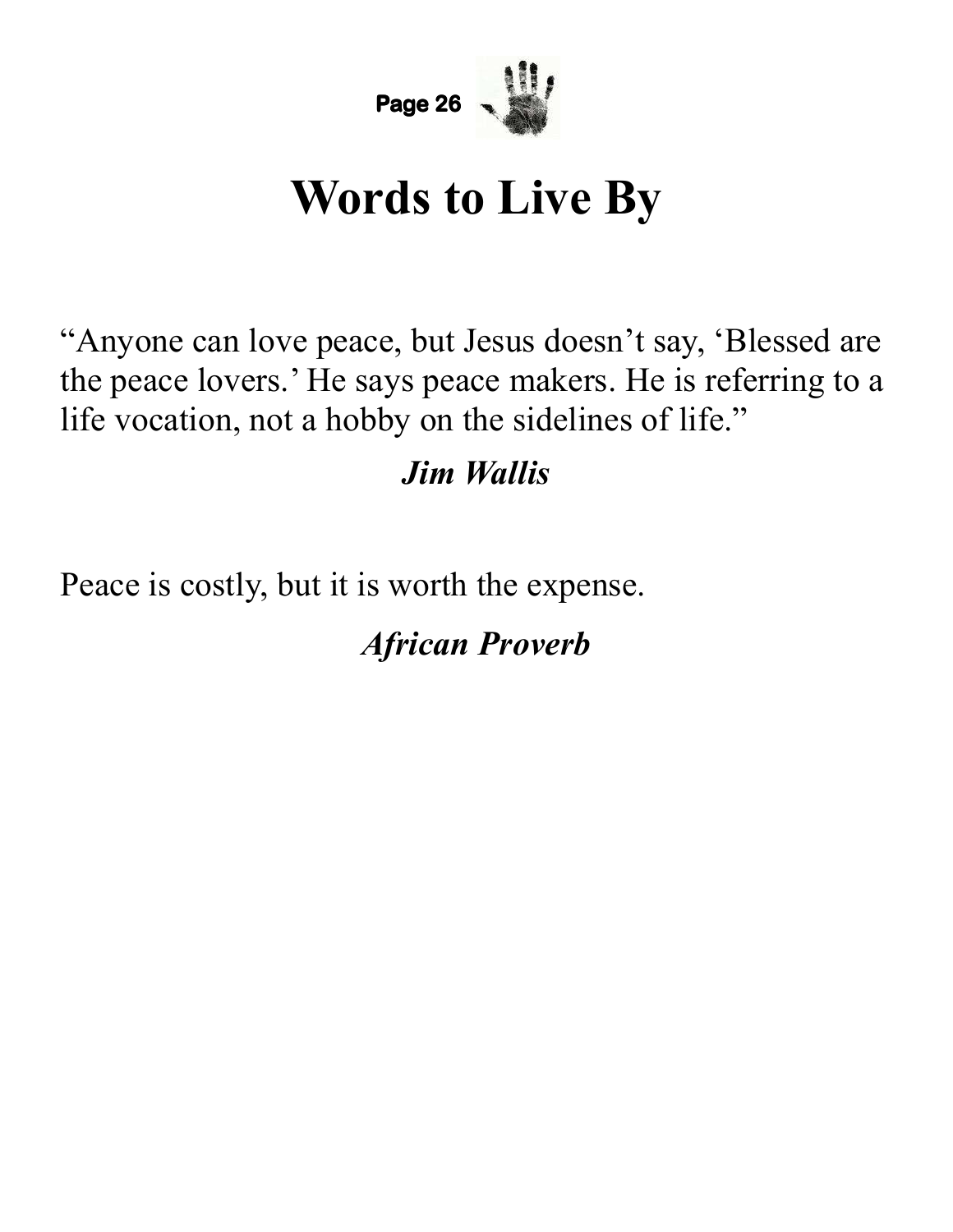

### Issue Brief

Imagine every man, woman, and child in your city being forcibly evicted from their homes and transported to overcrowded camps...Imagine a thousand people dying in those camps every week for 20 years... Most of us can't imagine such an atrocity; we have no frame of reference for such a horrific event here in America. But that's exactly what has been happening in Uganda for the past twenty years.

The Acholi people of Northern Uganda rose up in opposition to the government of Uganda because they were feeling slighted and pushed out of power. Out of this opposition, the LRA (Lord's Resistance Army) emerged, led by Joseph Kony. Though initially the LRA was supported by the Acholi people, things soon got out of hand. Kony started abducting child soldiers into his army and thus began the tragedy of the past 20 years. An article in the Washington Times summarizes the history well: "Since 1987, a band of rebels known as the Lord's Resistance Army (LRA) has fought the Ugandan government for power. Led by Joseph Kony, the LRA has become known for its practice of abducting children from civilian villages and forcing them to serve as soldiers and sex slaves within its ranks."

When we take a closer look at how this war is affecting children and families in Uganda, we find that thousands of children (most sources seem to indicate between 20,000-30,000) have been abducted to serve as child soldiers and sex slaves and a significant portion of the population (most sources indicate somewhere between 1.7-2 million people – approx. 80% of the population) has been removed from their homes to live in camps protected by the government.

On August 29, 2006, the LRA and the government of Uganda entered into a ceasefire/peace agreement. Around that time, the Sudan Tribune reported, "The peace process is widely regarded as the best chance to end a twodecade insurgency that has killed tens of thousands and uprooted 2 million others." While peace was wanted and needed in Uganda, the prospect was unstable at best. Joseph Kony, wanted by the International Criminal Court for crimes committed against humanity, would only enter into a permanent peace agreement if granted amnesty. The attempted peace process was soon replete with complications and fell through.

While the situation in Northern Uganda is improving with increasing attention and awareness drawn to the issue, there is still a long way to go. Reconciliation and rehabilitation is always a process. Uganda is not the only location in Africa where children are being used as soldiers; this is just one story -- Sierra Leone, Liberia and the Democratic Republic of Congo (DRC) are a few other countries in Africa where similar atrocities are taking place.

In the midst of great pain and suffering, there is also great hope and resilience among the African people. Ishmael Beah (2007), former child soldier in Sierra Leone, writes, "I and many others are living proof that it is possible for children who have undergone and experienced such horrors to regain their lives and become ambassadors of peace. My experience and those of other survivors exemplifies the resilience of children and the capability of the human spirit to outlive life's worst circumstances, if given a chance, the right care and support."

Jennifer Way

Africa Faith and Justice Network, 2007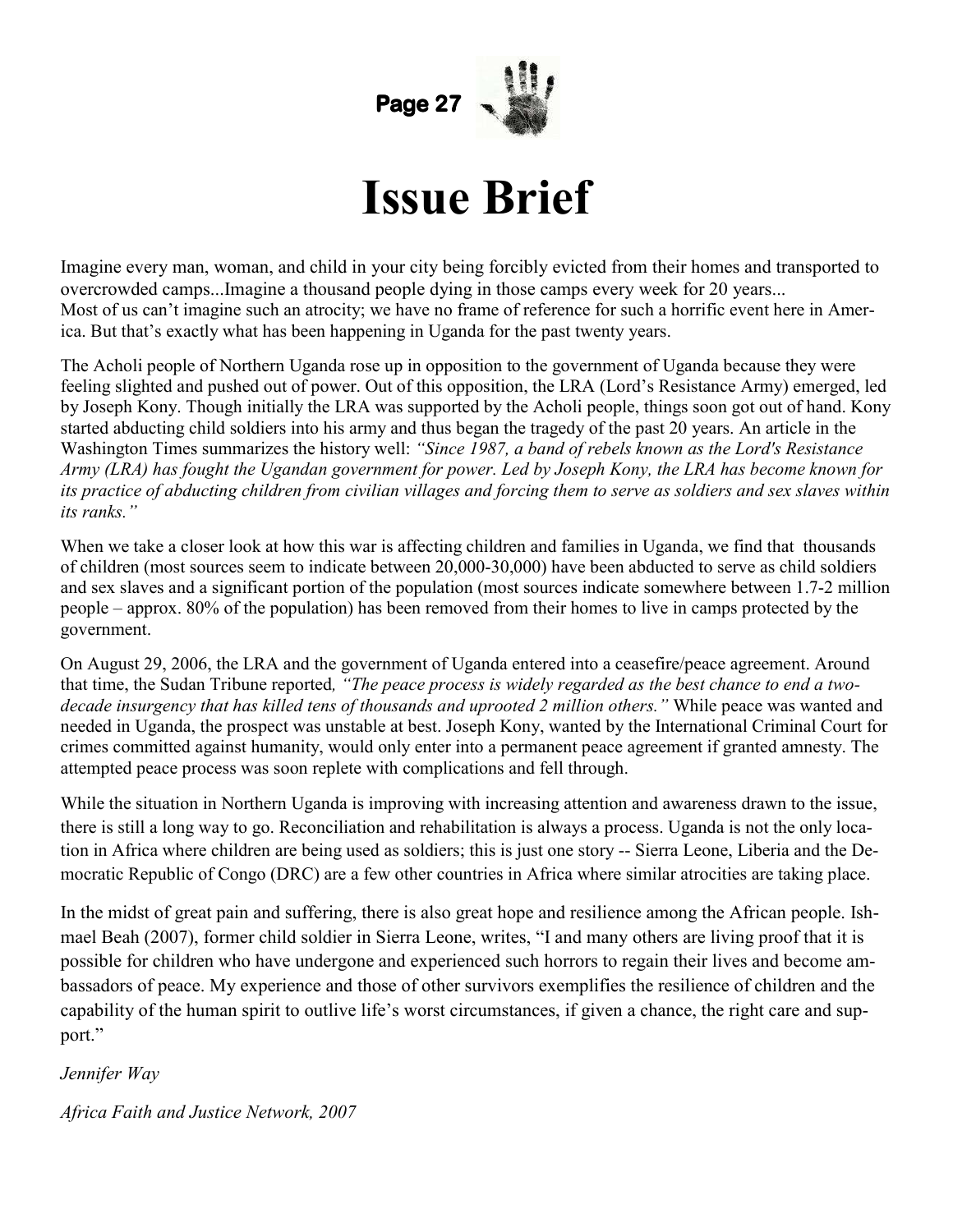

## A/V Suggestions

### Film: Invisible Children

Can a story change the world? In the spring of 2003, three young Americans traveled to Africa in search of such a story. What they found was a tragedy that disgusted and inspired them. A story where children are the weapons, and children are the victims. The "Invisible Children: rough cut" film exposes the effects of a 20 year-long war on the children of Northern Uganda. These children live in fear of abduction by rebel soldiers, and are being forced to fight as part of a violent army. This wonderfully reckless documentary is fast paced, with an MTV beat, and is something truly unique. To see Africa through young eyes is humorous and heart breaking, quick and informative—all in the very same breath. See this film, you will be forever changed.

To Order, Visit: www.invisiblechildren.com (Can also be streamed from site)

### Film: Uganda Rising

For two decades, the Acholi people of Northern Uganda have been caught in a civil war between a rebel group whose main objective is inhumane terror and a government whose military response has often increased misery and suffering.

Over 1.5 million people have been displaced into camps and over 25,000 children have been abducted to be used as soldiers and sex slaves. Yet through it all, these children remain an unstoppable testimony to the power of resilience and hope.

### To Order, Visit: www.ugandarising.com

Film: Blood Diamonds

An ex-mercenary turned smuggler (Leonard DiCaprio). A Mende fisherman (Djimon Hounsou). Amid the explosive civil war overtaking 1999 Sierra Leone, these men join for two desperate missions: recovering a rare pink diamond of immense value and rescuing the fisherman's son, conscripted as a child soldier into the brutal rebel forces ripping a swath of torture and bloodshed across the alternately beautiful and ravaged countryside. Directed by Edward Zwick (Glory, The Last Samurai), this urgent, intensely moving adventure shapes gripping human stories and heart-pounding action into a modern epic of profound impact.

For More Information, Visit: http://blooddiamondmovie.warnerbros.com

**Music:** African Children's Choir - Still Walking in the Light

Song: "Walking in the Light"

To Order, Visit: http://www.africanchildrenschoir.com/howtohelp/howtohelp.php?pageID=20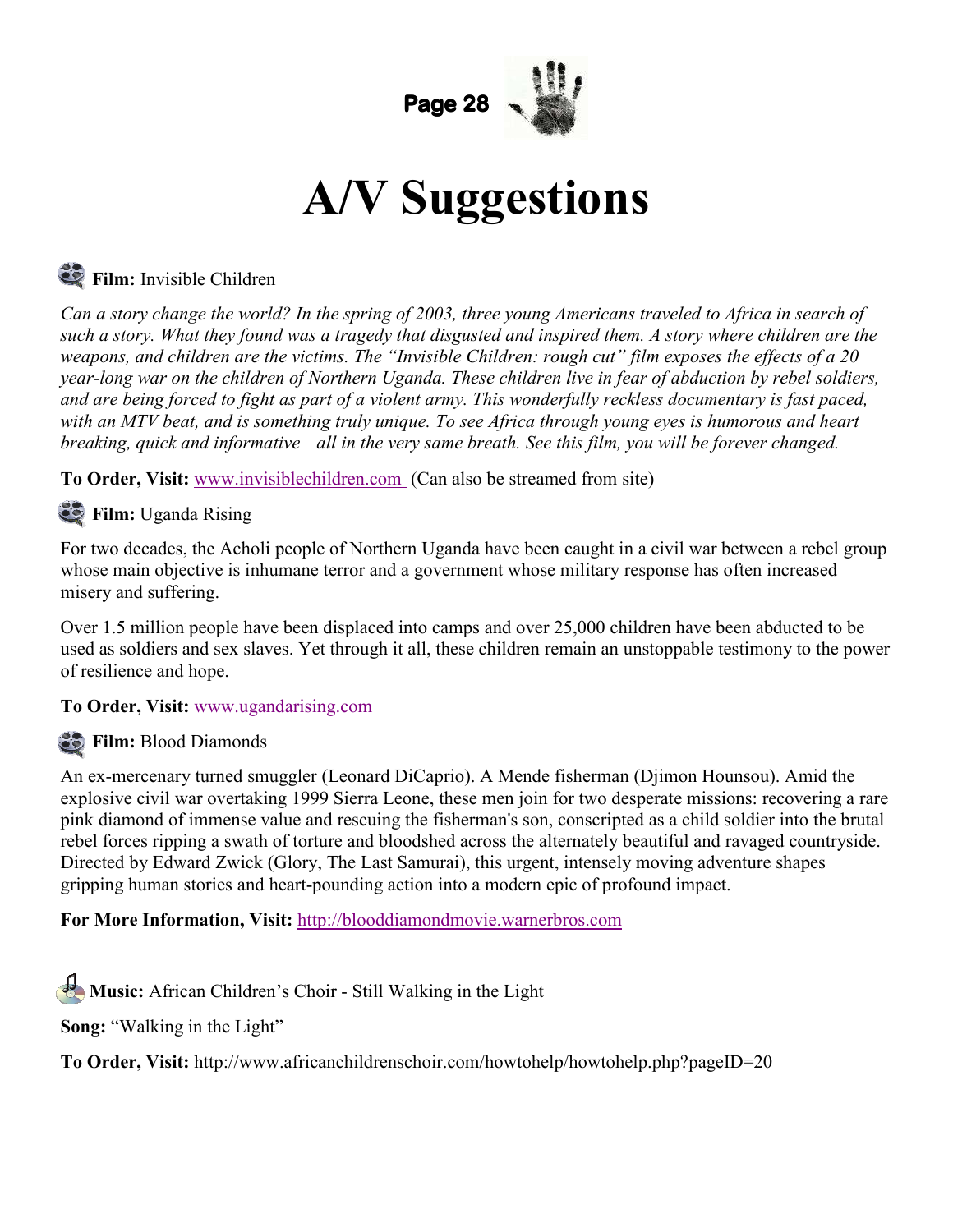

## Food for Thought

- What role do you think the U.S. *can* play in resolving the child soldiers situation in Africa?
- What role do you think the U.S. *should* play in resolving the child soldiers situation in Africa?
- Why should we care about this situation?
- What keeps us from caring about this situation?
- How can we care about this situation?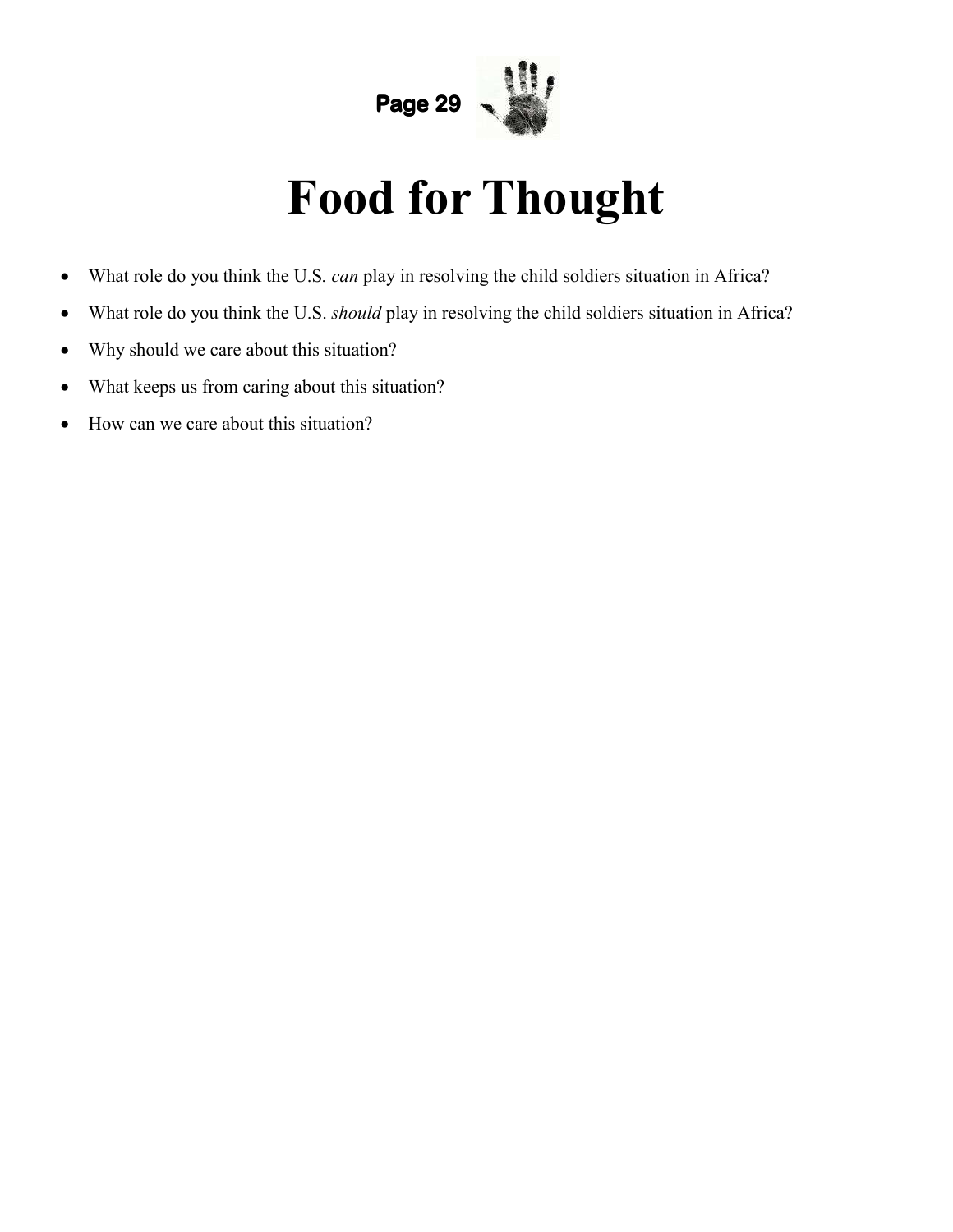

### So What?

Check out this passage in Luke 5:17-26:

 One day as he was teaching, Pharisees and teachers of the law, who had come from every village of Galilee and from Judea and Jerusalem, were sitting there. And the power of the Lord was present for him to heal the sick. Some men came carrying a paralytic on a mat and tried to take him into the house to lay him before Jesus. When they could not find a way to do this because of the crowd, they went up on the roof and lowered him on his mat through the tiles into the middle of the crowd, right in front of Jesus.

When Jesus saw their faith, he said, "Friend, your sins are forgiven."

 The Pharisees and the teachers of the law began thinking to themselves, "Who is this fellow who speaks blasphemy? Who can forgive sins but God alone?"

 Jesus knew what they were thinking and asked, "Why are you thinking these things in your hearts? Which is easier: to say, 'Your sins are forgiven,' or to say, 'Get up and walk'? But that you may know that the Son of Man has authority on earth to forgive sins...." He said to the paralyzed man, "I tell you, get up, take your mat and go home." Immediately he stood up in front of them, took what he had been lying on and went home praising God. Everyone was amazed and gave praise to God. They were filled with awe and said, "We have seen remarkable things today."

Take a minute to think about the role of the paralytic man's friends. This man had no hope of getting to Jesus in and of himself; he was completely dependant on others to take up his cause. What words and/or characteristics might define the paralytic's friends?

A few suggestions: Compassionate, Advocates, Intercessors, Perseverance, Out-of-the-box, Creative, Loyal, Full of faith, Desperate

In Proverbs 31:8 we are called to, "Speak up for those who cannot speak for themselves, for the rights of all who are destitute." We have the means and ability to be a voice for the voiceless. How might child soldiers in Africa fit into the scriptures we've read?

In Galations 6:2, Paul admonishes us to "Carry each other's burdens, and in this way...fulfill the law of Christ." Use the prayer on page 33 as an entry point of intercession for the voiceless. This prayer is written from the perspective of a child soldier. As you assume this child's voice, carry the burdens of those affected by the brutality of war to our great Heavenly Father.

Jennifer Way

Africa Faith and Justice Network, 2007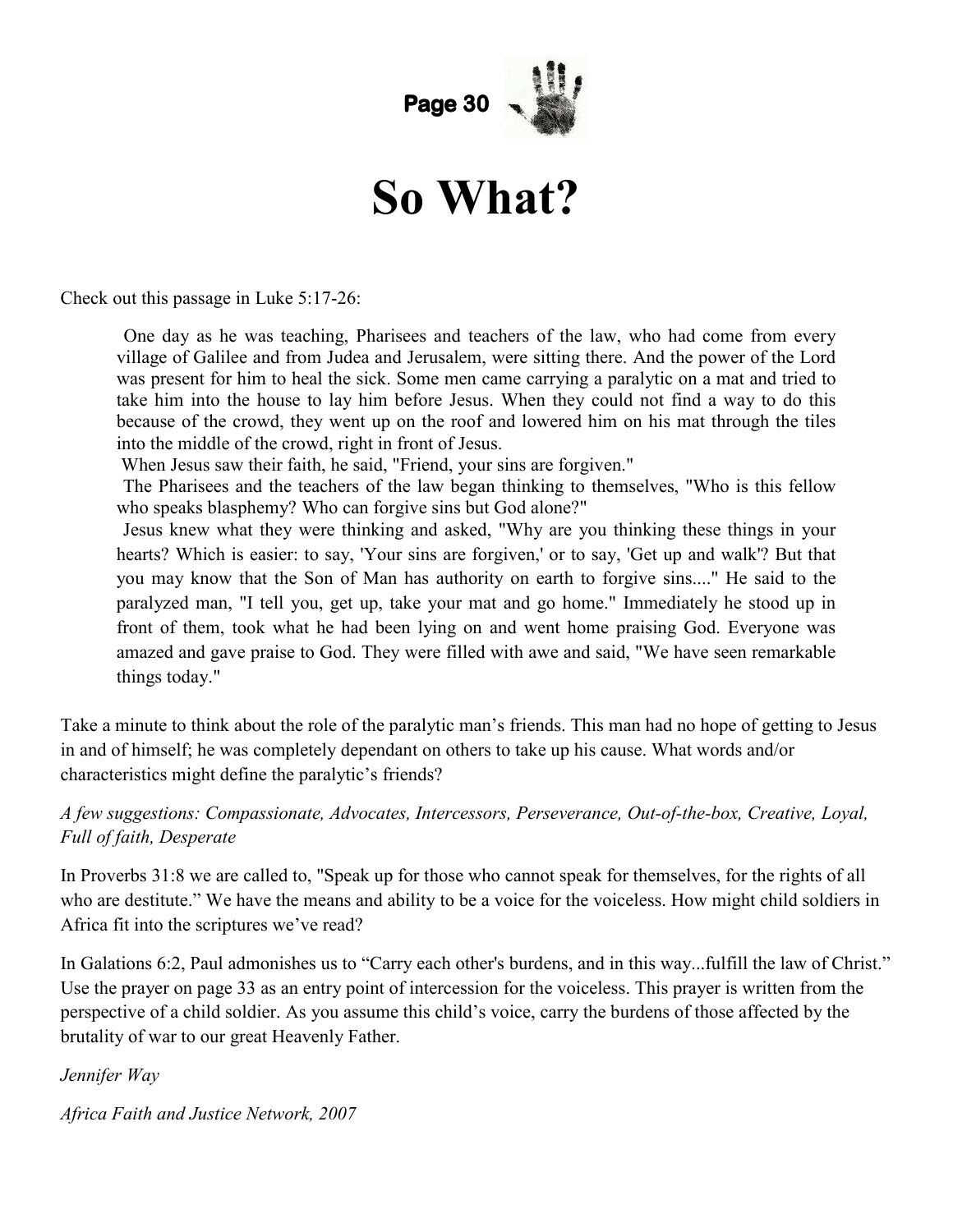

# Prayer

### A Prayer from the Perspective of a Child Soldier By, Jacques Bahati

Heavenly Father, you know my story more than any one else. Before you I stand still to remember and tell you what happened to me. I know and remember my name, but now they call me child soldier. Underserved by my government, underage, yet I am enrolled in the army. I was captured, brutalized, threatened with death; I cried and feared, but you alone, God of peace, keep me this day. Many we were, but most of us died on the battle field. Creator from whom all blessing come, many of us dreamed of becoming teachers, priests, nuns, doctors and lawyers, but we were subjected to lives as sex slaves, bodyguards and soldiers. We fought for a cause that we did not know. God of yesterday, today and the days to come, our trust is in you because you alone transform hopelessness into hopefulness. Heavenly God, wrap your loving, caring, and gentle arms around me. God of mercy and restorer of the broken, touch me at the point of my need. Among the many things I faithfully pray and ask of you, God of Justice, I ask for peace. In your holy name Jesus Christ, I pray. Amen

### Collect for Social Justice and Responsibility (Common Worship)

Eternal God, in whose perfect realm no sword is drawn but the sword of righteousness, and no strength known but the strength of love: so guide and inspire the work of those who seek your kingdom that all your people may find their security in that love which casts out fear and in the fellowship revealed to us in Jesus Christ our Saviour. Amen.

### Basic Texts for the Roman Catholic Eucharist, Eucharistic Prayers for Masses of Reconciliation I - II

Father, all powerful and ever living God, we praise and thank you through Jesus Christ our Lord for your presence and action in the world.

In the midst of conflict and division, we know it is you who turn our minds to thoughts of peace.

Your Spirit changes our hearts: enemies begin to speak to one another, those who were estranged join hands in friendship, and nations seek the way of peace together.

Your Spirit is at work when understanding puts an end to strife, when hatred is quenched by mercy, and vengeance gives way to forgiveness.

For this we should never cease to thank and praise you.

We join with all the choirs of heaven as they sing for ever to your glory: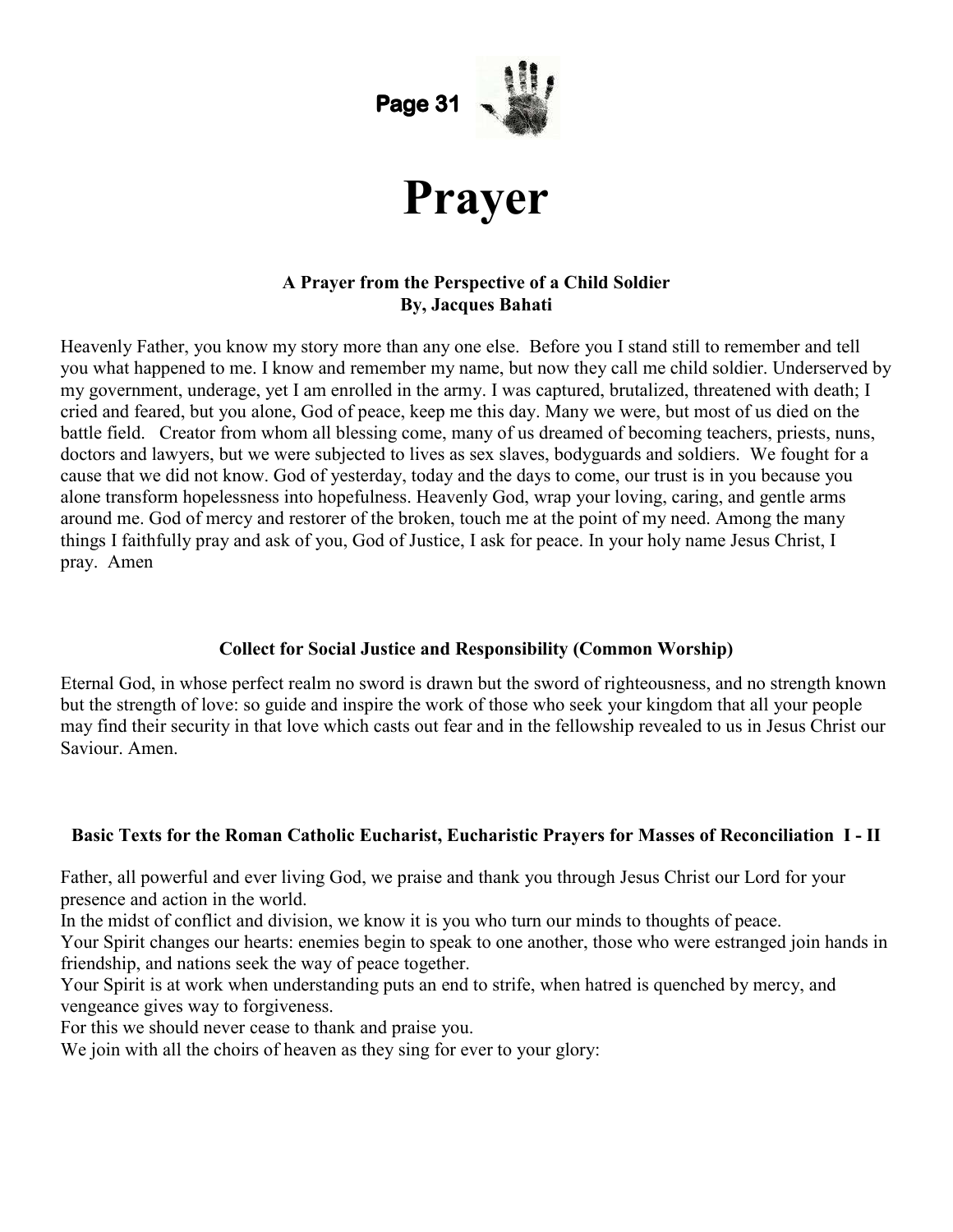

### Political Action

• Speak out for the children of Northern Uganda. Sign the No Child Soldiers declaration at:

https://www.worldvision.org/Worldvision/guest.nsf/nochild\_soldiers?OpenForm

• Take Action!

Resolve Uganda offers suggestions for acting to resolve the child soldiers situation in Uganda.

http://resolveuganda.org/take-action

• Ask your members of Congress and the President to help protect children and their families in wartorn northern Uganda and bring an end to this 20-year conflict.

 https:secure2.convio.netwvsiteAdvocacypage=UserAction&cmd=display&id=128&lid=Uganda\_action &lpos=leftnav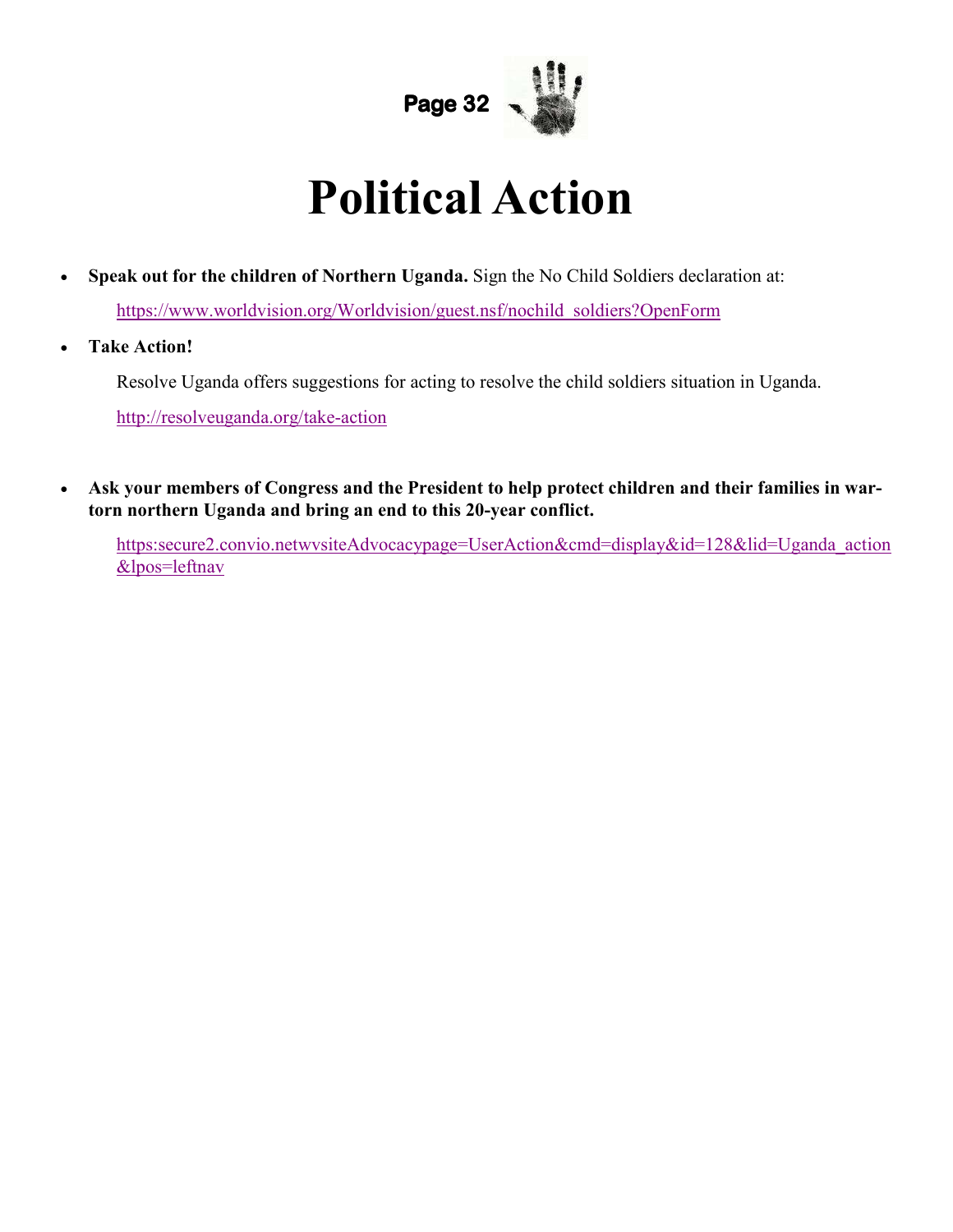

## Organization Resource Guide

### Africa Center for Peace and Democracy

Contact: Maryanne Hoekstra, 2499 Rice St. Suite 120 St. Paul, MN 55113 Phone: 651-484-0921 • Fax: 651-484-8983 • E-mail: africacenterpd@aol.com

#### Center for Conflict Prevention & Resolution for Africa

Contact: Robert Sonenthal, 1120 19th St., NW #600 Washington, DC 20036 Phone: 202-785-0227 • Fax: 202-785-0120 • E-mail:

#### ChildVoice International

Web: www.childvoiceintl.org

#### ChildSoldiers.org

Giving a voice to children affected by war www.childsoldiers.org

#### Congolese American Council for Peace and Development

Contact: Marie Stella Mbala Heiser, L.Frederiksson, Coordinators 11319 Elkin St. Wheaton, MD 20902 Phone: 202-390-7550 • Fax: n.a. • E-mail: mbalams@hotmail.com

#### Friends of Uganda

Contact: Alan Olson, Bldg 10, Room B1D-125 Bethesda, MD 20892-1000 Phone: 301-496-8139 • Fax: n.a. • E-mail: olson@nmrsun.ncrr.nih.gov

#### Resolve Uganda

Contact: Michael Poffenberger 211 8th St. NE, Studio Washington, DC 20002 Phone: (202) 548-2517 Fax: (202) 548-2518 Email: info@resolveuganda.org

### World Vision

Web: www.seekjustice.org

Request a Children of War Mobilizer's Toolkit: Email: nochildsoldiers@worldvisioin.org to request this comprehensive DVD.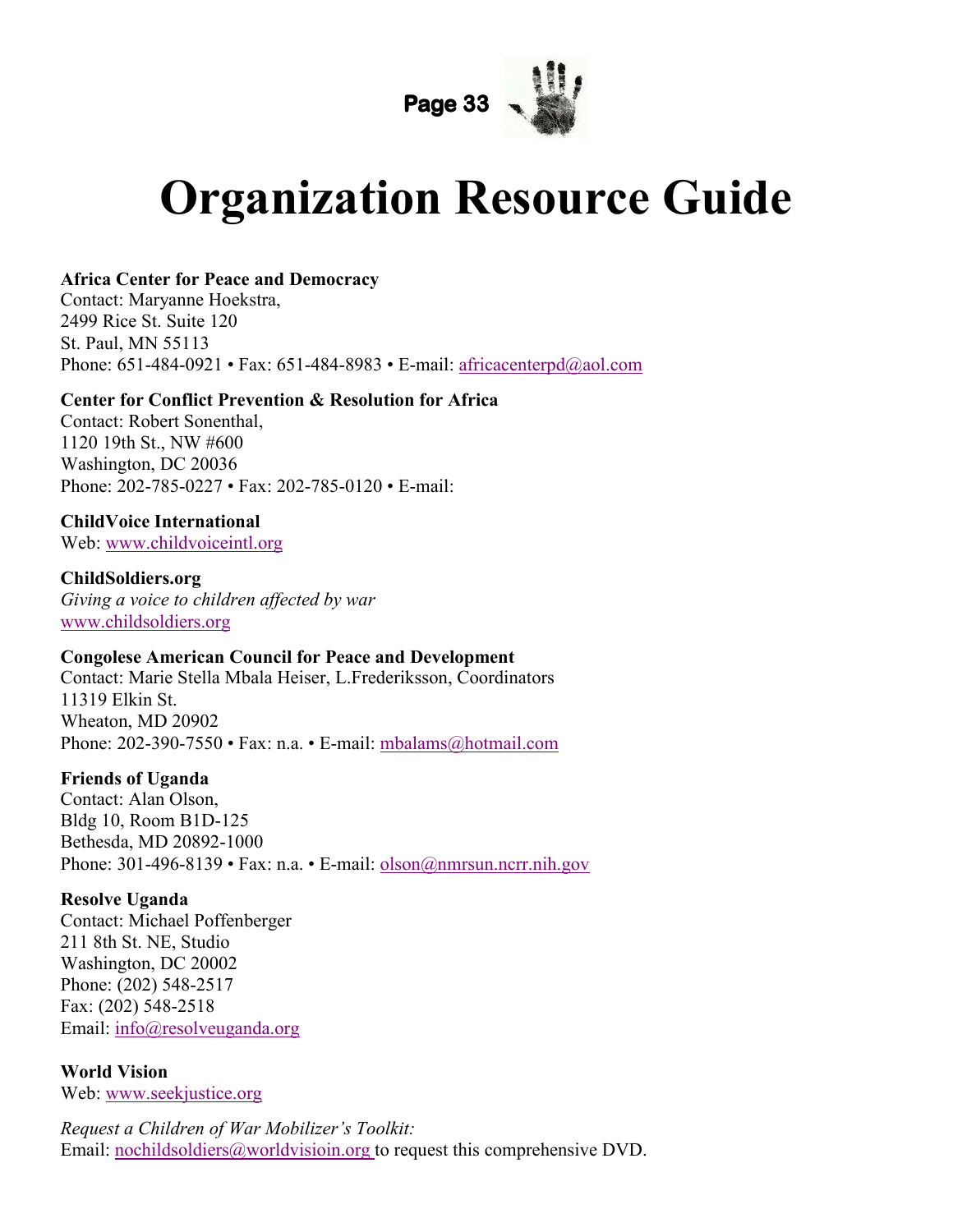

### References

Brownback, S. & Stearns, R. (2005). Africa's forgotten war. The Washington Times (DC).Retrieved September 20, 2006 from Ebscohost database.

- Sudan Daily Tribune. (2006). Uganda rebels threaten to quit talks, accuse army. Retrieved September 26, 2006 from http://www.sudantribune.com/spip.php?article17776
- Beah, I. (2007). Testimony of Ishmael Beah Author, "A Long Way Gone: Memoirs of a Boy Soldier" before the Senate Judiciary Subcommittee on Human Rights and the Law Hearing on "Casualties of War: Child Soldiers and the Law" Retrieved May 11, 2007 from http://judiciary.senate.gov/testimony.cfm?id=2712&wit\_id=6387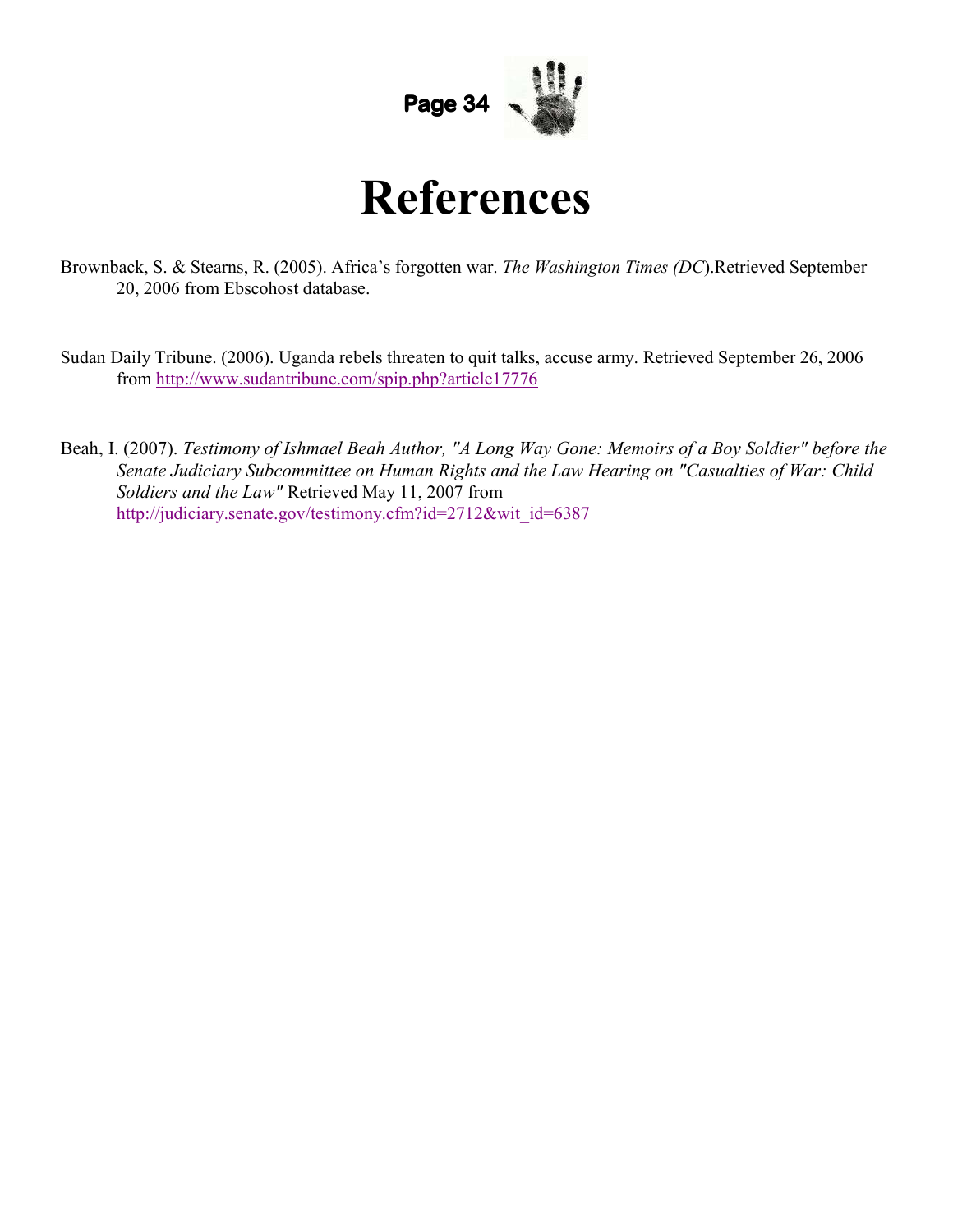

## HIV/AIDS in Africa

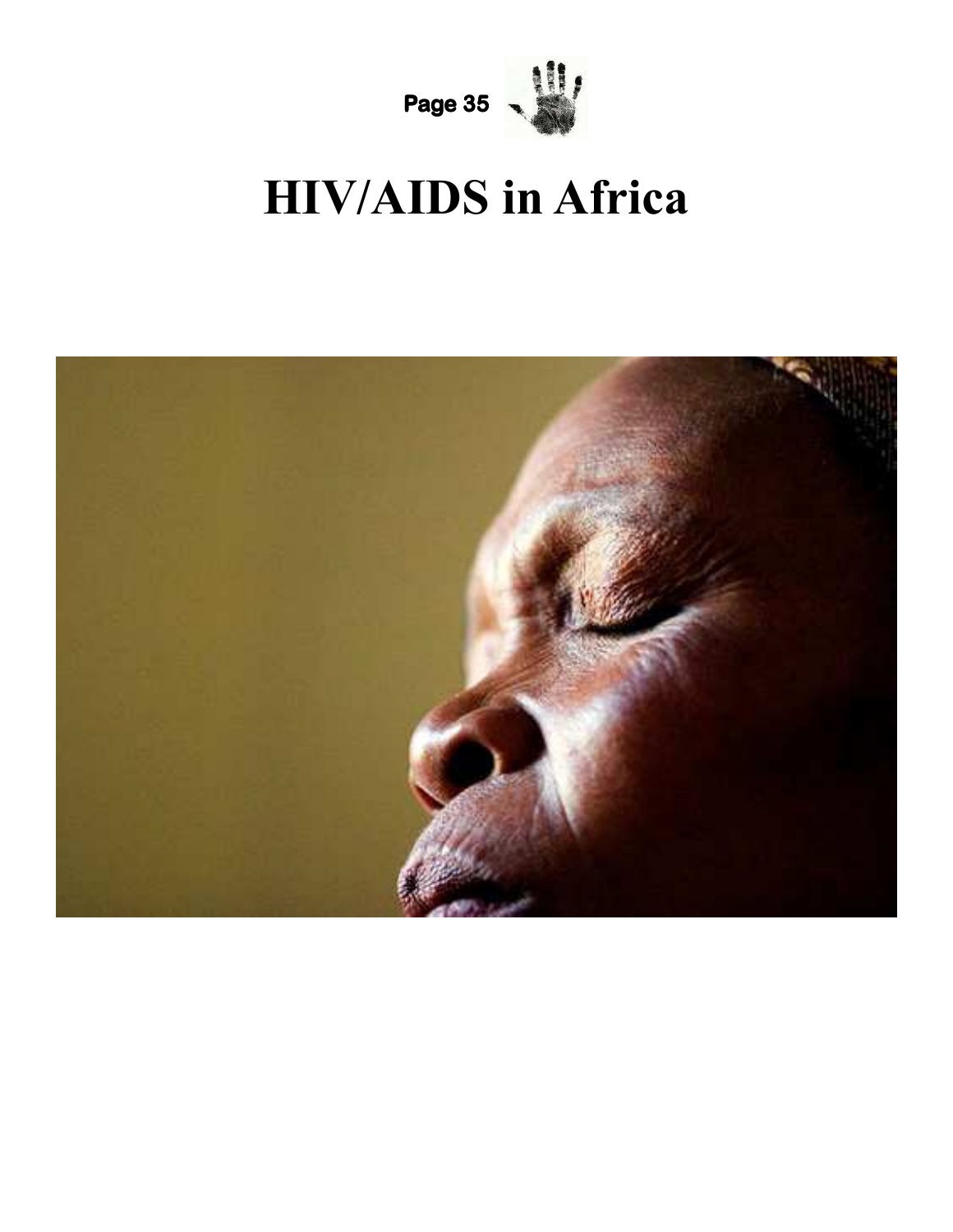

## Words to Live By

"AIDS is not just a disease. It is a symptom of many things going wrong and it challenges the way we support one another."

> - Rev. Gideon Byamugisha, An HIV-positive priest from Uganda

"[I] beseech the rich countries to respond to the needs of AIDS patients in the poor countries with all means at their disposal, so that these men and women tested in body and soul may have access to the medicines which they need."

- Pope John Paul II, June 26, 2001

"Some people ask me why I don't pray to God for miracle healing. I always reply that as far as I'm concerned, just being alive is a miracle. When you study the Bible, you find situations where difficult situations were turned into opportunities. Paul, for example, never waited for God to release him from prison so he could preach the Gospel. He used the circumstances he was in to spread the Word of God."

 - Canon Gideon Byamugisha, HIV-positive priest from Uganda, in Open Secret (ActionAid, 2000)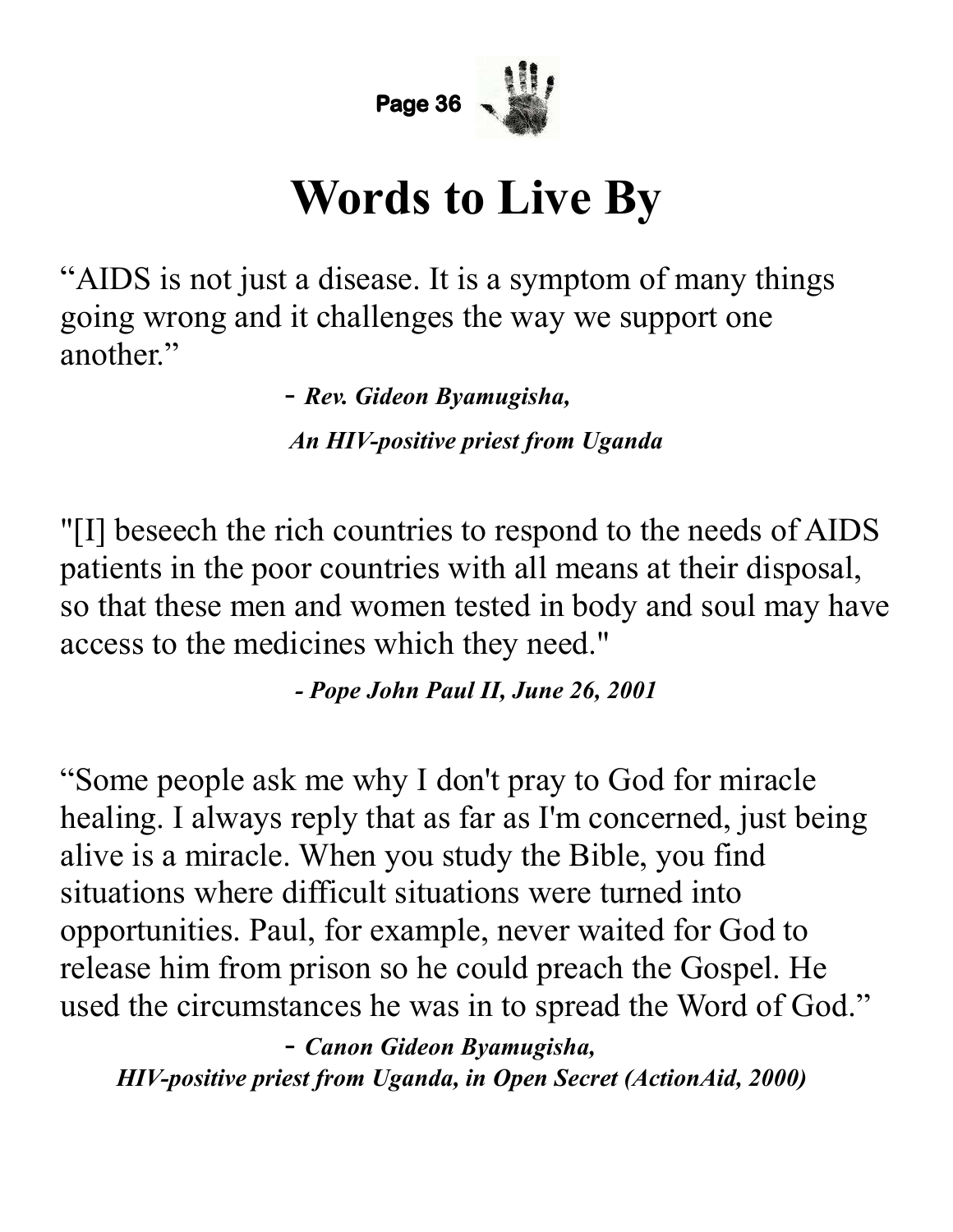

### Issue Brief

Today, all churches are living with and affected by HIV/AIDS. As God's grace holds inclusive love for all humanity, we are compelled to work together to stop the spread of the deadly virus.

The human immunodeficiency virus (HIV) that causes acquired immunodeficiency syndrome (AIDS) was discovered in 1981.Since 1981, approximately 60 million people have been infected with HIV/AIDS, and over 20 million have died of AIDS. As a result of poverty, conflict, violence against women and girls, a lack of appropriate education, high-risk behavior, gender inequality and a number of other socioeconomic factors, people living in the least developed regions, such as many countries in Africa, are most adversely affected by the HIV/AIDS pandemic. Southern Africa has been particularly devastated, where the virus has infected more than one-third of the populations in Botswana and Swaziland, and one-fourth of the population in Lesotho and Zimbabwe. The disease wipes out the most productive sector of society, undermining economic development efforts and exacerbating preexisting problems.

Two thirds of all people living with the virus are in sub-Saharan Africa, where 77 per cent of all new infections are among women and young girls. In addition, HIV/AIDS has orphaned more than 12 million children in Africa, a number likely to more than double by 2020 if current trends continue.

If more resources are dedicated to research on effective treatments of the virus, coupled with attacking the problems that prevent African countries from developing the capacity to handle the disease effectively, the pandemic can be stopped. As such, efforts to drop international debt, favor poor countries in trade agreements, and encourage good governance are central to the fight against the spread of HIV and AIDS.

Michael Poffenberge

Africa Faith and Justice Network, 2006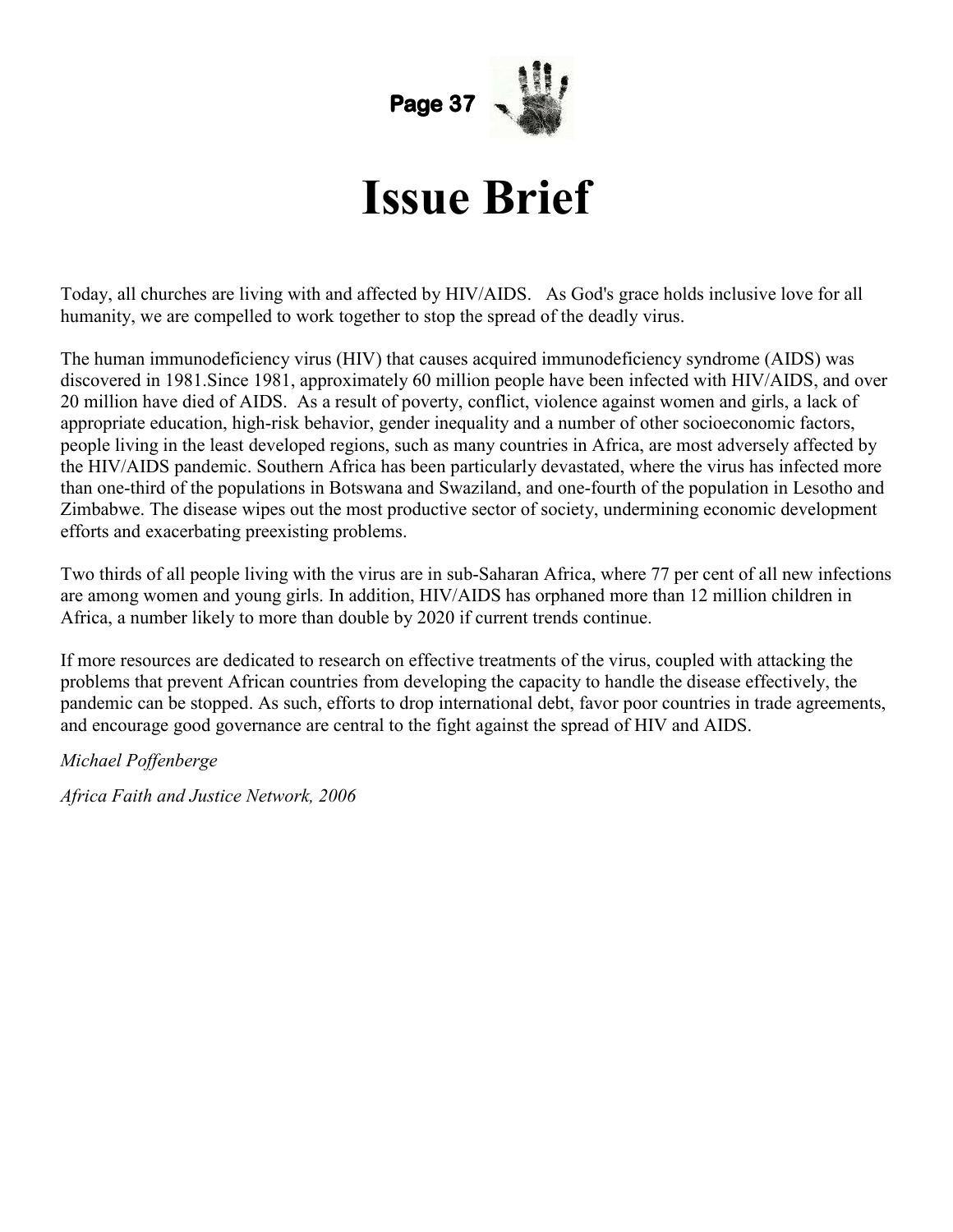

## A/V Suggestions

### Life Interrupted - online exhibition

World-renowned photojournalist, Don McCullin, looks at the impact of anti-retroviral treatment (ART) on the lives of people living with HIV in Zambia and South Africa.

View the online exhibition at: http://www.christianaid.org.uk/donmccullin/gallery/main.html

### World AIDS Day Film Guide

This World AIDS Day Film Guide contains synopses of several films about the HIV/AIDS crisis in Africa as well as information on how to acquire copies. Included are sample questions to guide the post-film discussion. Contact Africa Action if you are interested in hosting a screening or are having difficulty acquiring any of the films.

http://www.africaaction.org/campaign\_new/page.php?op=read&documentid=1544&type=27&issues=1

### AidsinAfrica.net

An online resource for current information on HIV/AIDS in Africa. This website uses visual models, such as animated maps and diagrams, to make the the statistics behind HIV/AIDS in Africa more engaging and easy to understand. AidsinAfrica.net is also home of the in-progress documentary "5 Heroes of AIDS in Africa."

www.aidsinafrica.net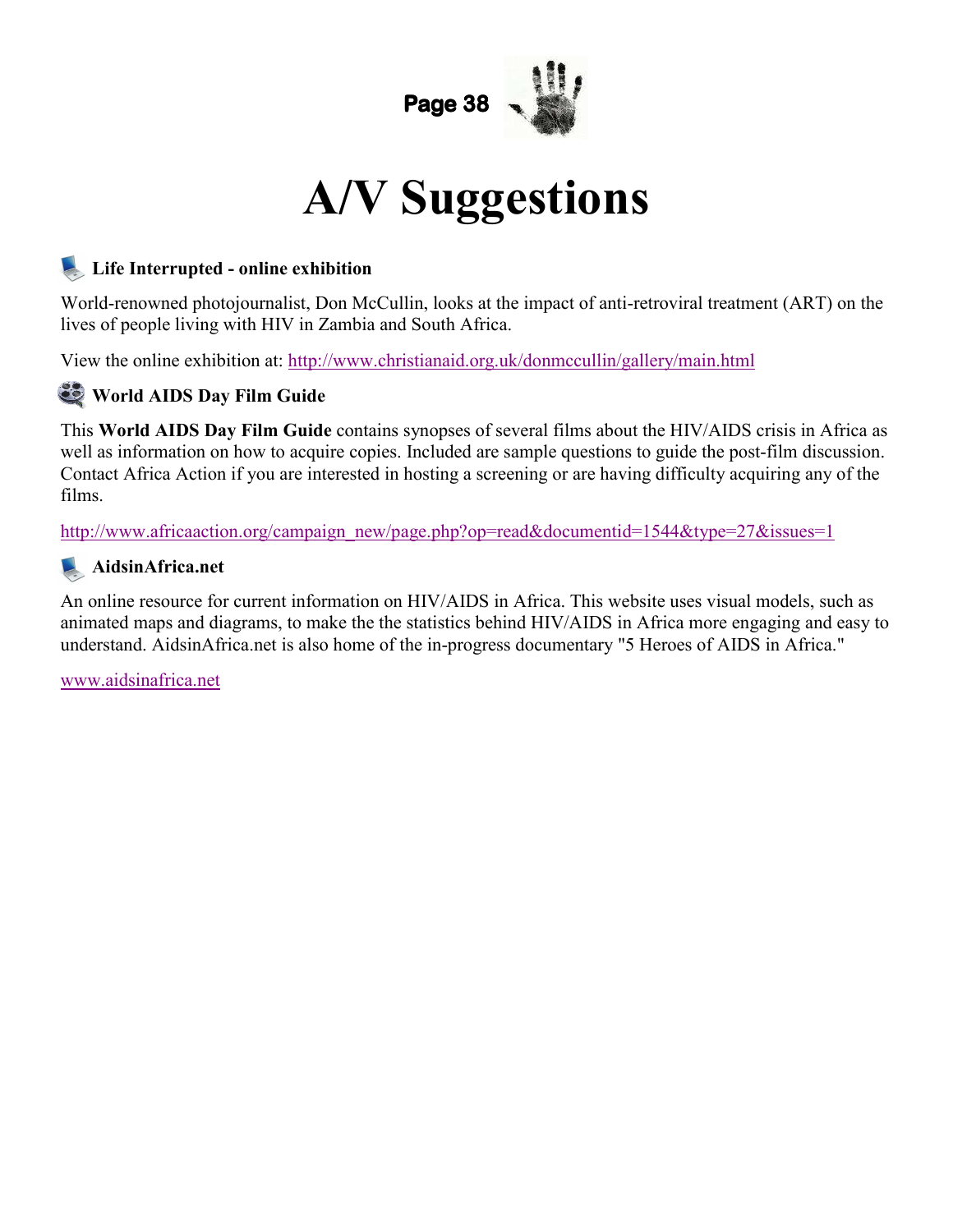

## Food for Thought

Leader: Read the following account to your group. Encourage participants to insert themselves somewhere in this story. Follow up with questions at end.

She told me "if anyone finds out, I will be shamed by my family and the whole village." This sweet grandmother just found out that she is HIV positive.

Why does she feel the world condemns her when she has committed no crime? Why does she feel ashamed?

She was married at age 15 and was the first of five wives. She has raised great kids (students of ours). Reflecting back, she remembers that the youngest wife was unfaithful and left. And that was the beginning of death in this extended home. She's widowed and she has lost some of her children. Her cowives are also wondering what is happening. They are next -- unless they are helped to get treatment. Her concern is for her young grandchildren whose parents are dead. "What will happen to them if I die?"

Fortunately, someone cared enough to bring this grandmother so we could get her to Lugoda where there is a hospital and I can get her tested and moved onto treatment. Someone has to break the silence in her village. It starts with just one brave person. Perhaps she will be the first to educate, encourage and bring hope. We just opened a school in her village. Everywhere AIDS is killing families, and people are dying ashamed, alone, afraid, their children orphaned, with a few babies HIV+ to add to the despair and the burden on those who still live. It is overwhelming to us, and it's silly to pretend that it's not overwhelming to us, but certainly it's not overwhelming to God. When we launched VSI, Steve and I did it with a plan (I'm a planner!) and the hope that somehow God intended to us and our co-workers to eventually build 56 schools -- and that those 56 schools would bring 56 clinics and 56 community development centers and 220 churches and that the gospel would transform these villages and the lives of all of these people. We never dreamed that these schools would also bring help for the widows and the orphans and those suffering from AIDS. We never came prepared to deal with AIDS because we never knew that this would be the reality of our lives here, but now that we have made our lives in these villages and this is our home it is now impossible to close our eyes to what is happening all around us. I will not pretend to imagine the full extent of what God has intended for us to do – but I do know that doing nothing is not an option.

 It is hard to imagine now but it has already been a week since Eliza's mother had died. I almost couldn't believe it because she was scheduled that very day to travel to the hospital at Lugoda. Eliza is my student and her hope has been that her mom would be there for her secondary school graduation which would have been in two years. That will no longer happen as Mama Eliza is now with the Lord, the One who gave her peace these past few months. Last year we buried her sweet four-year-old daughter Ruti. This leaves Eliza "alone" and without any family at all. She is yet one more orphan at our school now. Mama Eliza was doing so well. She was receiving treatment for both the AIDS virus and TB. We felt real victory when we were able to get her the TB treatment she needed. There was so much hope. In fact, she was just at the ladies group at church doing great 36 hours before she left this world. It is hard to understand. And it hurts.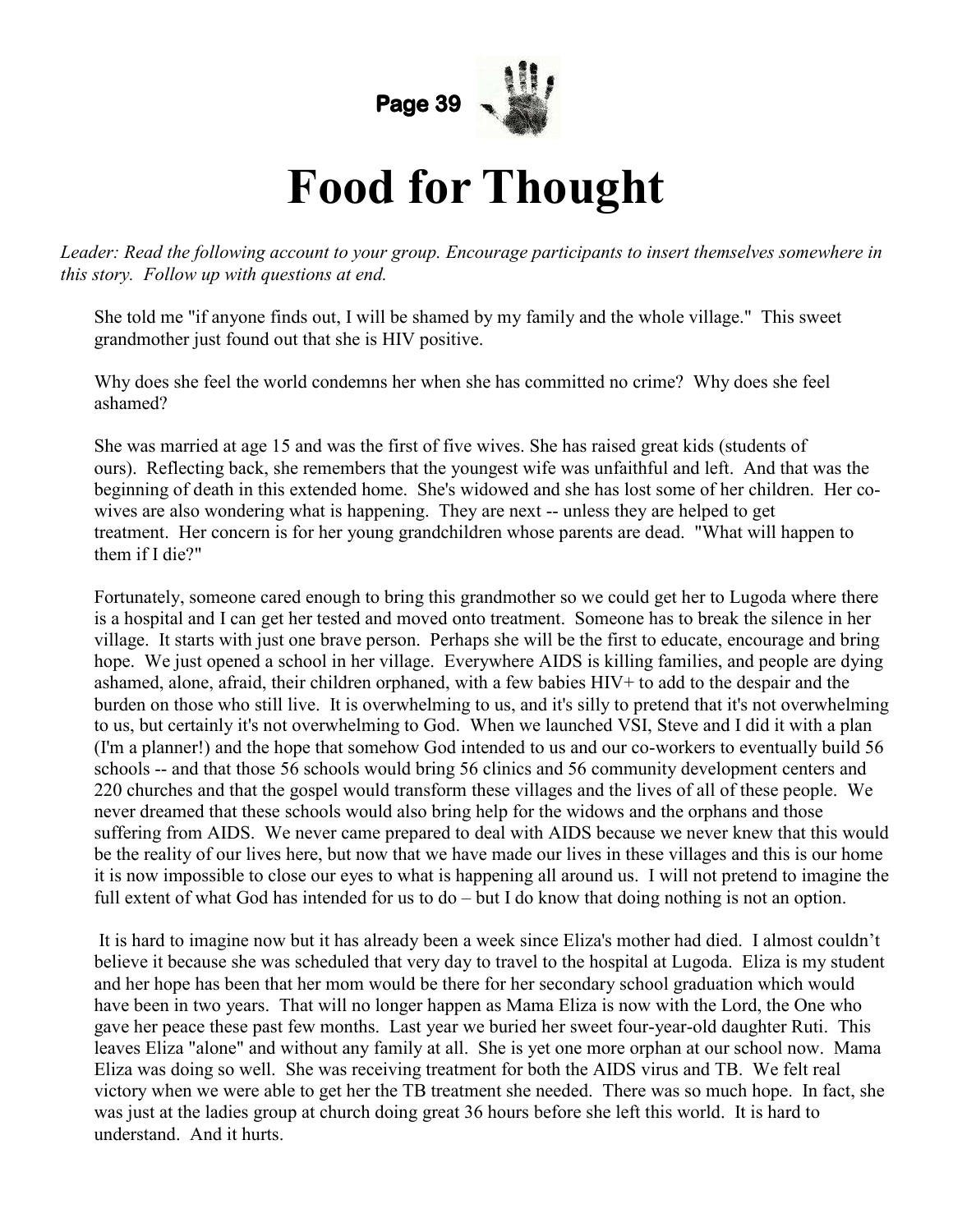

This morning, Florida brought me a note from the village leaders of Egereke. It read in broken English: "Concerning you Mama Vinton. We give this report that our youth Testi Kiwale has died. We expect to bury him at 1:00 this afternoon." Florida is one of our many students who is at school because we "happened" to cross paths as we tried to help her family members who have AIDS. She walks about 3 hours a day to get to and from school. In spite of the distance, I did get to the burial and was on that beautiful mountainside in time to say our good-byes to this sweet young man. As the women cried on the grave, the village chief asked me to get up and speak to the people. As surprised as I was by his request, I managed to address this large, mainly non-Christian crowd starting with "It doesn't please God for so many to be widowed and orphaned at such young ages. God has a plan for us to have peace with him. An enemy is killing your babies, youth, parents and grandparents. Do you know this enemy?" They all said "yes." So, I explained that I had tried to help Testi, but he was beyond help. He had waited too long like almost all the other youth. I asked them why they keep waiting until there is nothing we can do to help them. The good news is that there is testing, there is treatment, there is medicines at the hospital and "we" will do everything we can to get them there. Just talk to me! Come to my house. I want to help. That's why God sent me to your village. Because He cares about you and He wants you to get treatment and He wants you to live."

At least now in these villages right here we have erased the shame and fear that so many people have had concerning HIV and AIDS. The dialogue has started. Those who spoke out against "testing" last year are starting to be the first to say "Everyone get tested! It's important!" And people are getting well. However, if the word gets to people too late -- as it did to Testi - they die without ever really living. I'm hoping that our schools will be able to address AIDS in each of their respective areas. One thing that is impossible is to talk about AIDS and the good news of HIV treatment without also talking about the really, really great news of Christ Jesus and His eternal healing power. Please pray that we would have wisdom as we work in new areas of this country and we enter into new villages. Please pray that when we get invited to places we would have never imagined being invited to that some how God would give us the right words to say. If someone like Paul could ask people to pray that God would give him the right words to say, that surely I need those kinds of prayers more than anybody. I would have never imagined that one day I'd end up being on a hillside with a bunch of people crying over a grave and being asked to stand up and speak.

Testi died. My hope is that many others will not die.

- There seems to be a strong stigma associated with AIDS. Have you ever had a secret you didn't want anyone to know about? How hard was/is it to break the silence? How might those living with AIDS feel?
- Susan declared to the village of Egereke, ""It doesn't please God for so many to be widowed and orphaned at such young ages. God has a plan for us to have peace with him…" Do you think this is true?
- Susan writes candidly about her work in Africa, "We never came prepared to deal with AIDS because we never knew that this would be the reality of our lives here, but now that we have made our lives in these villages and this is our home it is now impossible to close our eyes to what is happening all around us. I will not pretend to imagine the full extent of what God has intended for us to do – but I do know that doing nothing is not an option." What do you think about her statement, "doing nothing is not an option"?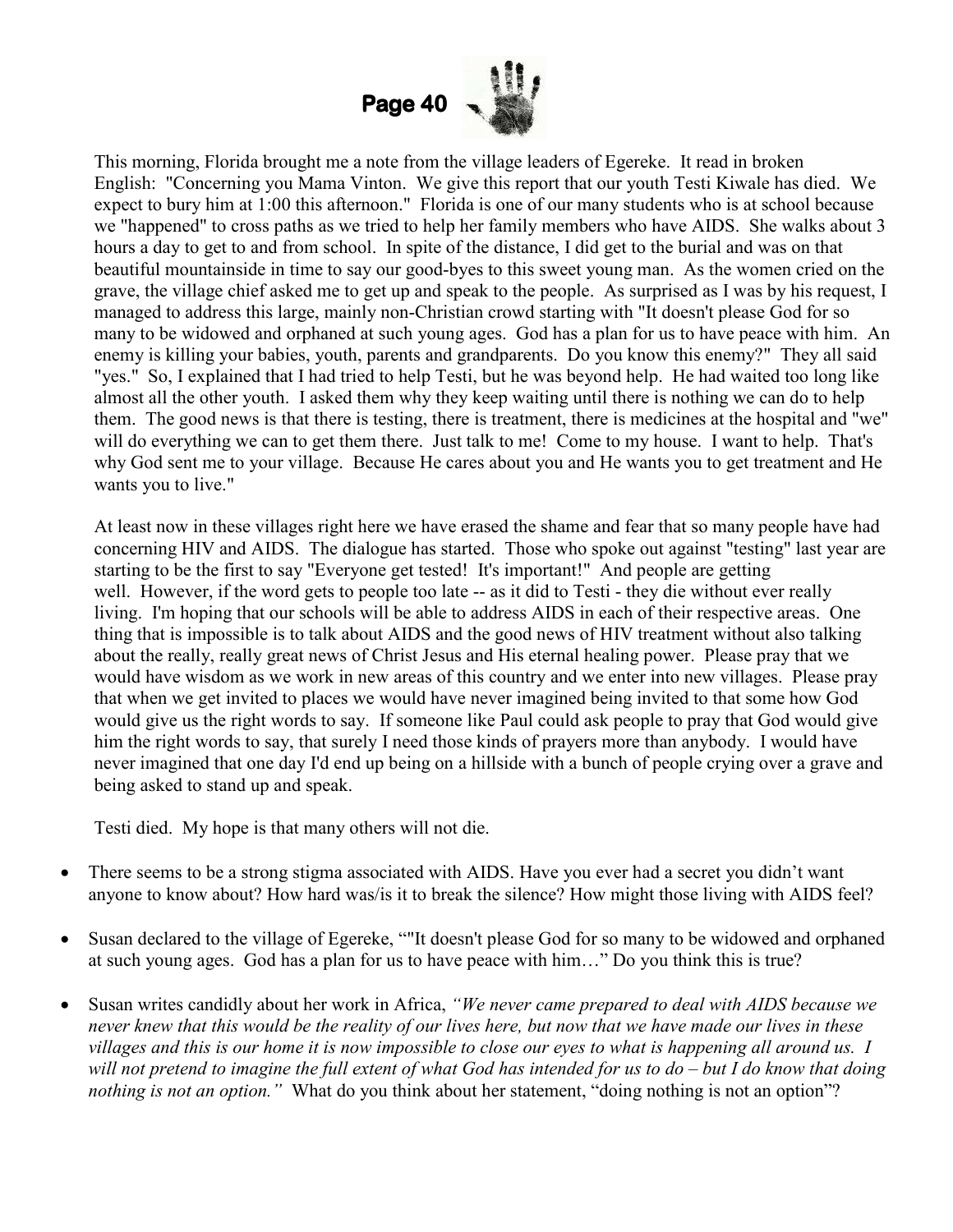

### So What?

#### Biblical reflection: A Gethsemane moment

Then Jesus went with his disciples to a place called Gethsemane, and he said to them, 'Sit here while I go over there and pray.' He took Peter and the two sons of Zebedee along with him, and he began to be sorrowful and troubled. Then he said to them, 'My soul is overwhelmed with sorrow to the point of death. Stay here and keep watch with me'

(*Matthew 26:36-38*)

I suspect that for many of us the facts and figures of the HIV/AIDS epidemic are daunting. Perhaps like Jesus in Gethsemane we will find our souls overwhelmed with sorrow.

How very much we would rather live in a world that HIV/AIDS had never entered. And from heaven I hear God's compassion echoing that. How very much I long for that world too. We may groan like Jesus, 'Must we drink this cup?' But we must. That is the world in which we find ourselves. This is the Gethsemane the world must pass through.

Many are simply asleep, like the disciples a stone's throw from Jesus, simply unaware or unconcerned about the relentless threat in parts of the world far from them. And in streets very close to them.

Others come armed, as soldiers were preparing to do to Jesus. Armed with hatred; armed with prejudice; armed with selfish desire to distance themselves; armed with the potential to make money from the difficulty in which people find themselves.

And there are others who come as angels, as Luke tells us happened in Gethsemane, bringing strength to the one who had become weighed down with human frailty.

But even with ministers from God to strengthen and to comfort, this is a crisis which the world must endure. It is a cup we must drink. And just as crucifixion lay ahead for Jesus before he was raised to life, so there is a journey that the world must go - through death - before this epidemic is at an end.

Christians have a genuine role to play in being God's ministers in this Gethsemane. The lesson of Gethsemane is that God does not expect us to do what is impossible, but he does call us to be faithful in what we can do.

Peter Graystone, Christian Aid This piece was originally produced in January 2003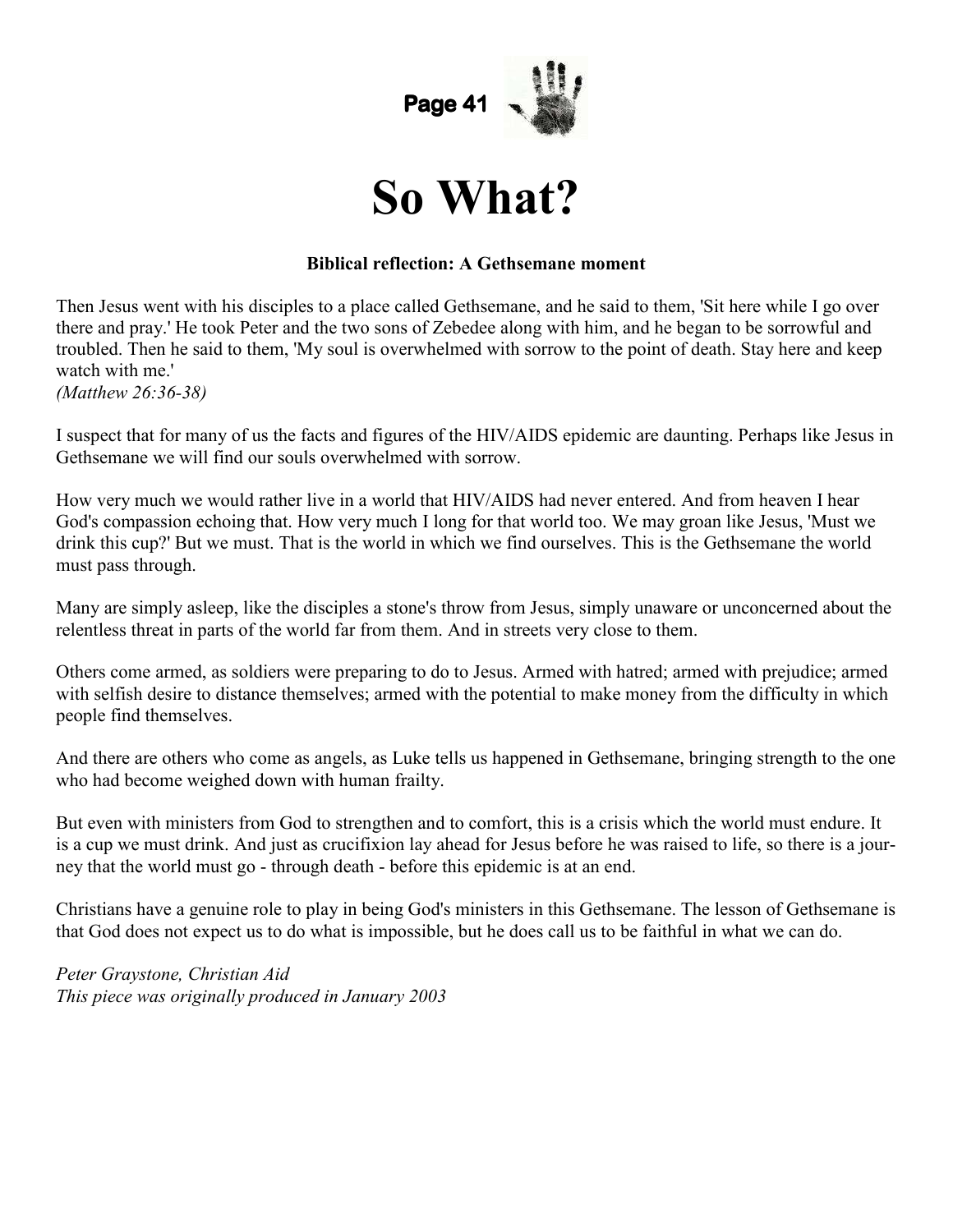

### Prayer

Dear God, we ask you to walk with us in our HIV/AIDS filled world. We pray expecting your presence among us! Be with all who live with the effects of this disease. Be with those who wait to die because they have no access to medication. Be with children who received HIV as a legacy from their parents. Be with orphans and families who have lost loved ones. Be with countries who have millions of citizens with HIV/AIDS. Be with all who are stigmatized and ignored because they have HIV/AIDS. Be with politicians and corporate executives who control access to affordable medications. Be with researchers and scientists who work to find a cure. Be with healthcare workers and caregivers who comfort and encourage. Be with all who have lost hope because of HIV/AIDS. Lord, we hear the angel's song of peace! Fill the hearts of people around the world with good will so that together we can work for justice and healing for all who suffer from HIV/AIDS. Amen.

#### Carol Penner of Vineland, Ontario for Peace Ministries (2005)

Go out into the world and take with you The hope of God our creator who in love Created a world where all would be whole and longs for that wholeness to be restored. The hope of Jesus who touched and ate with the broken And offered them healing as he offers us now. In the hope of the Spirit who inspires and guides and energises us in times of apathy and despair To work to bring all God's people into oneness and health.

#### Eildon Dyer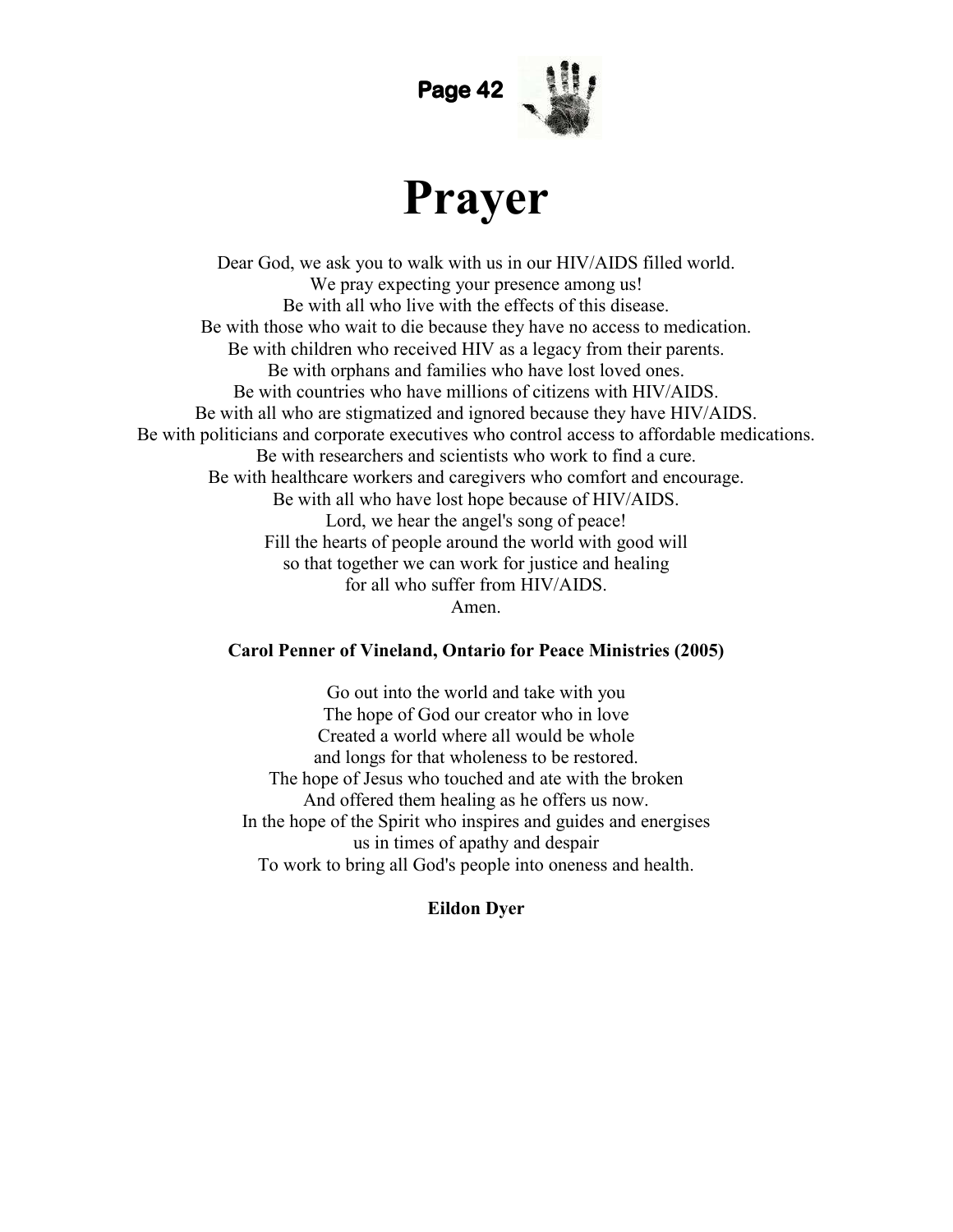

### Political Action

### G8: Keep your Promises on global AIDS: Act Now

A policy briefing and call to action

http://www.worldvision.org/resources.nsf/main/G8\_paper\_07.pdf/\$file/G8\_paper\_07.pdf? open&lid=g8\_caption&lpos=rightnav

### Lobbying on Capitol Hill

Some have the opportunity to lobby directly on Capitol Hill. For more information on how to effectively schedule appointments and prepare for your visit, check out: http://www.advocacydays.org/lobby/index.php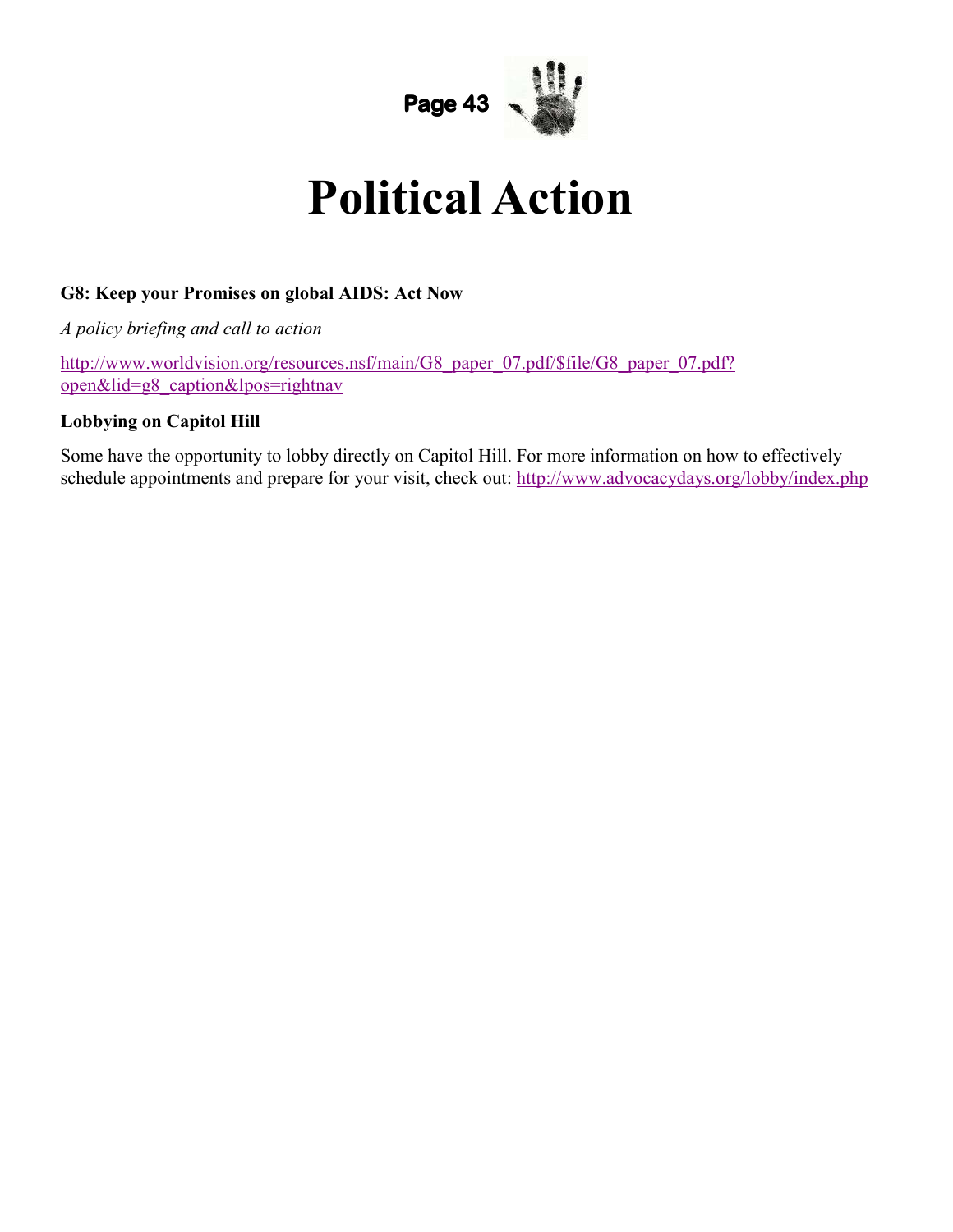

## Organization Resource Guide

### Africa Action

1634 Eye St. NW Suite 810 Washington, DC 20006 Phone: 202-546-7961 • Fax: 202-546-1545 • E-mail: sbooker@africaaction.org Web: http://www.africaaction.org

#### Africa AIDS Watch

Contact: Valerie Papaya Mann, Executive Director 6495 New Hampshire Avenue #10 Hyattsville, MD 20783 Phone: 301-270-5449 • Fax: 301-270-6081 • E-mail: vpapayamann@aol.com Web: http://www.africaaidswatch.org

#### Children Affected by HIV/AIDS

Contact: Susanna Grannis, 2766 Windham Hill Road West Windham, VT 05359 Phone:  $802-874-4013 \cdot Fax$ : n.a.  $\cdot$  E-mail: info@chabha.org Web: http://www.chabha.org

### Critical Path AIDS Project

Contact: Julie Davids, 1233 Locust Street Philadelphia, PA 19107 Phone: 215-985-4448 • Fax: 215-985-4952 • E-mail: jdavids@critpath.org Web: http://www.critpath.org

### Global AIDS Alliance

Contact: Paul Zeitz, 1010 S. 49th St. Philadelphia, PA 19143 Phone: 202-397-7700 • Fax: 202-388-8270 • E-mail: pzeitz@earthlink.net Web: www.globalaidsalliance.org

#### Power of Love Foundation

Contact: Suresh Subramanian, 11626 Alderidge Lane San Diego, CA 92131 Phone:  $858-566-6500 \cdot \text{Fax: n.a.} \cdot \text{E-mail:}$  info@poweroflove.org Web: http://www.poweroflove.org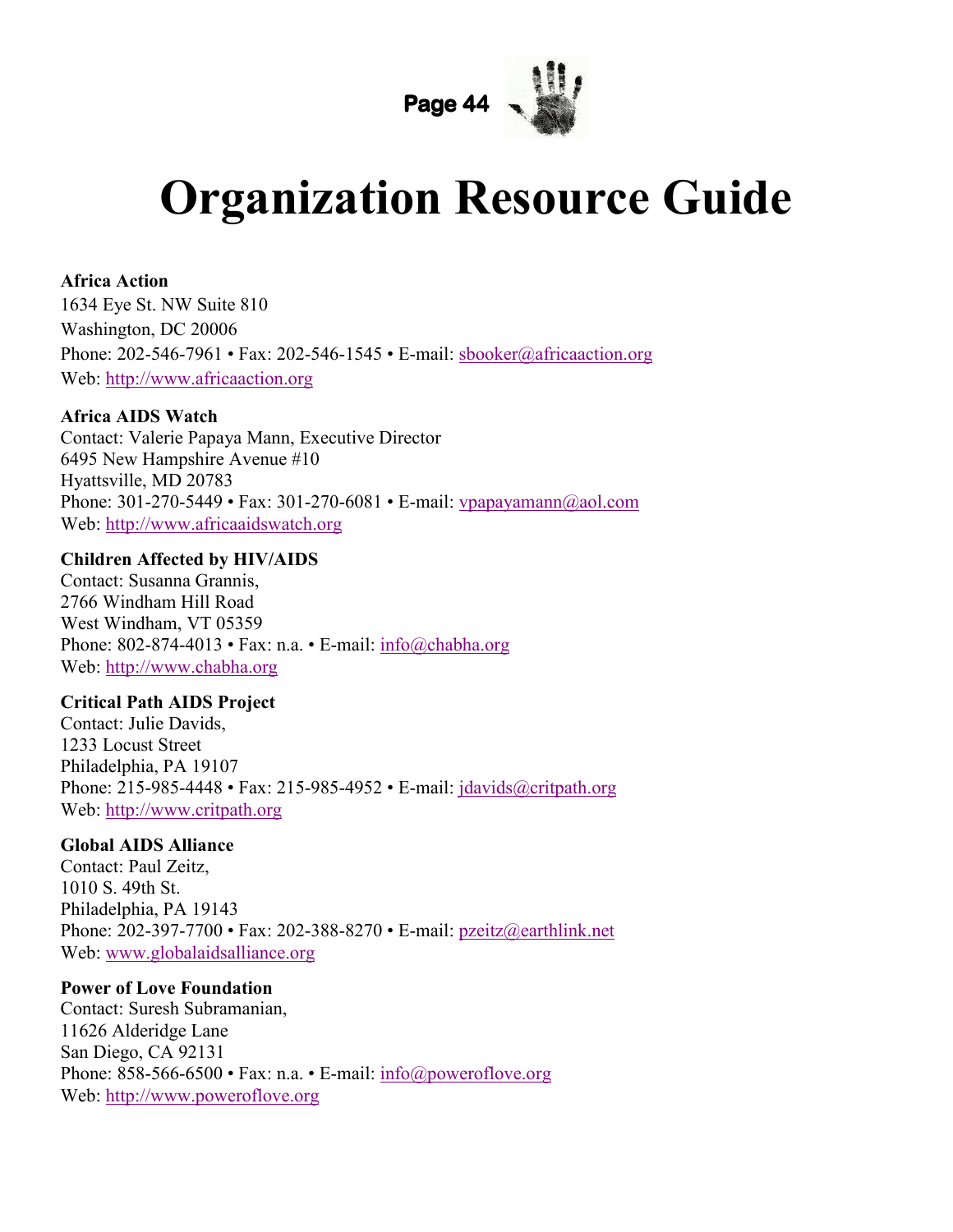

### References

Dyer, E. n.d. Christian Aid. Worship. Retrieved May 11, 2007 from http://www.christian-aid.org.uk/worship/0208hiv/prayer.htm

Graystone, P. 2003. Christian Aid. Biblical reflection: A Gethsemane moment. Retrieved May 11, 2007 from http://www.christian-aid.org.uk/worship/511wad/reflect.htm

Penner, C. 2005. Christian Aid. Worship. Retrieved May 11, 2007 from

http://www.christianaid.org.uk/worship/511wad/prayer.htm

Vinton, S. 2007. Village Schools International. Personal Communication May 5, 2007.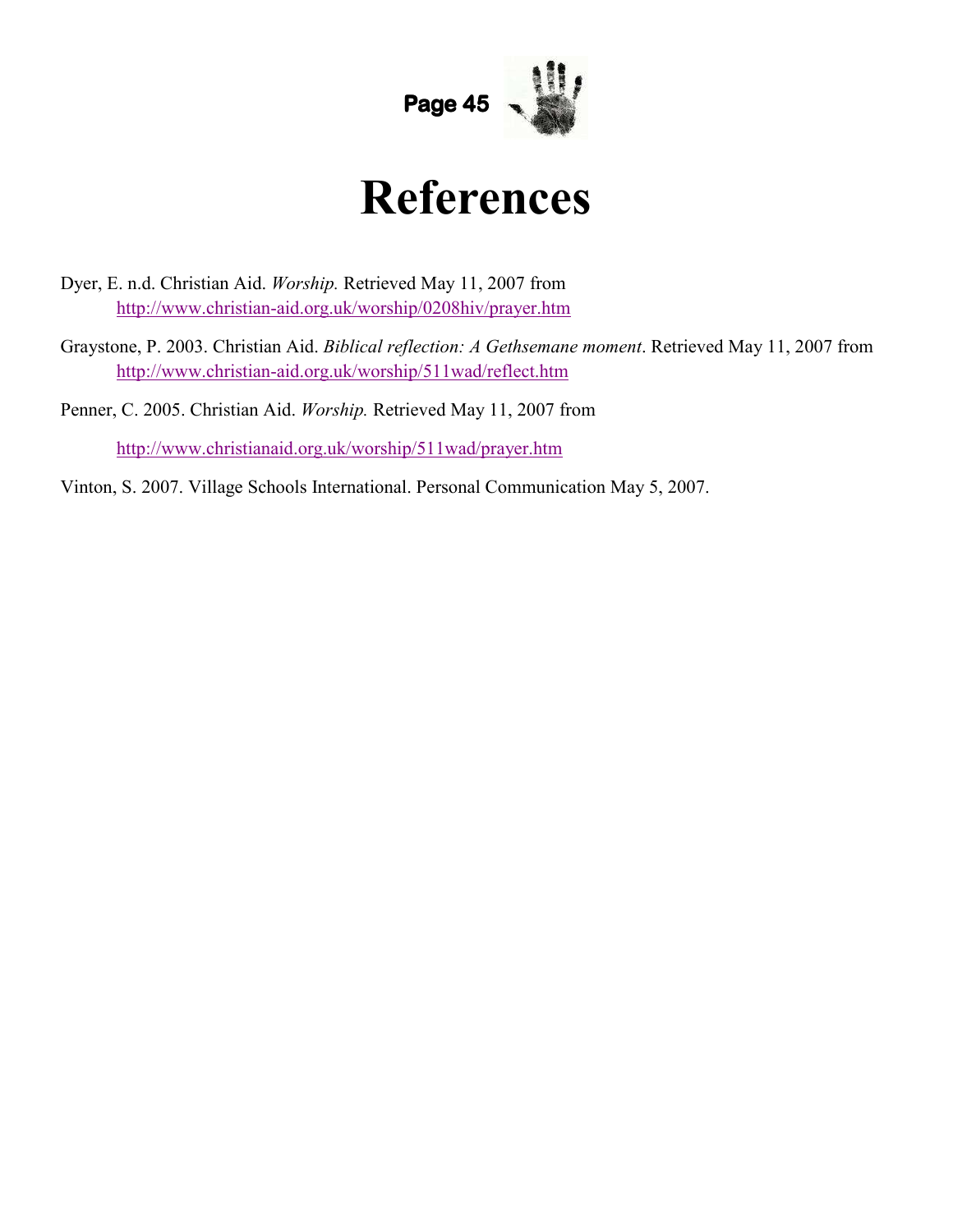

### Water for All

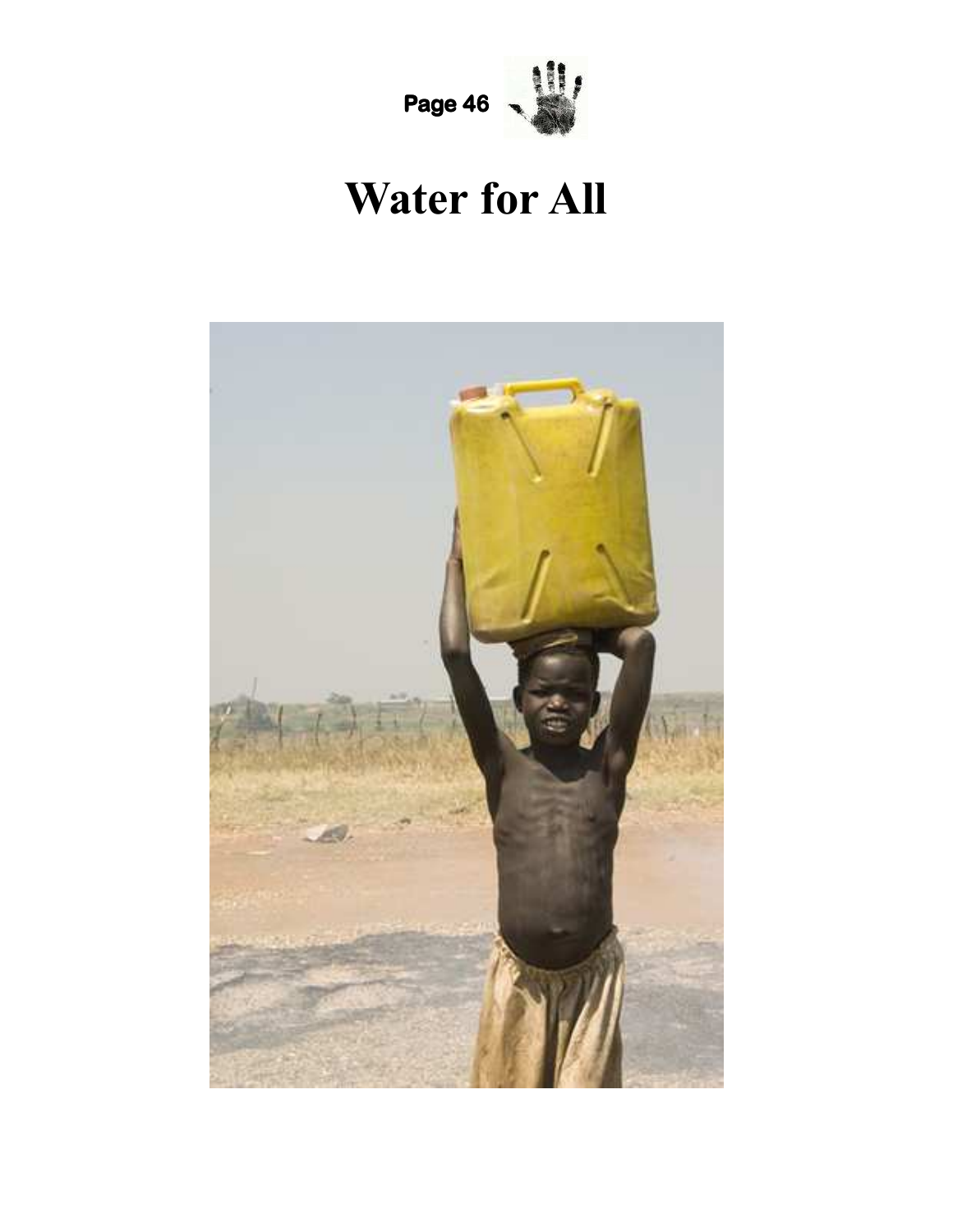

## Words to Live By

"If you spend yourselves in behalf of the hungry and satisfy the needs of the oppressed, then your light will rise in the darkness, and your night will become like the noonday.

The LORD will guide you always; he will satisfy your needs in a sun-scorched land and will strengthen your frame. You will be like a well-watered garden, like a spring whose waters never fail.

### -Isaiah 58:10-11, NIV

'When the poor and needy seek water, and there is none, and their tongue is parched with thirst, I the Lord will answer them, I the God of Israel will not forsake them.' Isaiah 41:17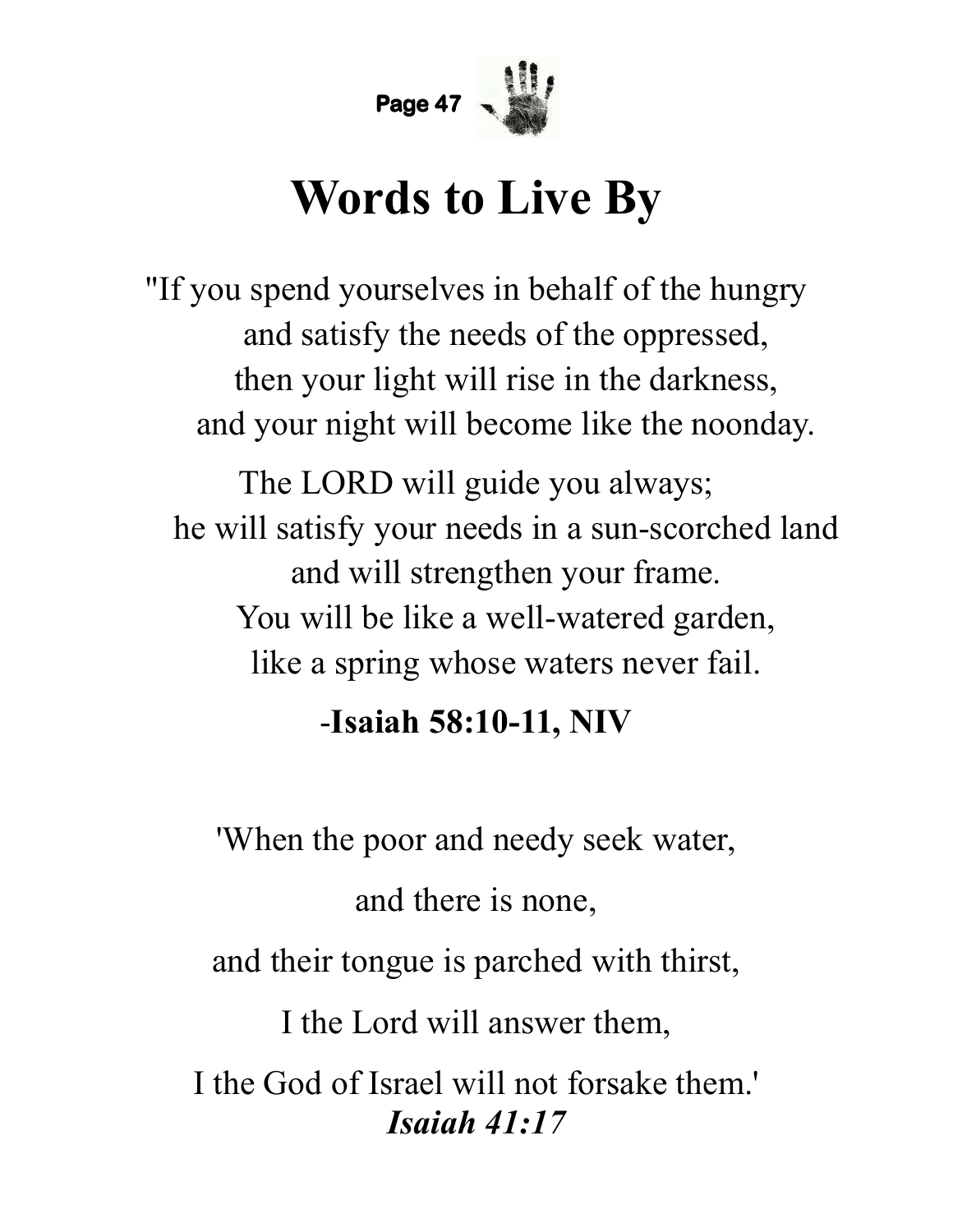

### Issue Brief

Living Water International reports,

"The world's number one killer is unsafe water. This killer takes the lives of nearly 14,000 people each day and is responsible for 80% of all sickness in the world. According to the World Health Organization, more than 1.1 billion people in the world lack access to clean drinking water…

Drinking from and bathing in polluted water are the most common causes for the spread of infectious disease, and nearly half of the world's population suffers from water-related diseases. These diseases are the singe largest killers of infants in developing countries — diarrhea alone causes 1.8 million deaths each year — and access to safe water is directly linked to the survival of children under age five.

Many poor households in developing countries are forced to rely on contaminated water, and the prevalence of waterborne diseases like cholera is increasing… Drilling wells is one of the most common solutions to the problem presented by the lack of safe drinking water."

Blood: Water Mission paints a picture of hope as communities in Africa experience the results of clean, accessible water.

"Thousands of communities throughout Africa have experienced profound changes when clean, accessible water has been provided. Waterborne illnesses have decreased dramatically, allowing children to live healthier lives and attend school more often. Abundant water sources have eased the burden on women, who previously spent many hours each day walking long distances for water. They have used the time saved to invest in their families and communities.

In some of these communities a new well has become a focal point for community participation. These communities have taken ownership in their water source, and organized themselves around its protection and maintenance. In these communities, clean water has provided the motivation for people to take control of their health and well-being. Projects like these are sustainable; decades later these wells are still pumping out clean water and the communities who own them have developed a culture of good health."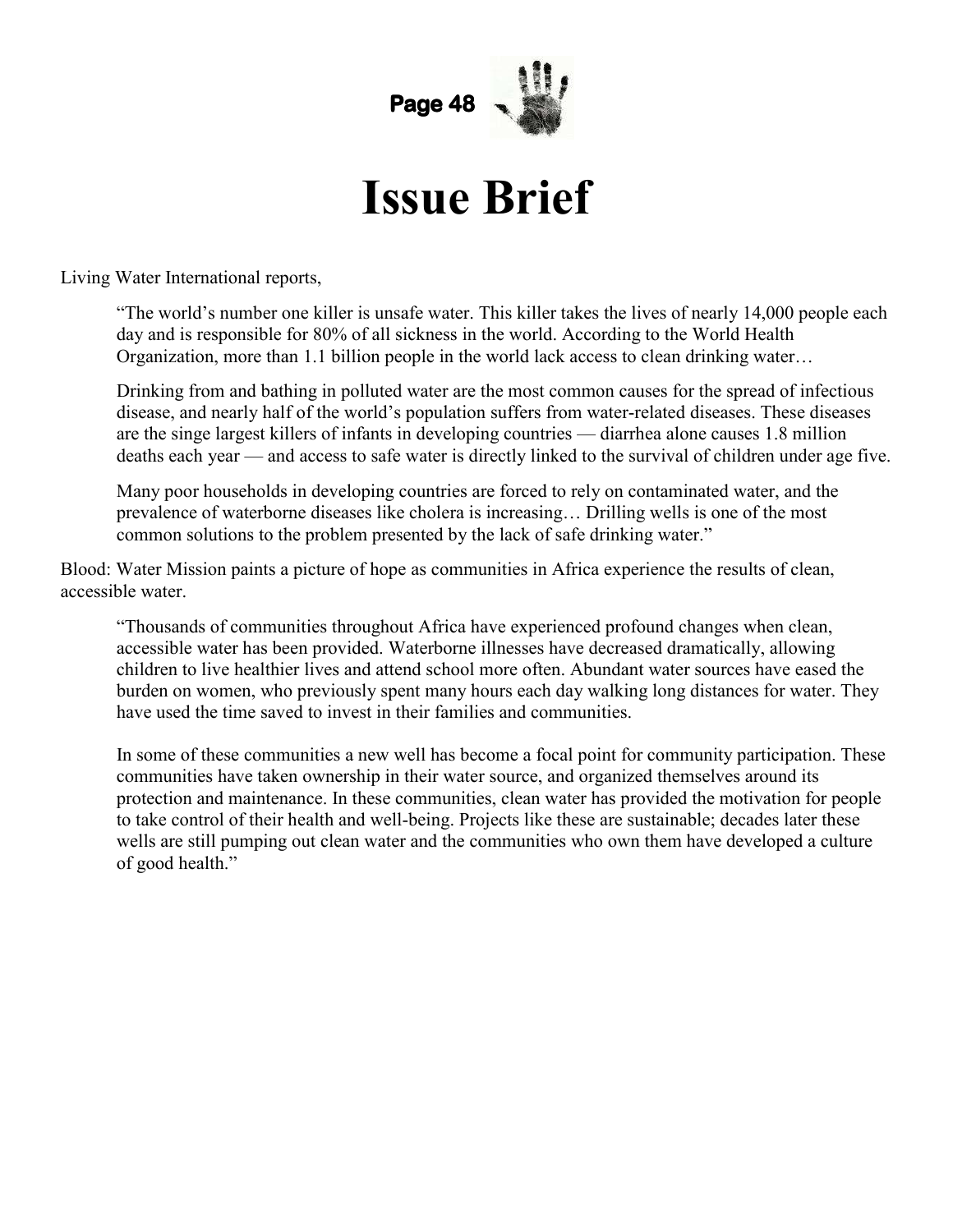

## A/V Suggestions



The UN estimate that 11 million people across eastern Africa are in desperate need of food and water. There are reports of people dying of thirst. We are responding but we need your help to avert a region-wide catastrophe.

http://www.christianaid.org.uk/news/gallery/eastafrica/photo1.htm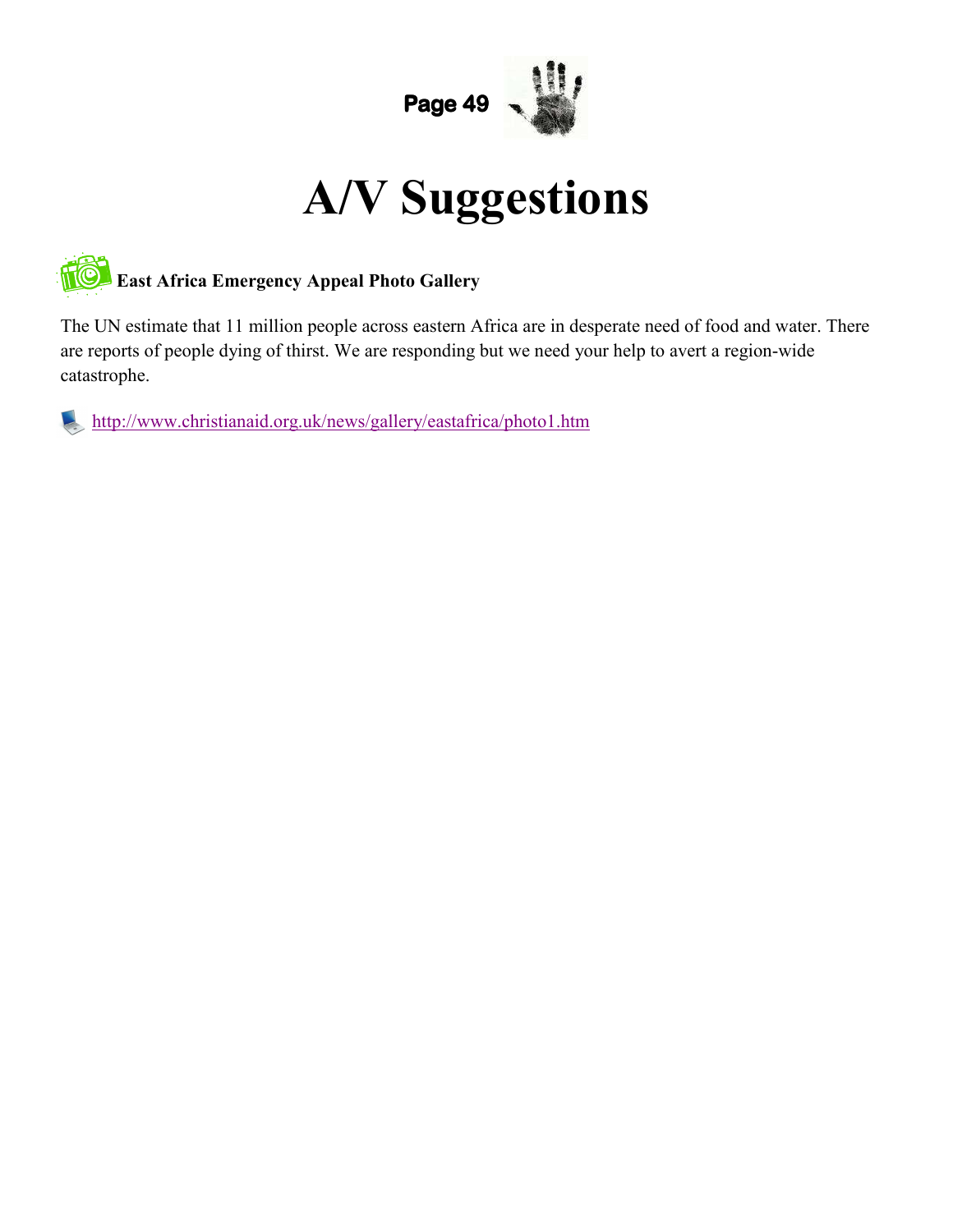

## Food for Thought

Leader: Consider providing salty snack (such as a bowl of pretzels, peanut butter crackers, salted nuts etc.) but nothing to drink. Guide your group through the following thoughts/questions.

- Think of a time when you have been really thirsty (perhaps right now). How does it feel to not have access to adequate drinking water?
- Think of a time when you felt really dirty (perhaps you were camping and didn't take a shower for a couple of days, perhaps you were outside working in the garden on a hot day…) How did it feel to be in this situation?

Think about the fact that this is a reality for over 1 billion people around the world, many of whom are in Africa.

 $\overline{\phantom{a}}$  , and the contract of the contract of the contract of the contract of the contract of the contract of the contract of the contract of the contract of the contract of the contract of the contract of the contrac

Now, what could you do?

- Do you write convincingly? Perhaps you could write an editorial to your local newspaper or magazine about your concerns over water issues in Africa.
- Do you paint? Perhaps you could auction your art e-bay to benefit a well project.
- Do you make music?
- Do you lead in any positions of influence?
- Do you blog? Perhaps you could draw attention to this issue by linking to applicable web sites.
- Do you meet with community leaders and/or have political connections?

Brainstorm ways in which you can use the gifts and talents you have been given to bring about change.

Israel Kloss, 2007 Compassionate Action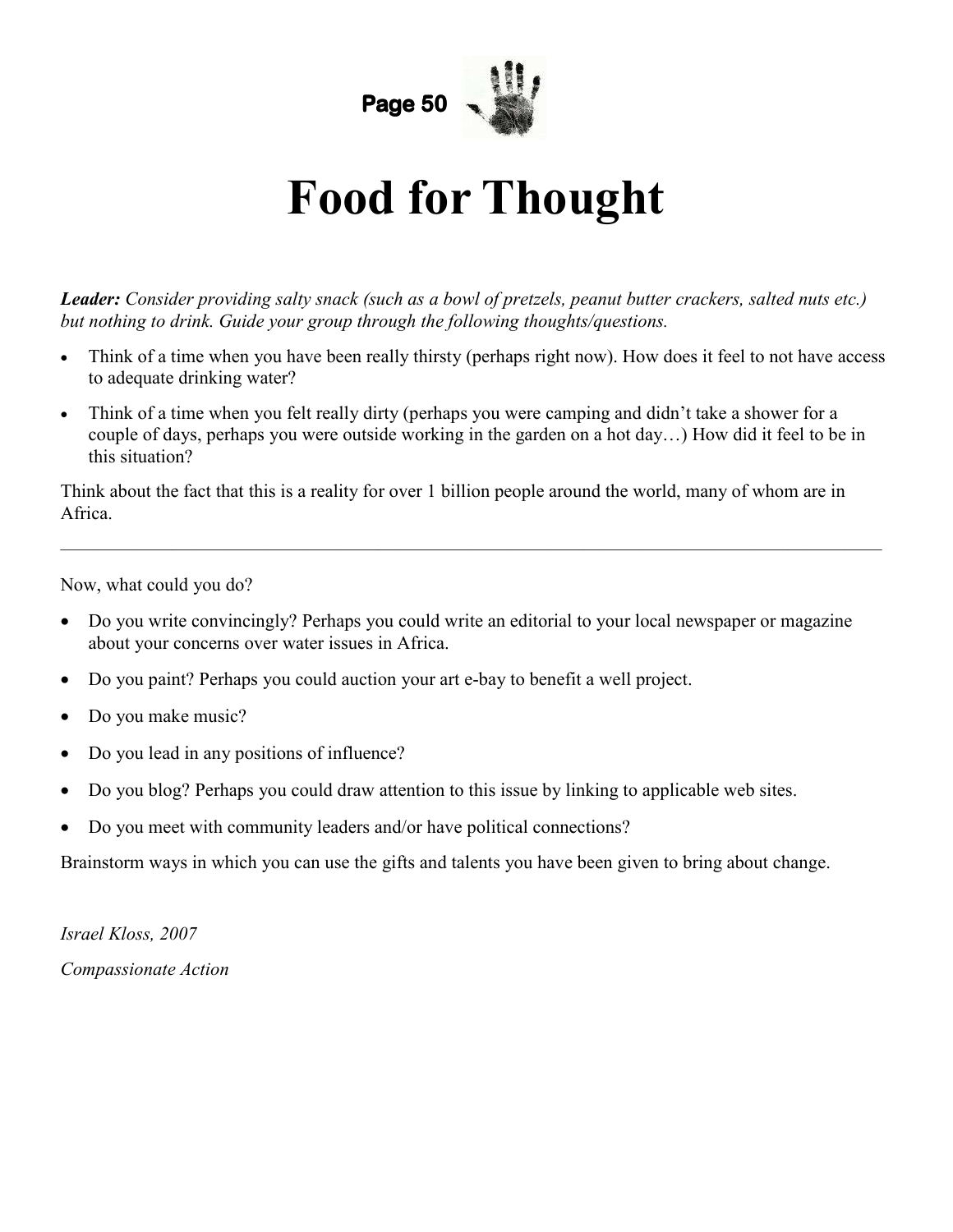

### So What?

### Thirst No More

'Jesus, tired out by his journey, was sitting by the well. It was about noon. A Samaritan woman came to draw water, and Jesus said to her, "Give me a drink".' (John 4:6-7)

A weary traveler in a dry land is thirsty, and unable to get water. When you're dehydrated, nothing matters more than quenching your thirst. So when the Samaritan woman passes by, Jesus has to ask her for a drink. Only after that does the conversation pass onto deeper matters.

In Mali, well-digging projects supported by Christian Aid provide similar stories of transformation, which begin with a thirst for water and lead to the breaking down of barriers and the coming of new life. What can we learn from these encounters? Four things:

• When someone is in need, that need has to come first. Jean Somboro, a priest working with the Pel Mission in Mali, says, 'For many villages water is the primary concern and they can't think of anything else. But once they have water they can begin to think about other things. We cannot talk about faith and neglect the whole person: flesh, spirit and body'.

• Need knows no barriers. When Jesus asked a woman of a different religion for a drink, he was breaking significant cultural conventions. Inspired by the Gospel, Christian Aid works with people in need, regardless of race or religion. In Mali, it supports partner organisations that bring water to both Muslim and Christian communities.

• God asks us to do what we can to meet that need. At the well, Jesus is needy. He needs the woman's water as much as she needs his love. Jesus not only did good himself: he encouraged and enabled other people to do the same. When we thirst for justice in the world, we might sometimes wish that God would quench that thirst. But the Gospel's message is that it may be us who God asks to bring about change. Each of us has a contribution to make.

• Meeting that need brings new life to all involved. The encounter with Jesus at the well transformed the lives of the Samaritan woman and many people in her city. The arrival of clean water has transformed villages in Mali, releasing energy, hope and life into the community. And in giving water, we can celebrate both the life it brings, and the promise of a day when people will never be thirsty (John 4:14).

Simeon Mitchell/Christian Aid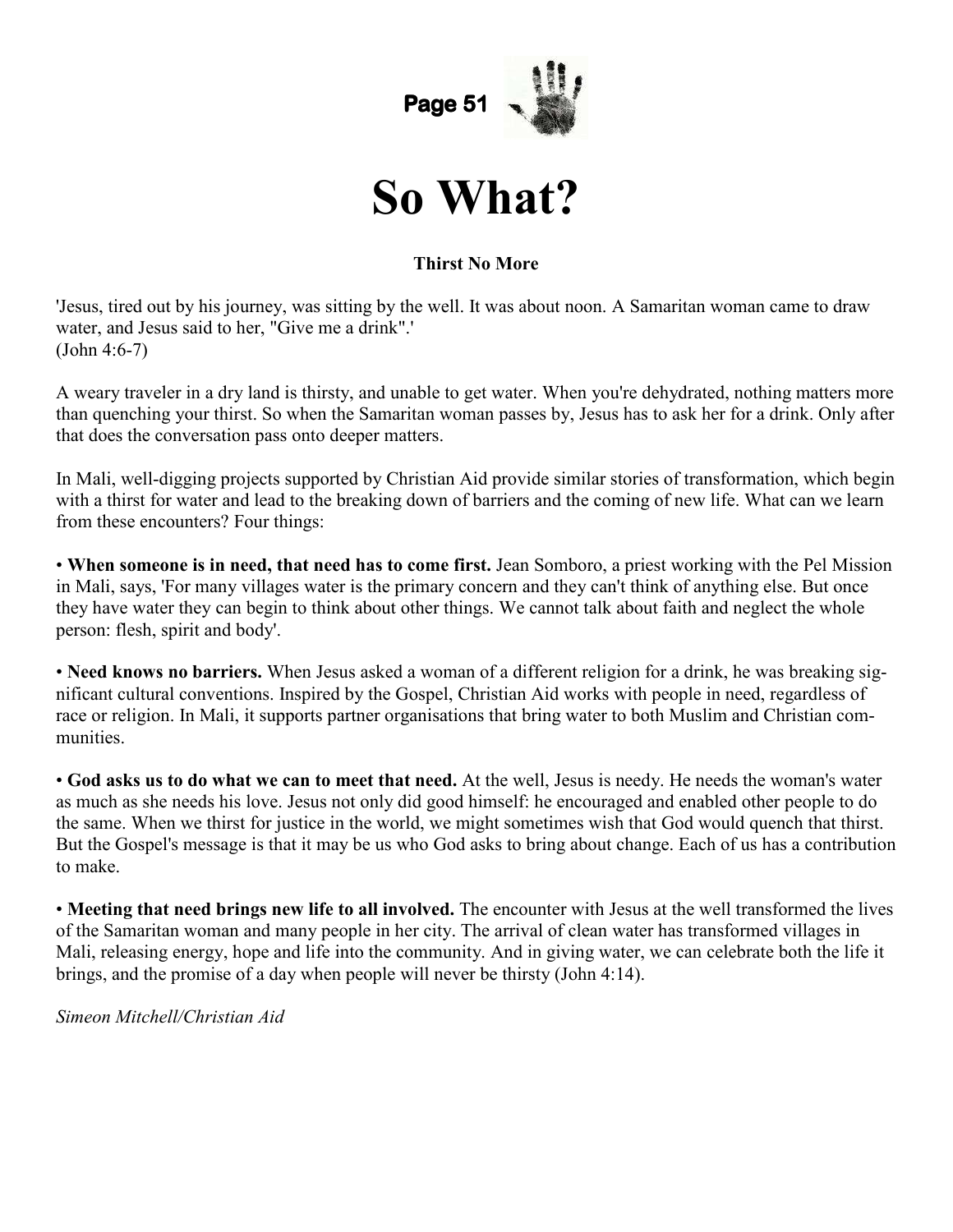

### Prayer

Christ, whom we meet in bread and wine, in body broken and love outpoured, fill us with your compassion that we may hear the cries of the poor and challenge the satisfaction of the rich. Engender in us a thirst for justice that our longings may turn to action and our actions lead to transformation. And nourish us with a vision of a world made whole that we may reach out to friend and stranger and work together to make all things new. Amen.

#### Alan Baldwin (2006)

Christ, whom we meet in bread and wine, in body broken and love outpoured, fill us with your compassion that we may hear the cries of the poor and challenge the satisfaction of the rich. Engender in us a thirst for justice that our longings may turn to action and our actions lead to transformation. And nourish us with a vision of a world made whole that we may reach out to friend and stranger and work together to make all things new. Amen.

#### Annabel Shilson-Thomas (2006)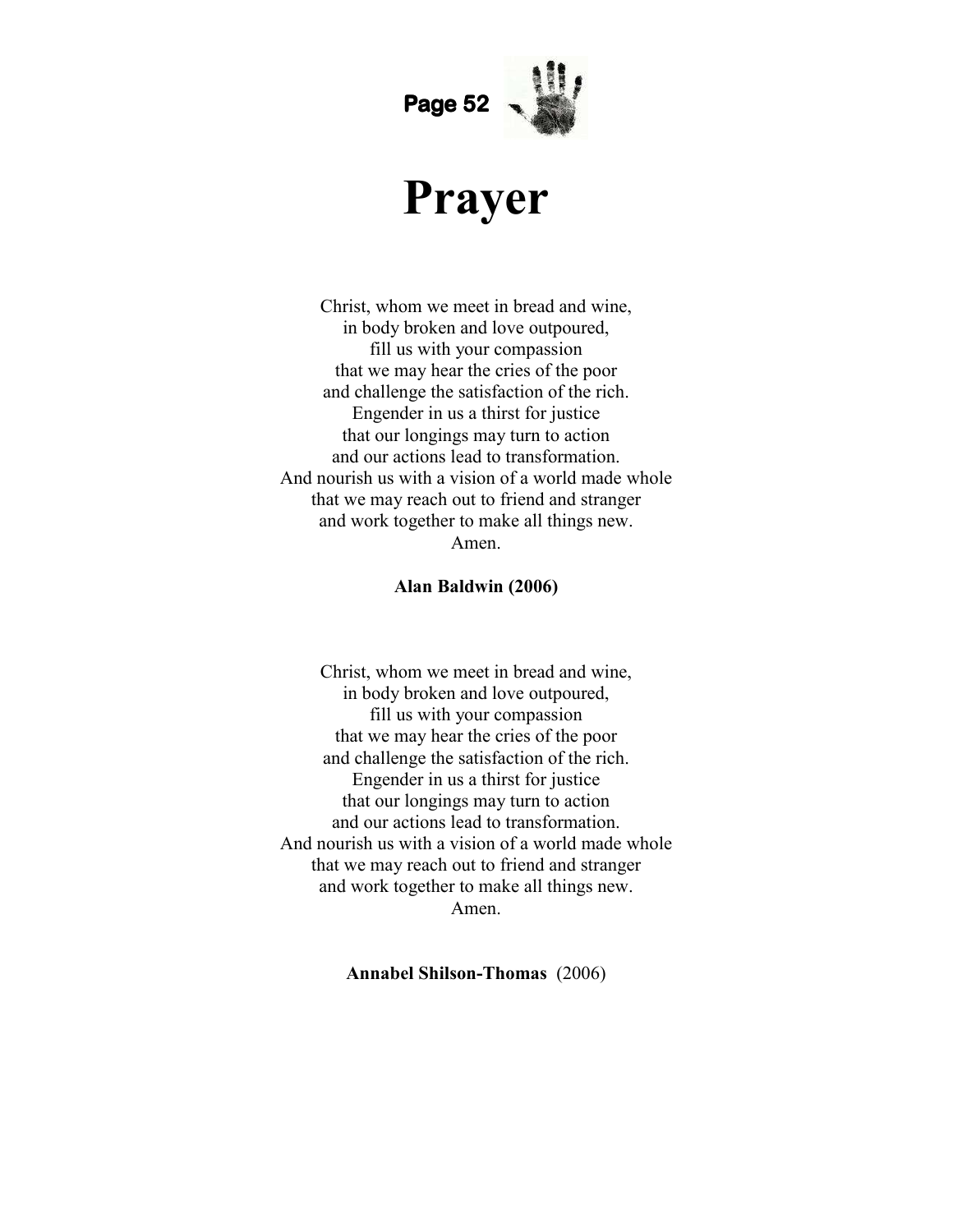

## Political Action

• Water Advocates (2007) suggests, "Write Congress: Current U.S. foreign aid for drinking water and sanitation budgets only one dollar per year per American citizen. Few members of Congress have ever received a letter from constituents about clean drinking water abroad, despite its pivotal role in public health and global instability."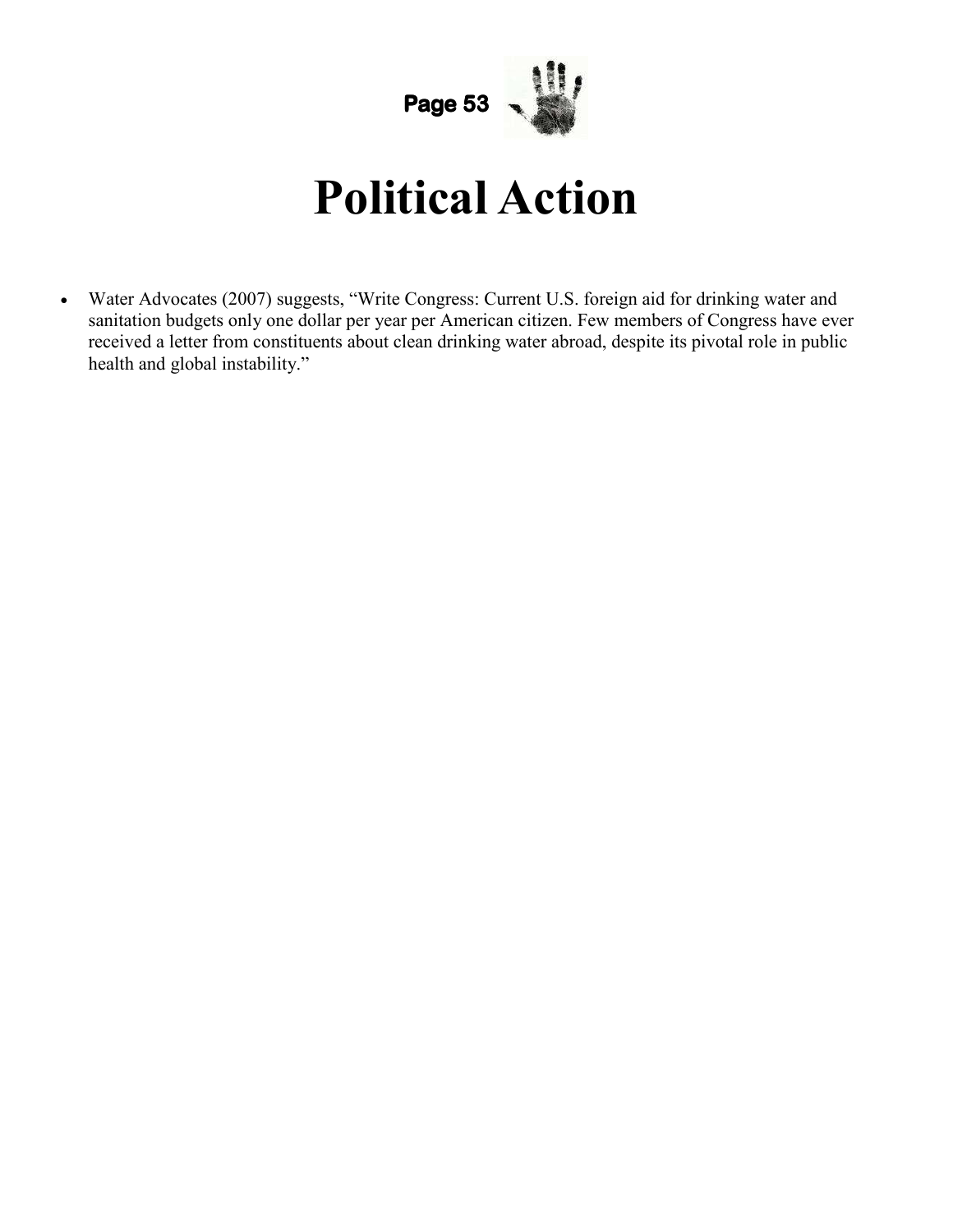

### Resource Guide

### Africare

Contact: Awuor Odaga, 440 R St. NW Washington, DC 20001 Phone: 202-462-3614 • Fax: 202-387-1034 • E-mail: africare@africare.org Web: http://www.africare.org

### Blood Water Mission

http://www.bloodwatermission.com/

### Bread for the World

50 F Street NW Suite 5 Washington, DC 20001 Phone: 202-639-9400 • Fax: 202-639-9401 • E-mail: ralmeida@bread.org Web: http://www.bread.org

### Living Waters for the World

http://www.livingwatersfortheworld.org/

### Living Water International

http://www.water.cc/manager/masterpage.aspx?CO\_ID=39

Oxfam America Contact: Heather Robinson, Africa Regional Programs 26 West St. Boston, MA 02111-1206 Phone: 617-482-1211 • Fax: 617-728-2595 • E-mail: hrobinson@oxfamamerica.org

http://www.oxfamamerica.org/whatwedo/issues\_we\_work\_on/water

### Water for People

http://waterforpeople.org/africa.html